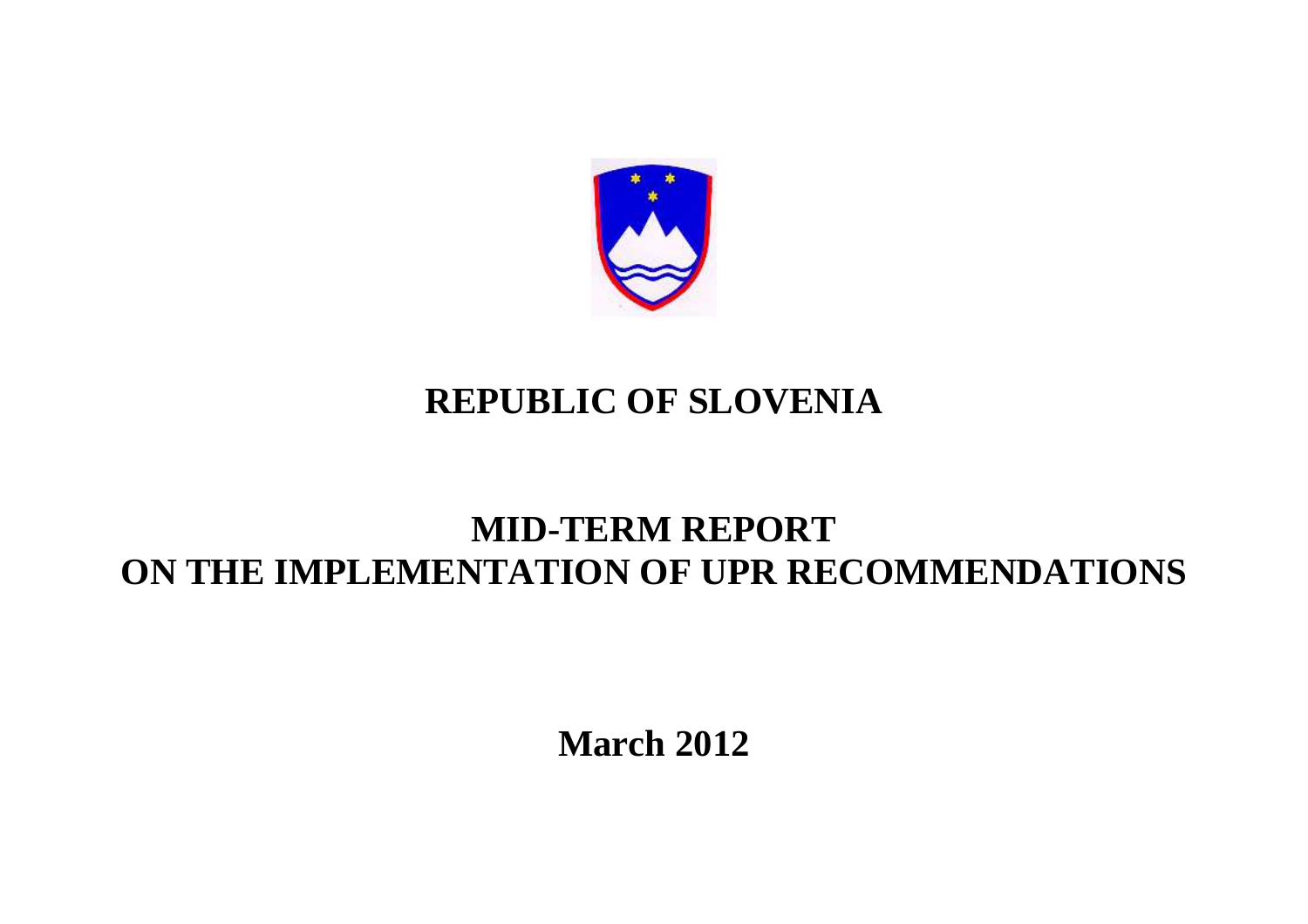| Recommendation                                                                                                                                                                                                                                                                             | Position of the Republic of Slovenia                                                                                                                                                                                                                                                                                                                                                                                                               | <b>Competence – Implementation</b>                                                                                                                                                                                                                                                                                                                              | <b>Notes – Implementation plan</b>                                                                                                                                                                                                                                                                                                                                                                                                                                                                                                                                                                                                                                                                                                                                                                                                                                                                                                                                                               |
|--------------------------------------------------------------------------------------------------------------------------------------------------------------------------------------------------------------------------------------------------------------------------------------------|----------------------------------------------------------------------------------------------------------------------------------------------------------------------------------------------------------------------------------------------------------------------------------------------------------------------------------------------------------------------------------------------------------------------------------------------------|-----------------------------------------------------------------------------------------------------------------------------------------------------------------------------------------------------------------------------------------------------------------------------------------------------------------------------------------------------------------|--------------------------------------------------------------------------------------------------------------------------------------------------------------------------------------------------------------------------------------------------------------------------------------------------------------------------------------------------------------------------------------------------------------------------------------------------------------------------------------------------------------------------------------------------------------------------------------------------------------------------------------------------------------------------------------------------------------------------------------------------------------------------------------------------------------------------------------------------------------------------------------------------------------------------------------------------------------------------------------------------|
| 1. To examine the possibility of joining<br>(Algeria)/sign and ratify (Egypt)/ratify<br>(Bosnia and Herzegovina)/consider the<br>ratification (Argentina) of the Convention on<br>Migrant Workers and Members of Their<br>Families (Algeria, Egypt, Bosnia and<br>Herzegovina, Argentina). | Slovenia cannot, at this point in time, make a<br>definitive statement. Slovenia already guarantees<br>most of the rights contained in the Convention to<br>migrant workers and their family members on its<br>labour market and shares the objectives of the<br>Convention.                                                                                                                                                                       |                                                                                                                                                                                                                                                                                                                                                                 | The Convention was ratified by 43 UN Member States,<br>EU Member States excluded. At the session of the<br>Committee on Immigration and Asylum of the European<br>Commission in March 2010, all countries except for<br>Hungary, refused the possibility to ratify the Convention.<br>The reasons for such rejection are as follows: Most<br>countries believe that ratification is unnecessary, as the<br>rights of migrants are sufficiently protected by other<br>binding conventions on human rights, and by the European<br>and national legislation. Additional protection regarding<br>the rights of migrants would be introduced by the Directive<br>2011/98/EC on a single application procedure for a single<br>permit for third-country nationals to reside and work in the<br>territory of a Member State and on a common set of rights<br>for third-country workers legally residing in a Member<br>State (Single Permit Directive) that is currently in the<br>adoption procedure. |
| 2. To ratify (Spain)/consider the possibility of<br>ratifying (Argentina) the International<br>Convention for the Protection of All Persons<br>from Enforced Disappearance<br>(Spain,<br>Argentina) and of accepting the jurisdiction<br>of the competent committee (Argentina).           | Slovenia <b>accepts</b> the recommendation. The issue of<br>ratifying the International Convention for the<br>Protection of All Persons from Enforced<br>Disappearance is under review in Slovenia, especially<br>from the aspect of preliminary harmonisation of the<br>internal legal order with the provisions of the<br>Convention.                                                                                                            | Government<br>The<br>is<br>currently<br>examining the issue of ratification; it is<br>collecting positions from relevant<br>ministries on the possibility to ratify<br>the Convention, including potential<br>reservations. At this stage, it is quite<br>clear that the Criminal Code will have<br>to be amended, which is a prerequisite<br>for ratification. | The recommendation is scheduled to be implemented in<br>2012, additional preliminary examination of implications<br>of the use of the Convention still remains necessary.                                                                                                                                                                                                                                                                                                                                                                                                                                                                                                                                                                                                                                                                                                                                                                                                                        |
| 3. To ratify the ILO Equality of Treatment<br>(Social Security) Convention, 1962 (No. 118)<br>and the ILO Prevention of Major Industrial<br>Accidents Convention, 1993 (No. 174)<br>(Argentina).                                                                                           | Slovenian<br>Government<br>The<br>accepts<br>the<br>recommendations on ratifying the 1993 Convention<br>on the Prevention of Major Industrial Accidents (No.<br>174). The Act ratifying the latter entered into force on<br>23 December 2009. However, at this point in time, it<br>cannot make a definitive statement regarding<br>potential ratification of the 1962 ILO Equality of<br>Treatment (Social Security) <b>Convention</b> (No. 118). |                                                                                                                                                                                                                                                                                                                                                                 | The recommendation has been implemnted with regard to<br>the ratification of ILO Convention No. 174; Slovenia does<br>not intend to ratify the Equality of Treatment (Social<br>Security) Convention of 1962.                                                                                                                                                                                                                                                                                                                                                                                                                                                                                                                                                                                                                                                                                                                                                                                    |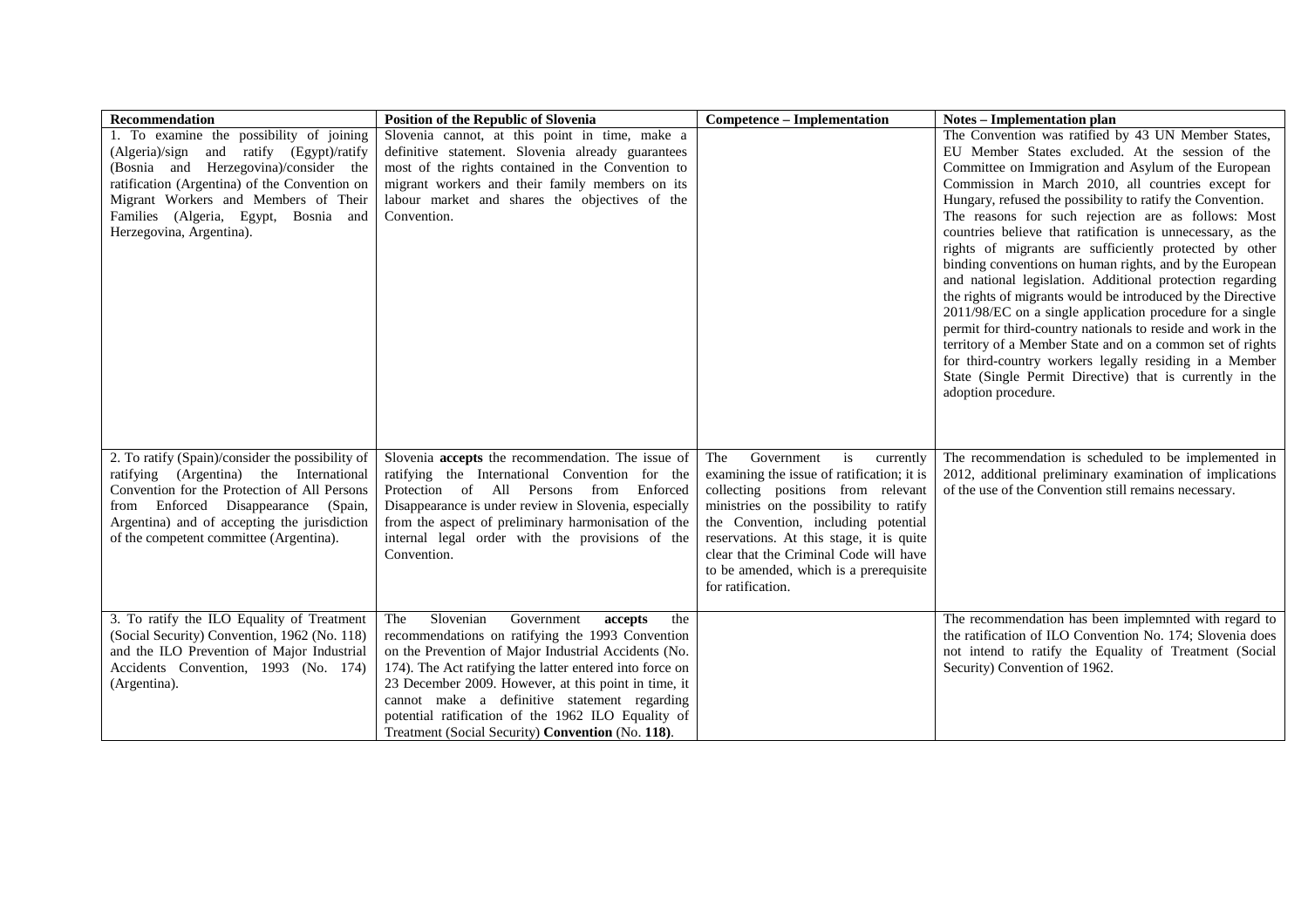| 4. To adjust its legal<br>framework to<br>international human rights standards, in<br>particular with regard to persons with<br>disabilities, migrants, asylum seekers,<br>refugees, women and children (Nicaragua). | Slovenia <b>accepts</b> the recommendation and will<br>continue to implement international human rights<br>standards, in particular with regard to persons with<br>disabilities, migrants, asylum seekers, refugees,<br>women and children, within its legal framework. | The Police has already envisaged it in<br>its regulations and there will be no<br>change in this area.<br>Legislation<br>migration<br>on<br>and<br>in<br>protection is<br>international<br>compliance<br>with<br>international<br>standards on human rights, although<br>Slovenia has not yet acceded to the UN<br>convention regulating this area. | Slovenia will continue to implement international<br>standards on human rights, particularly in respect of the<br>disabled and children. Slovenia ratified the UN Convention<br>on the Rights of Persons with Disabilities and its Optional<br>Protocol (Official Gazette of the Republic of Slovenia No.<br>$37/2008$ ).                                                               |
|----------------------------------------------------------------------------------------------------------------------------------------------------------------------------------------------------------------------|-------------------------------------------------------------------------------------------------------------------------------------------------------------------------------------------------------------------------------------------------------------------------|-----------------------------------------------------------------------------------------------------------------------------------------------------------------------------------------------------------------------------------------------------------------------------------------------------------------------------------------------------|-----------------------------------------------------------------------------------------------------------------------------------------------------------------------------------------------------------------------------------------------------------------------------------------------------------------------------------------------------------------------------------------|
| 5. To take the measures necessary to ensure<br>that same-sex partners are treated equally<br>with opposite-sex partners<br>throughout<br>Slovenian law (Netherlands).<br>6. To continue to implement legislation     |                                                                                                                                                                                                                                                                         |                                                                                                                                                                                                                                                                                                                                                     | On 16 June 2011, the National Assembly adopted the<br>Family Code. According to the Code, an union of two<br>women or two men (registered partnership, long-term<br>partnership) is equal to the union between a man and a<br>woman (marriage, extramarital union). Currently, the<br>legislative referendum was set for 25 March.<br>Answer as under No. 5.                            |
| recognizing equal rights for same-sex couples<br>(Colombia).                                                                                                                                                         |                                                                                                                                                                                                                                                                         |                                                                                                                                                                                                                                                                                                                                                     |                                                                                                                                                                                                                                                                                                                                                                                         |
| 7. To eliminate all other forms of disparity in<br>the treatment of heterosexual and same-sex<br>couples, in order to ensure full equality and<br>non-discrimination (Canada).                                       |                                                                                                                                                                                                                                                                         |                                                                                                                                                                                                                                                                                                                                                     | Answer as under Nos. 5 and 6.                                                                                                                                                                                                                                                                                                                                                           |
| 8. To adopt the latest draft amendments to the<br>Marriage and Family Relations Act that<br>equalize same-sex unions and other family<br>unions and ban the corporal punishment of<br>children (Norway).             |                                                                                                                                                                                                                                                                         |                                                                                                                                                                                                                                                                                                                                                     | On 16 June 2011, the National Assembly adopted the<br>Family Code. According to the Family Code, a union of<br>two women or two men (long-term partnership, registered<br>partnership) are equal to the union between a man and a<br>woman (marriage, extramarital union). The Family Code<br>also prohibits corporal punishment and other forms of<br>degrading treatment of children. |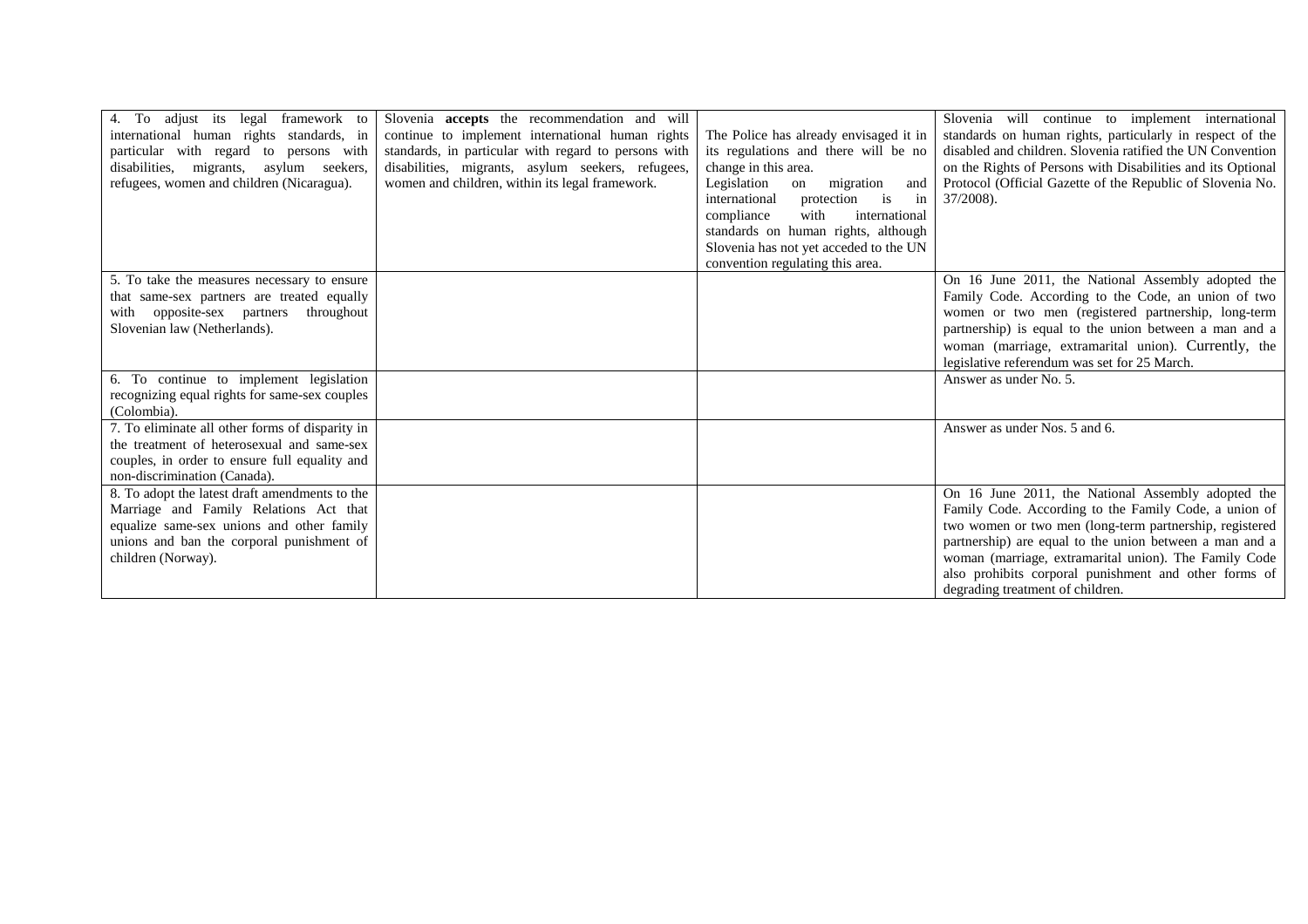| 9. To add a provision to the Marriage and<br>Family Relations Act prohibiting other forms<br>of the demeaning treatment of children, such<br>as psychological violence (Norway).                                                                                                    | Slovenian Government<br>accepts<br>The<br>these<br>recommendations. The draft Family Code adopted by<br>the Government in December 2009 and submitted to<br>the National Assembly for adoption equates, in all<br>elements, same-sex civil partnership with other family<br>unions. Marriage is in the draft Family Code defined<br>as a partnership between two persons of the same or<br>opposite sex.<br>The draft Family Code prohibits corporal punishment<br>of children and other forms of degrading treatment, | On 16 June 2011, the National Assembly adopted the<br>Family Code. The Family Code also prohibits corporal<br>punishment and other forms of degrading treatment of<br>children.                                                                                                                             |
|-------------------------------------------------------------------------------------------------------------------------------------------------------------------------------------------------------------------------------------------------------------------------------------|------------------------------------------------------------------------------------------------------------------------------------------------------------------------------------------------------------------------------------------------------------------------------------------------------------------------------------------------------------------------------------------------------------------------------------------------------------------------------------------------------------------------|-------------------------------------------------------------------------------------------------------------------------------------------------------------------------------------------------------------------------------------------------------------------------------------------------------------|
|                                                                                                                                                                                                                                                                                     | and is binding on parents and other persons, state<br>bodies, and public officials. The 2008 Domestic<br>Violence Prevention Act classifies different forms of<br>violence.                                                                                                                                                                                                                                                                                                                                            |                                                                                                                                                                                                                                                                                                             |
| 10. To strengthen the Slovenian Human<br>Rights Ombudsman (Egypt).                                                                                                                                                                                                                  | Slovenia accepts the recommendation, which has<br>already been implemented to a great extent. The<br>institution of the Human Rights Ombudsman has been<br>strengthened by legislation in 2006, granting<br>additional monitoring powers, additional staff<br>persons from non-governmental<br>(specialised<br>organisations), and financial resources.                                                                                                                                                                |                                                                                                                                                                                                                                                                                                             |
| 11. To continue to enhance the capacities of<br>the inter-ministerial working group on<br>combating the trafficking in persons, with the<br>involvement of civil society, to prosecute<br>cases of trafficking, provide assistance to<br>victims and raise awareness (Philippines). | Slovenia accepts the recommendation and notes that<br>recommended activities have already<br>been<br>implemented to a great extent or in full.                                                                                                                                                                                                                                                                                                                                                                         | The civil society, through its representatives, has been<br>actively engaged in the activities of the interministerial<br>working group since 2001, with due amendments in 2003<br>and 2006. The prosecution of the court is based on the<br>Criminal Code of 2004. In 2010, 10 sentences were<br>recorded. |
| 12. To move further ahead in drafting and<br>implementing a national action plan to<br>address the issue of the sale of children, child<br>prostitution and child pornography (Qatar).                                                                                              | Slovenia accepts the recommendation and notes that<br>it has already acted accordingly. The Slovenian<br>Government has adopted a number of programmes<br>and action plans, as well as legislative provisions in<br>the field of children's rights. A call centre has also<br>been set up for the anonymous reporting of illegal<br>internet content.                                                                                                                                                                  | So far, this field is integrated in the joint action plan for the<br>fight against trafficking in human beings, which is being<br>drafted for a two-year period.                                                                                                                                            |
| 13. To share the experiences regarding the<br>first Programme for Children and Youth, in<br>particular the approach of including the<br>recommendations of the Committee on the<br>Rights of the Child (Moldova).                                                                   | Slovenia accepts the recommendation and has<br>already implemented it. The first Programme for<br>Children and Youth 2006-2016 was adopted in 2006<br>and the implementation of the Programme has been<br>set out in the Action Plan for 2009-2010.                                                                                                                                                                                                                                                                    | This includes technical assistance and consulting for<br>Moldova, a priority country within the international<br>development cooperation of the Republic of Slovenia. The<br>recommendation may be implemented in 2012 in<br>cooperation with the Ministry of Foreign Affairs.                              |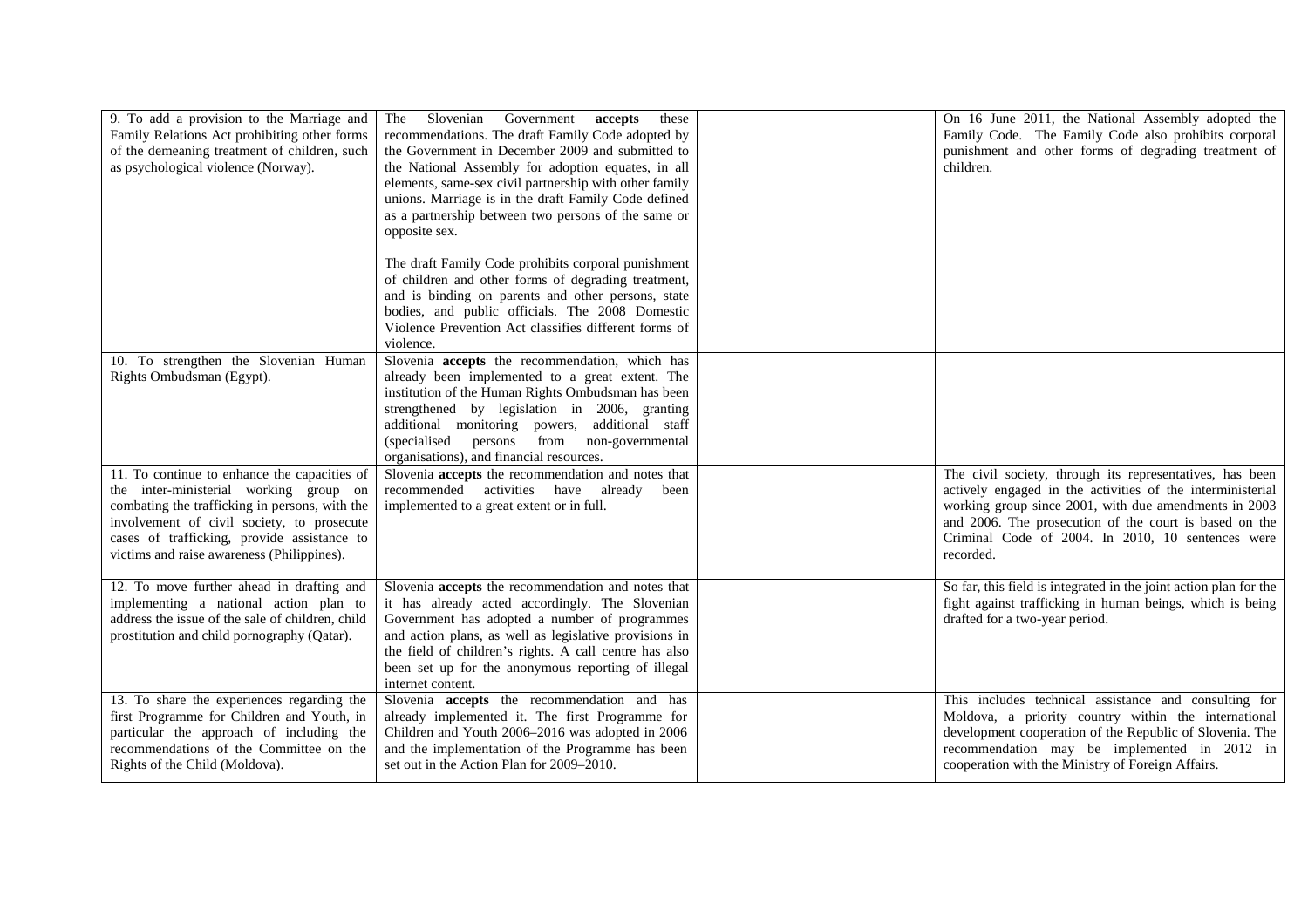| 14. To make further efforts to promote gender | Slovenia <b>accepts</b> the recommendation. Further      |                                         | According to Eurostat data (2008), there still remain        |
|-----------------------------------------------|----------------------------------------------------------|-----------------------------------------|--------------------------------------------------------------|
| equality by working to close the gender pay   | activities in this area are envisaged in the Action Plan | In compliance with the two-year         | differences between EU Member States. The difference in      |
| gap and encouraging women into top jobs       | for the implementation of the National Programme         | 2010–2011<br>Action Plan<br>for the     | salaries ranges from less than 10% in Italy, Slovenia,       |
| and roles traditionally filled by men, which  | for Equal Opportunities for Women and Men 2005–          | implementation<br>National<br>of the    | Belgium, Romania, Malta, Portugal and Poland, to more        |
| should be carried out through the National    | 2013.                                                    | Programme for Equal Opportunities       | than 20% in Slovakia, the UK, Cyprus, Lithuania, Greece,     |
| Programme for Equal Opportunities for         |                                                          | for Women<br>and Men and its            | Germany, and the Netherlands, and to over 25% in Austria,    |
| Women and Men for 2005-2013 and other         |                                                          | deriving<br>from<br>competences<br>the  | the Czech Republic and Estonia. The Resolution on the        |
| relevant programmes (United Kingdom of        |                                                          | decision on its scope of work, the      | National Programme for Equal Opportunities, as one of the    |
| Great Britain and Northern Ireland).          |                                                          | Government implemented activities in    | four objectives in the field of employment and work,         |
|                                               |                                                          | cooperation with relevant partners that | defines the reduction of vertical and horisontal segregation |
|                                               |                                                          | also promote the participation of       | and gender differences in pay. Certain initiatives by trade  |
|                                               |                                                          | women in leading posts and in           | unions are based on awareness-raising and the                |
|                                               |                                                          | decision-making processes in the        | dissemination of information on salaries and professional    |
|                                               |                                                          | economy and the empowerment of          | development. In the next five years, the European            |
|                                               |                                                          | women in science and research.          | Commission plans to apply a number of measures to            |
|                                               |                                                          |                                         | reduce gender differences in pay. As regards the reduction   |
|                                               |                                                          |                                         | of gender differences in pay, the Government undertook no    |
|                                               |                                                          |                                         | action, as in Slovenia, such differences are small – the     |
|                                               |                                                          |                                         | lowest among all EU Member States (in Slovenia, the          |
|                                               |                                                          |                                         | difference amounts to 3.2%, whereas the average              |
|                                               |                                                          |                                         | difference at the level of the EU 27 amounts to 17.1%).      |
|                                               |                                                          |                                         |                                                              |
|                                               |                                                          |                                         | The implementation of the recommendation is also             |
|                                               |                                                          |                                         | continued as part of the drafting of the proposal of the     |
|                                               |                                                          |                                         | latest Action Plan 2012-2013 for the implementation of       |
|                                               |                                                          |                                         | the currently applicable National Programme for Equal        |
|                                               |                                                          |                                         | Opportunities for Women and Men, and will be continued       |
|                                               |                                                          |                                         | within the scope of its implementation.                      |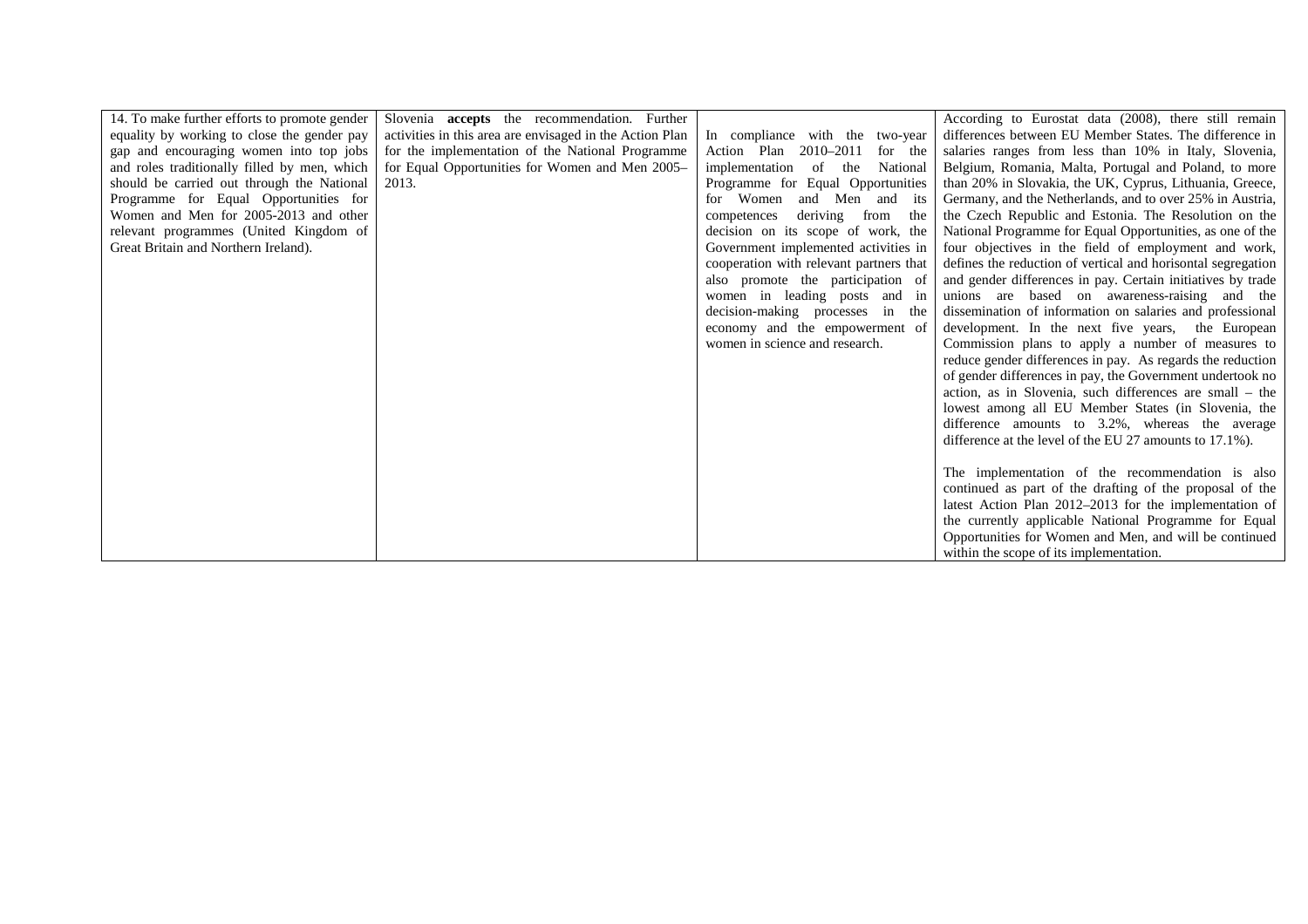| 15. To continue to implement the 1995<br>Programme of Measures for Assisting the<br>Roma, and to introduce annually reviewed<br>measure progress (United<br>targets to<br>Kingdom).                                                                                                                                           | Slovenia <b>agrees</b> with the importance of the 1995<br>Programme of Measures for Assisting the Roma and<br>the positive actions for a better integration of Roma<br>community members into society. Slovenia also notes<br>the adoption of the new, integrated National<br>Programme of Measures for the Roma for the Period<br>2010-2015 on 11 March this year. This document<br>contains measures for the key areas in which Roma<br>still face discrimination, or in which specific positive<br>measures are needed, such as education and<br>schooling, health care, employment, living conditions,<br>culture, and the fight against discrimination. Each<br>measure of the programme has its own<br>implementation timeline, and a special government<br>body has already been established to monitor the<br>implementation. Monitoring is scheduled to take<br>place once a year. | The recommendation is being implemented in compliance<br>with the National Programme of Measures for Roma for<br>the Period 2010-2015. The Ministry of Culture guarantees<br>for the Roma community the co-financing of its cultural<br>projects and provides it with other services: counselling,<br>workshops, expert assistance, etc. See also answers as<br>under Nos. 27, 29 and 89. |
|-------------------------------------------------------------------------------------------------------------------------------------------------------------------------------------------------------------------------------------------------------------------------------------------------------------------------------|---------------------------------------------------------------------------------------------------------------------------------------------------------------------------------------------------------------------------------------------------------------------------------------------------------------------------------------------------------------------------------------------------------------------------------------------------------------------------------------------------------------------------------------------------------------------------------------------------------------------------------------------------------------------------------------------------------------------------------------------------------------------------------------------------------------------------------------------------------------------------------------------|-------------------------------------------------------------------------------------------------------------------------------------------------------------------------------------------------------------------------------------------------------------------------------------------------------------------------------------------------------------------------------------------|
| 16. To provide adequate human and financial<br>resources for the full implementation of the<br>Action Plan Against Human Trafficking for<br>2008-2009, to establish specialized services<br>to assist the victims of trafficking, and to<br>decrease the vulnerability of women and girls<br>to trafficking (Czech Republic). | Slovenia accepts the recommendation and notes that<br>the new Action Plan for 2010-2011 has retained all<br>activities in this area.                                                                                                                                                                                                                                                                                                                                                                                                                                                                                                                                                                                                                                                                                                                                                        | Action plans are approved by the Slovenian Government.<br>The projects of victims assistance are financially defined in<br>the action plans. To date, the Action Plan for 2004/06,<br>2007, 2008/09, and 2010/11 have been implemented.                                                                                                                                                   |
| 17. To develop a national plan of action<br>aimed at addressing the sale of children,<br>child prostitution and child pornography, and<br>to provide adequate human and financial<br>resources for its implementation (Islamic<br>Republic of Iran).                                                                          | Slovenia <b>accepts</b> the recommendation in the sense<br>that it has already been implemented in general action<br>plans for the prevention of trafficking in human<br>beings and for the protection of children. It also notes<br>that, according to statistical data contributed by<br>NGOs, in 2008, 3 persons out of 68 victims of<br>offences related to trafficking in human beings were<br>minors.                                                                                                                                                                                                                                                                                                                                                                                                                                                                                 | So far, this field is included in the joint action plan for the<br>fight against trafficking in human beings, which is being<br>drafted for a two-year period.                                                                                                                                                                                                                            |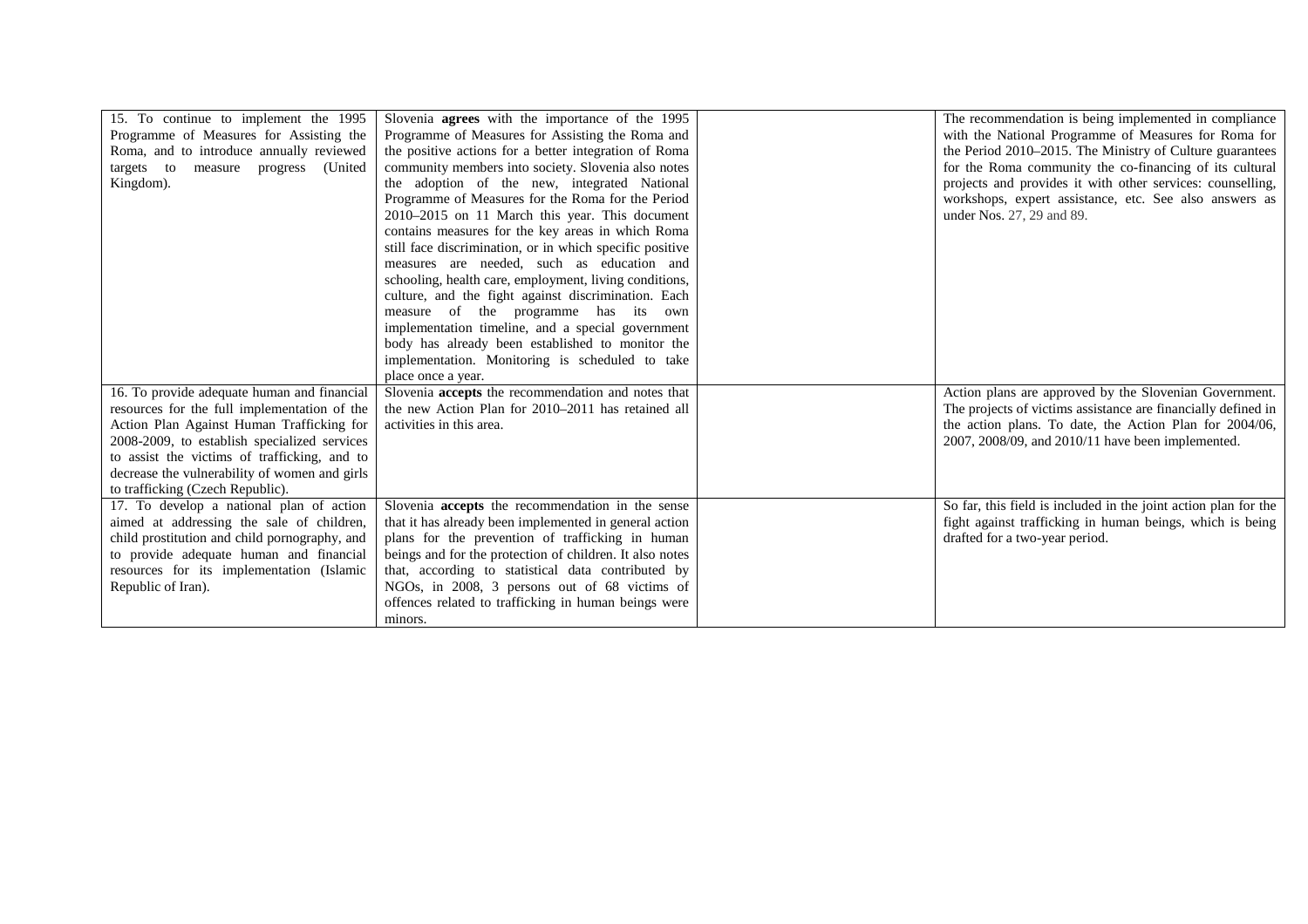| 18. To accept the recommendation of the<br>Committee on the Elimination<br><sub>of</sub><br>Discrimination against Women to develop a<br>comprehensive strategy or action plan to<br>prevent and eliminate all forms of violence<br>against women and girls, and to develop an<br>effective institutional mechanism for<br>coordinating, monitoring and assessing the<br>effectiveness of the measures taken<br>(Malaysia). | Slovenia <b>accepts</b> the recommendation and has<br>already implemented it to a great extent. |                                                                                                                                                                                                                                                                        | As regards the aspect of family violence, the<br>recommendation was implemented. In 2009, the National<br>Assembly adopted the Resolution on the National<br>Programme of Family Violence Prevention for the Period<br>2009-2014. It is a strategic document defining the<br>objectives, measures and key players with regard to<br>reduction and prevention of family violence in Slovenia for<br>a five-year period. With a two-year Action Plan that<br>followed the adoption of the Resoluton in 2010, the<br>Government ensures a more transparent use of public<br>funds to reduce violence and targeted activities of relevant<br>authorities for individual target groups. A government<br>campaign against family violence has also been planned.                                                                                                                                                                                                                                                                                                                                                                |
|-----------------------------------------------------------------------------------------------------------------------------------------------------------------------------------------------------------------------------------------------------------------------------------------------------------------------------------------------------------------------------------------------------------------------------|-------------------------------------------------------------------------------------------------|------------------------------------------------------------------------------------------------------------------------------------------------------------------------------------------------------------------------------------------------------------------------|---------------------------------------------------------------------------------------------------------------------------------------------------------------------------------------------------------------------------------------------------------------------------------------------------------------------------------------------------------------------------------------------------------------------------------------------------------------------------------------------------------------------------------------------------------------------------------------------------------------------------------------------------------------------------------------------------------------------------------------------------------------------------------------------------------------------------------------------------------------------------------------------------------------------------------------------------------------------------------------------------------------------------------------------------------------------------------------------------------------------------|
|                                                                                                                                                                                                                                                                                                                                                                                                                             |                                                                                                 |                                                                                                                                                                                                                                                                        | The Office for Equal Opportunities, the Slovenian<br>Research Agency and the Ministry of the Interior - Police<br>co-financed the target research project Incidents of<br>violence and response to it in the private sphere and<br>partnership. At the end of 2010, the results of the first<br>empirical national research on violence in the private<br>sphere and partnership were published, to be followed, at<br>the end of 2011, by analyses on the work of the Police,<br>courts and social work centres covering violence against<br>women and family violence. Activities on violence against<br>women were also focused on various forms of violence<br>against women or violence against special groups of<br>women. In 2010, the Office for Equal Opportunities<br>devoted particular attention to dating violence. Research<br>results and analyses provide the basis for further<br>strengthening the effectiveness of different institutions (the<br>Police, courts, social work centres, education institutions)<br>and for overcoming difficulties facing the institutions when<br>addressing violence. |
| 19. To submit its pending periodic reports to<br>the Committee on the Elimination of Racial<br>Discrimination (Pakistan).                                                                                                                                                                                                                                                                                                   | Slovenia accepts the recommendation.                                                            | Slovenia presented the report before<br>CERD on 12 and 13 August 2010.                                                                                                                                                                                                 | The recommendation has been implemnted.                                                                                                                                                                                                                                                                                                                                                                                                                                                                                                                                                                                                                                                                                                                                                                                                                                                                                                                                                                                                                                                                                   |
| 20. To make sure that there are no delays in<br>submitting answers to the thematic<br>questionnaires of the special procedures of<br>the Human Rights Council (Russian<br>Federation).                                                                                                                                                                                                                                      | Slovenia accepts the recommendation.                                                            | Since the beginning of 2010, Slovenia<br>received 21 questionnaires on special<br>procedures. Slovenia managed to<br>respond to 12 questionnaires out of 18,<br>for which the deadline has already<br>expired, and to 9 questionnaires within<br>the deadline imposed. | The recommendation is being implemnted in part.                                                                                                                                                                                                                                                                                                                                                                                                                                                                                                                                                                                                                                                                                                                                                                                                                                                                                                                                                                                                                                                                           |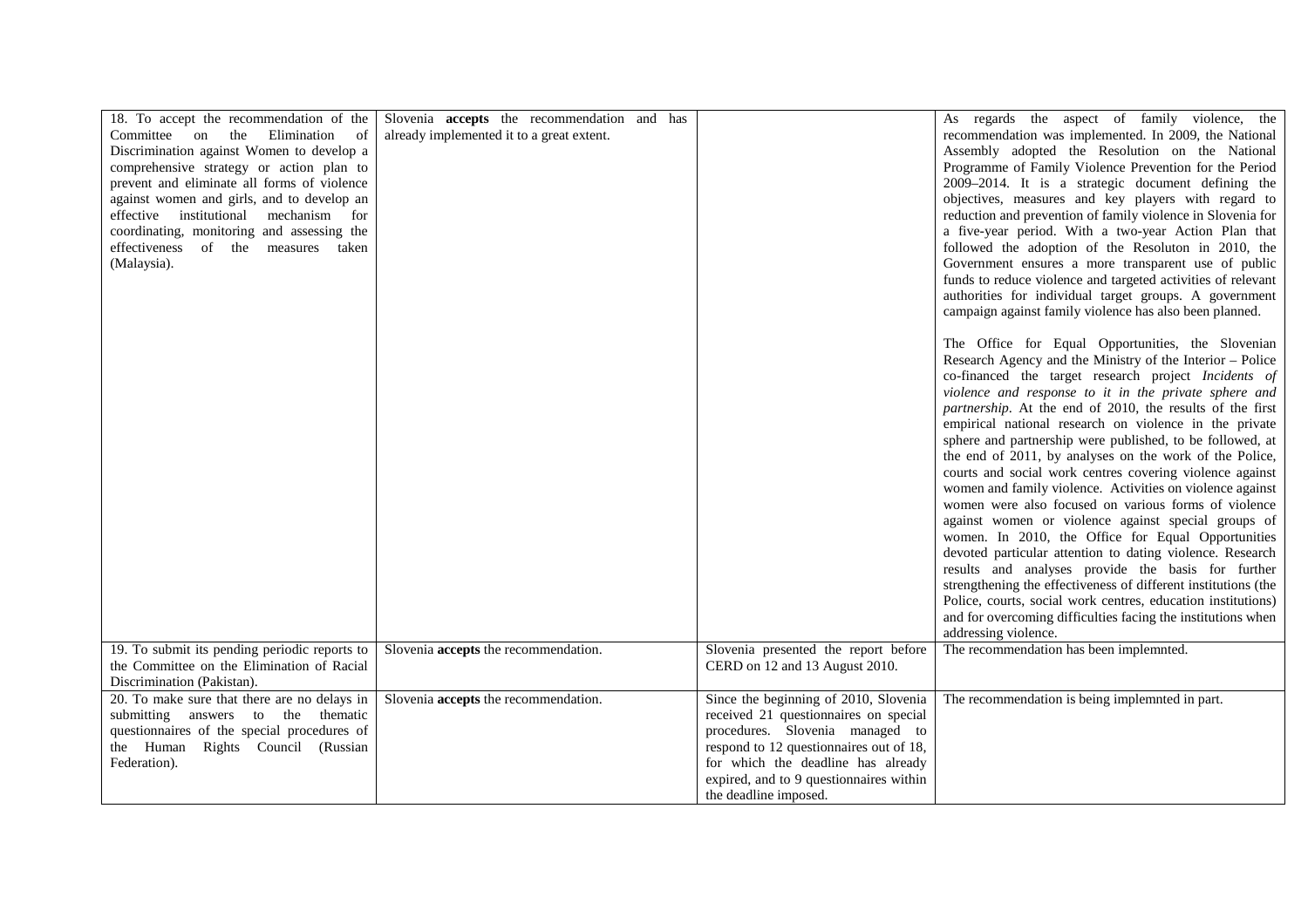|                                                              | 21. To provide due legal protection against   Slovenia <b>accepts</b> the recommendation and has always | The current institutional regime regarding the existing     |
|--------------------------------------------------------------|---------------------------------------------------------------------------------------------------------|-------------------------------------------------------------|
| discrimination on all grounds on its soil acted accordingly. |                                                                                                         | promotion of equality and protection against                |
| (Pakistan).                                                  |                                                                                                         | discrimination was analysed. On this basis, the government  |
|                                                              |                                                                                                         | task force is drawing up draft amendments to the            |
|                                                              |                                                                                                         | Implementation of the Principle of Equal Treatment Act, to  |
|                                                              |                                                                                                         | be submitted to the Government for examination and          |
|                                                              |                                                                                                         | adoption in the first half of 2012 (particularly as regards |
|                                                              |                                                                                                         | the status and work of the Advocate of the Principle of     |
|                                                              |                                                                                                         | Equality).                                                  |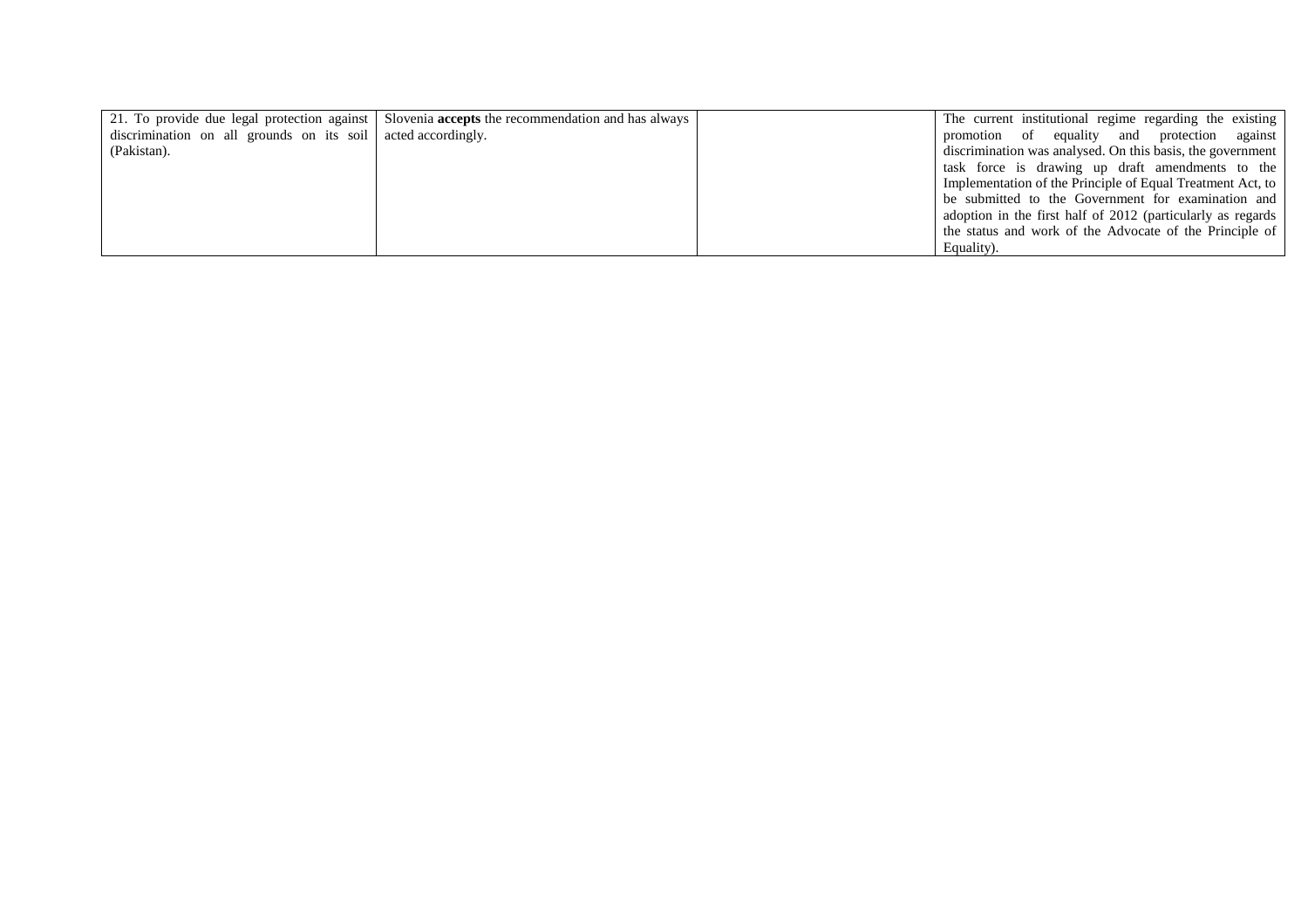| 22. To further strengthen measures against  | Slovenia accepts the recommendation; it has already | The recommendation is being implemented.                        |
|---------------------------------------------|-----------------------------------------------------|-----------------------------------------------------------------|
| discrimination with regard to women,        | been implemented to a large extent.                 | Homosexuals: On 16 June 2011, the National Assembly             |
| national minorities, persons of minority    |                                                     | adopted the Family Code. According to the Code, a union         |
| sexual orientation or gender identity and   |                                                     | of two women or two men (registered partnership, long-          |
| persons with disabilities (Czech Republic). |                                                     | term-partnership) are equal to the union between a man          |
|                                             |                                                     | and a woman (marriage, extramarital union).                     |
|                                             |                                                     |                                                                 |
|                                             |                                                     | The Republic of Slovenia withdrew from the Convention           |
|                                             |                                                     | concerning Night Work of Women Employed in Industry             |
|                                             |                                                     | (ILO Convention 89), since the conditions are too limiting      |
|                                             |                                                     | and imply discrimination. Despite the withdrawal from the       |
|                                             |                                                     | Convention, women workers will not be without any               |
|                                             |                                                     | protection. The current legislation on night work               |
|                                             |                                                     |                                                                 |
|                                             |                                                     | guarantees special protection of night workers, however,        |
|                                             |                                                     | regardless of gender and the tasks they perform. This year's    |
|                                             |                                                     | Programme of Work of the Government envisages the               |
|                                             |                                                     | ratification of the Convention concerning Night Work of         |
|                                             |                                                     | Women (ILO Convention 171), since it regulates special          |
|                                             |                                                     | protection of night workers, regardless of gender.              |
|                                             |                                                     | The Ministry of Culture developed a dynamic model of the        |
|                                             |                                                     | protection of cultural rights of minorities and, on this basis, |
|                                             |                                                     |                                                                 |
|                                             |                                                     | develops different, not only financial, measures against        |
|                                             |                                                     | discrimination.                                                 |
|                                             |                                                     | Within the scope of its capacities, the UN ensures the          |
|                                             |                                                     | protection of the Italian and Hungarian national                |
|                                             |                                                     | communities and the Roma community. The issues of               |
|                                             |                                                     | gender equality, national minorities and special treatment      |
|                                             |                                                     | of diversity are included in the school curriculum at all       |
|                                             |                                                     |                                                                 |
|                                             |                                                     | levels of education. Additional financing of projects on        |
|                                             |                                                     | these topics is also being provided.                            |
|                                             |                                                     |                                                                 |
|                                             |                                                     | The programmes of military education and training at all        |
|                                             |                                                     | levels are being complemented with the content of UN SC         |
|                                             |                                                     | resolutions 1325 and 1820, including issues relating to the     |
|                                             |                                                     | prohibition of any discrimination according to the              |
|                                             |                                                     | Implementation of the Principle of Equal Treatment Act.         |
|                                             |                                                     |                                                                 |
|                                             |                                                     | There is a tendency to raise the number of women in             |
|                                             |                                                     | decision-making processes at the Ministry of Defence, the       |
|                                             |                                                     | most responsible leading posts, commander duties and            |
|                                             |                                                     | Staff duties in the Slovenian Army and responsible              |
|                                             |                                                     | commanding posts, as well as in the processes of decision-      |
|                                             |                                                     | making in international operations and missions. The need       |
|                                             |                                                     | to protect fundamental human rights and respect human           |
|                                             |                                                     | dignity is defined in the Code of Military Ethics of the        |
|                                             |                                                     |                                                                 |
|                                             |                                                     | Slovenian Army. Participation of civil servants and             |
|                                             |                                                     | members of the armed forces is being facilitated at             |
|                                             |                                                     | international trainings, consultations and seminars on the      |
|                                             |                                                     | topic of human rights, equal opportunities, protection of       |
|                                             |                                                     | human dignity and the prevention of discrimination. Staff       |
|                                             |                                                     | members of the Ministry of Defence and members of the           |
|                                             |                                                     | Slovenian Army receive expert training in gender equality,      |
|                                             |                                                     | equal opportunities, and protection of human dignity            |
|                                             |                                                     |                                                                 |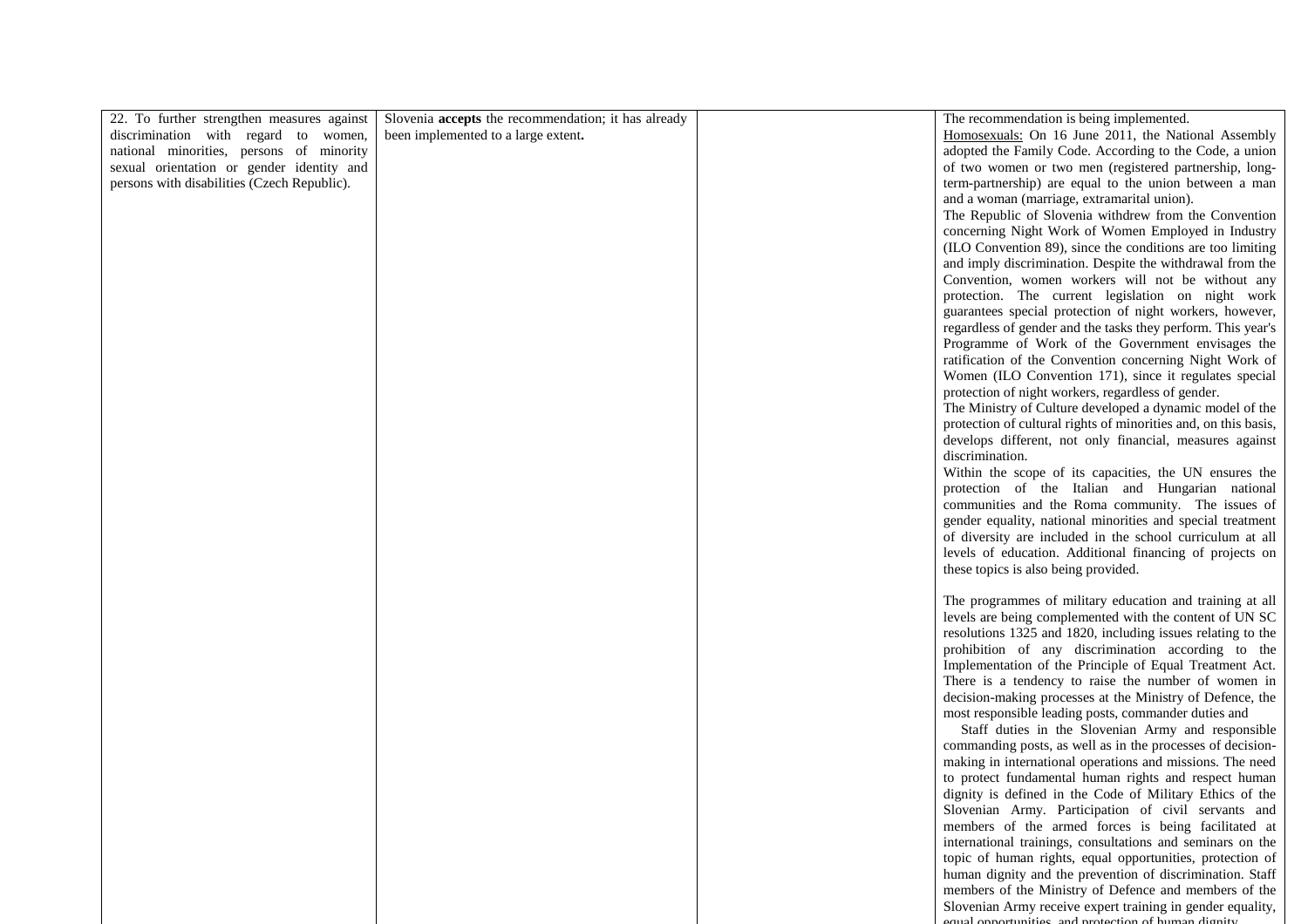|                                               | 23. To establish Government plans as a Slovenia <b>accepts</b> the recommendation and has | The recommendation has been implemented in part from       |
|-----------------------------------------------|-------------------------------------------------------------------------------------------|------------------------------------------------------------|
| follow-up to the recommendations of the       | already taken steps to ensure monitoring and                                              | the aspect of the drafting of the Resolution on Family     |
| Committee on the Elimination of               | assessment of the effectiveness of the adopted                                            | Violence Prevention and the Action Plan. The Resolution    |
| Discrimination against Women to promote       | measures.                                                                                 | on Family Violence Prevention for the Period 2009–2014     |
| greater representation by women in all areas, |                                                                                           | was adopted in 2009. It is a strategic document defining   |
| particularly at work, without discrimination  |                                                                                           | the objectives, measures and key factors of the policy     |
| of any kind, as well as to prevent and        |                                                                                           | aimed at preventing and reducing family violence in        |
| eradicate domestic violence and all forms of  |                                                                                           | Slovenia in the five-year period. With a two-year 2010     |
| violence against women and girls. Such plans  |                                                                                           | Action Plan, the Government ensured a more transparent     |
| should contemplate establishing institutional |                                                                                           | use of public funds to reduce violence and targeted        |
| mechanisms for monitoring and assessing the   |                                                                                           | activities of relevant authorities for individual target   |
| effectiveness of all measures (Mexico).       |                                                                                           | groups. A government campaign against family violence      |
|                                               |                                                                                           | has also been planned.                                     |
|                                               |                                                                                           |                                                            |
|                                               |                                                                                           | The Republic of Slovenia withdrew from the Night Work      |
|                                               |                                                                                           | (Women) Convention (ILO Convention 89), as the             |
|                                               |                                                                                           | conditions are too limiting and imply discrimination.      |
|                                               |                                                                                           | Despite the withdrawal from of the Convention, women       |
|                                               |                                                                                           | workers will not be without any protection. The current    |
|                                               |                                                                                           | legislation on night work guarantees special protection of |
|                                               |                                                                                           | night workers, however, regardless of gender and the tasks |
|                                               |                                                                                           | they perform. This year's Programme of Work of the         |
|                                               |                                                                                           | Government envisages the ratification of the Convention    |
|                                               |                                                                                           | concerning Night Work of Women (ILO Convention 171),       |
|                                               |                                                                                           | since it regulates special protection of night workers,    |
|                                               |                                                                                           | regardless of gender.                                      |
|                                               |                                                                                           | See also answers under Nos. 14, 18 and 22.                 |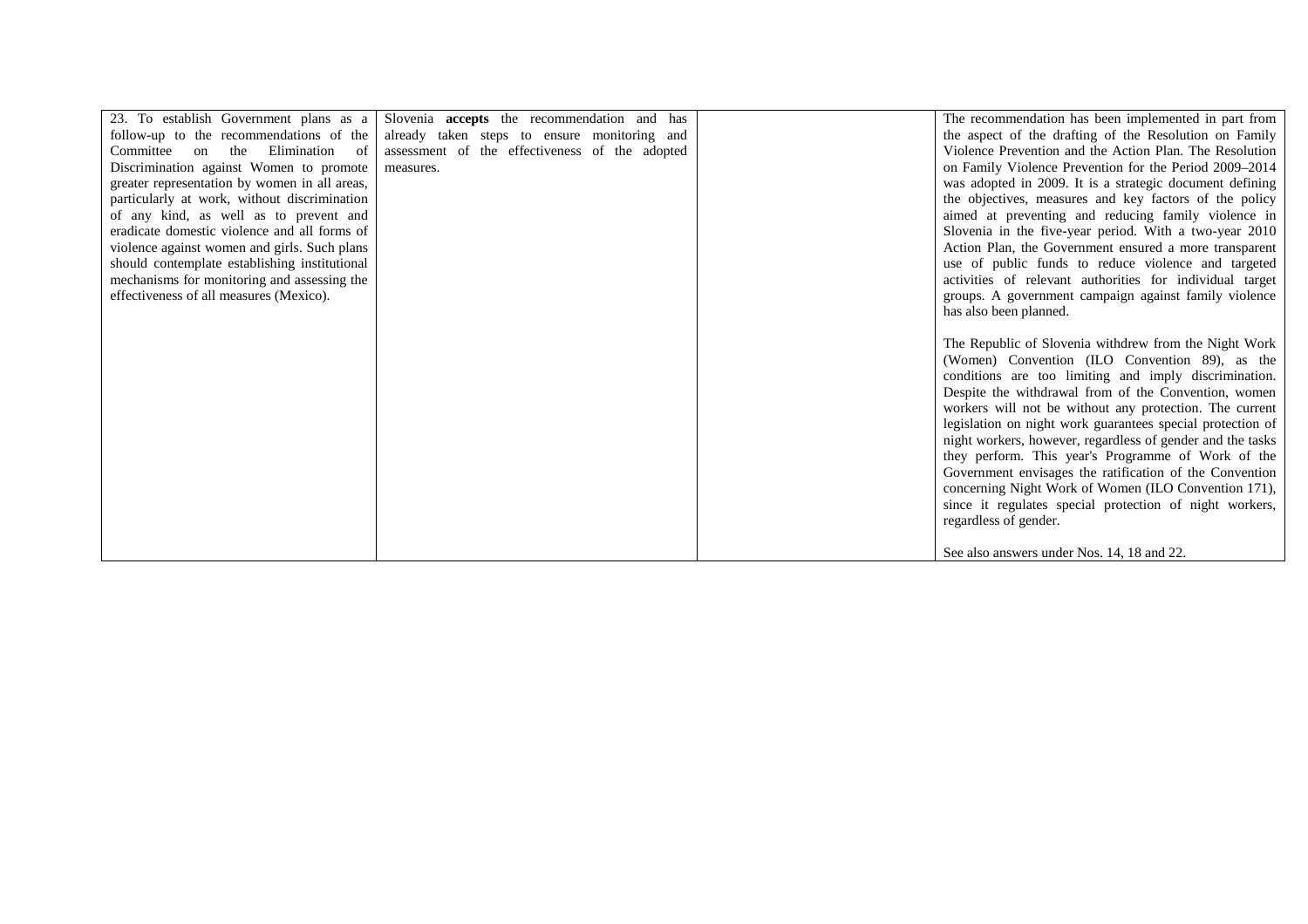| 24. To adopt effective measures to strengthen<br>the system for the protection and promotion<br>of the rights of women and children<br>(Uzbekistan).                                                                                          | Slovenia <b>accepts</b> the recommendation and notes that<br>it has already designed and implemented various<br>measures for the protection and promotion of the<br>rights of women and children. | As regards general executive measures, the Government<br>adopted, in 2006, on the basis of the recommendation of<br>the Committee on the Rights of the Child, the Programme<br>for Children and Youth 2006-2016. The Child<br>Observatory within the Social Protection Institute<br>organised a single database on children and youth. In<br>recent years, Slovenia devoted particular attention to<br>vulnerable groups of children. An important novelty in the<br>prevention of child abuse is the adoption of the Family<br>Violence Prevention Act and the Resolution on the<br>National Programme of Family Violence Prevention for<br>the Period 2009–2014, which sets out the objectives,<br>measures and key policy makers for the prevention and<br>reduction of family violence until 2014. The new Family<br>Code adopted by the National Assembly on 16 June 2011<br>strengthens the system of protecting and promoting<br>children's rights and imposes the prohibition of corporal<br>punishment of children or any other form of degrading<br>treatment, which is binding not only on parents but also on<br>other persons, state bodies and public services. In 2008, a<br>new Criminal Code took effect, which has also improved<br>the protection of children's rights.<br>As regards the protection and promotion of women's<br>rights, see answers under Nos. 14, 18 and 22. |
|-----------------------------------------------------------------------------------------------------------------------------------------------------------------------------------------------------------------------------------------------|---------------------------------------------------------------------------------------------------------------------------------------------------------------------------------------------------|---------------------------------------------------------------------------------------------------------------------------------------------------------------------------------------------------------------------------------------------------------------------------------------------------------------------------------------------------------------------------------------------------------------------------------------------------------------------------------------------------------------------------------------------------------------------------------------------------------------------------------------------------------------------------------------------------------------------------------------------------------------------------------------------------------------------------------------------------------------------------------------------------------------------------------------------------------------------------------------------------------------------------------------------------------------------------------------------------------------------------------------------------------------------------------------------------------------------------------------------------------------------------------------------------------------------------------------------------------------------------------------------------|
| 25. To intensify its efforts to change<br>stereotypical images and discriminatory<br>attitudes and perceptions regarding the roles<br>and responsibilities of women and girls and<br>men and boys in the family and in society<br>(Portugal). | Slovenia accepts the recommendation and will<br>continue initiatives for the elimination of gender<br>stereotypes and discriminatory attitudes.                                                   | The Government pursues the implementation of different<br>approaches for the identification and elimination of<br>stereotypes, particularly by organising consultations,<br>trainings and seminars, by analysing and studying the<br>division of power between women and men in different<br>areas, through the project titled Active Fatherhood to<br>encourage fathers to spend quality time with their children<br>and by raising awareness of the rights of fathers and<br>positive aspects of active fatherhood for children and<br>parents, etc.                                                                                                                                                                                                                                                                                                                                                                                                                                                                                                                                                                                                                                                                                                                                                                                                                                            |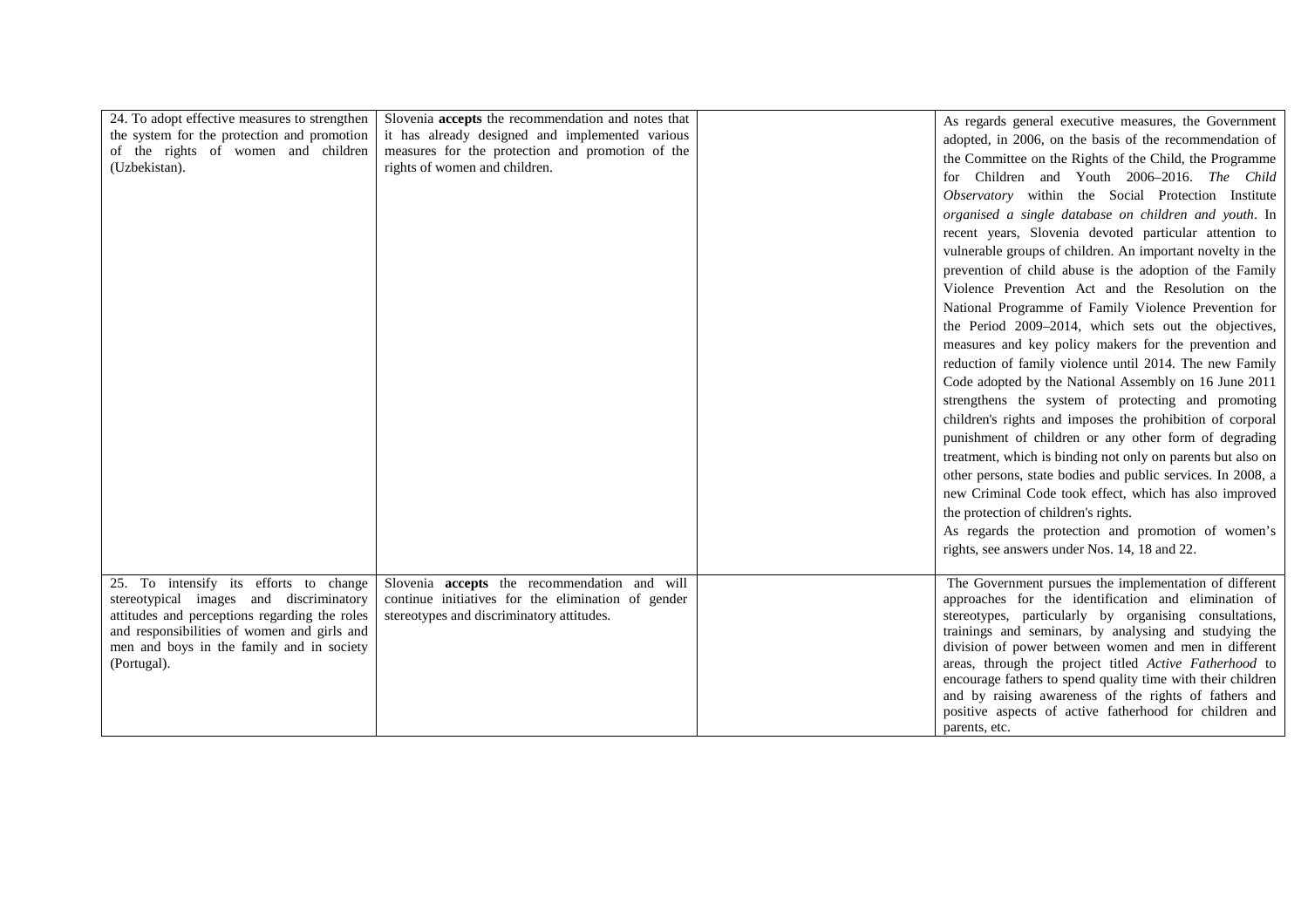| 26. To take more effective measures to<br>combat racial discrimination and intolerance,<br>including by promptly investigating and<br>taking stern action against the perpetrators of<br>hatred, racist and xenophobic acts and<br>speeches, and against those who have<br>desecrated the premises of worship and<br>memorial landmarks (Malaysia). | Slovenia accepts the recommendation. At the same<br>time, it notes that it has always acted accordingly. | In Slovenia, regular trainings on equal treatment and the<br>fight against discrimination are organised for state<br>prosecutors and judges.                                                                                                                                                                                                                                                                                                                                                                                                                                                                                                                                                                                                                                                                                                                                                                                                                                                                              |
|-----------------------------------------------------------------------------------------------------------------------------------------------------------------------------------------------------------------------------------------------------------------------------------------------------------------------------------------------------|----------------------------------------------------------------------------------------------------------|---------------------------------------------------------------------------------------------------------------------------------------------------------------------------------------------------------------------------------------------------------------------------------------------------------------------------------------------------------------------------------------------------------------------------------------------------------------------------------------------------------------------------------------------------------------------------------------------------------------------------------------------------------------------------------------------------------------------------------------------------------------------------------------------------------------------------------------------------------------------------------------------------------------------------------------------------------------------------------------------------------------------------|
| 27. To strengthen measures, including at the<br>local level, to combat cultural stereotypes and<br>discrimination against<br>minorities<br>and<br>migrants (Philippines).                                                                                                                                                                           | Slovenia <b>accepts</b> the recommendation; it has already<br>been implemented to a large extent.        | The Ministry of Culture has developed a dynamic model of<br>the protection of cultural rights of minorities and, on this<br>basis, also develops different measures against<br>discrimination that are not only of financial nature. The<br>UN implements the recommendation within the scope of<br>its responsibility for the Italian and Hungarian national<br>communities and for the Roma community.<br>The Ministry of Education and Sport, in addition to<br>strategies and guidelines that are being renewed in this<br>field (e.g. the Guidelines for the Education of Children of<br>Foreign Nationals in Kindergartens and Schools; amended<br>Strategy for Education of Roma), is financing an<br>increasing number of projects in this field with a view to<br>establishing links between various local players such as the<br>project titled Expert bases, strategies and theoretic topics<br>for the education in intercultural relations and active<br>citizenship. See also answers under Nos. 29 and 89. |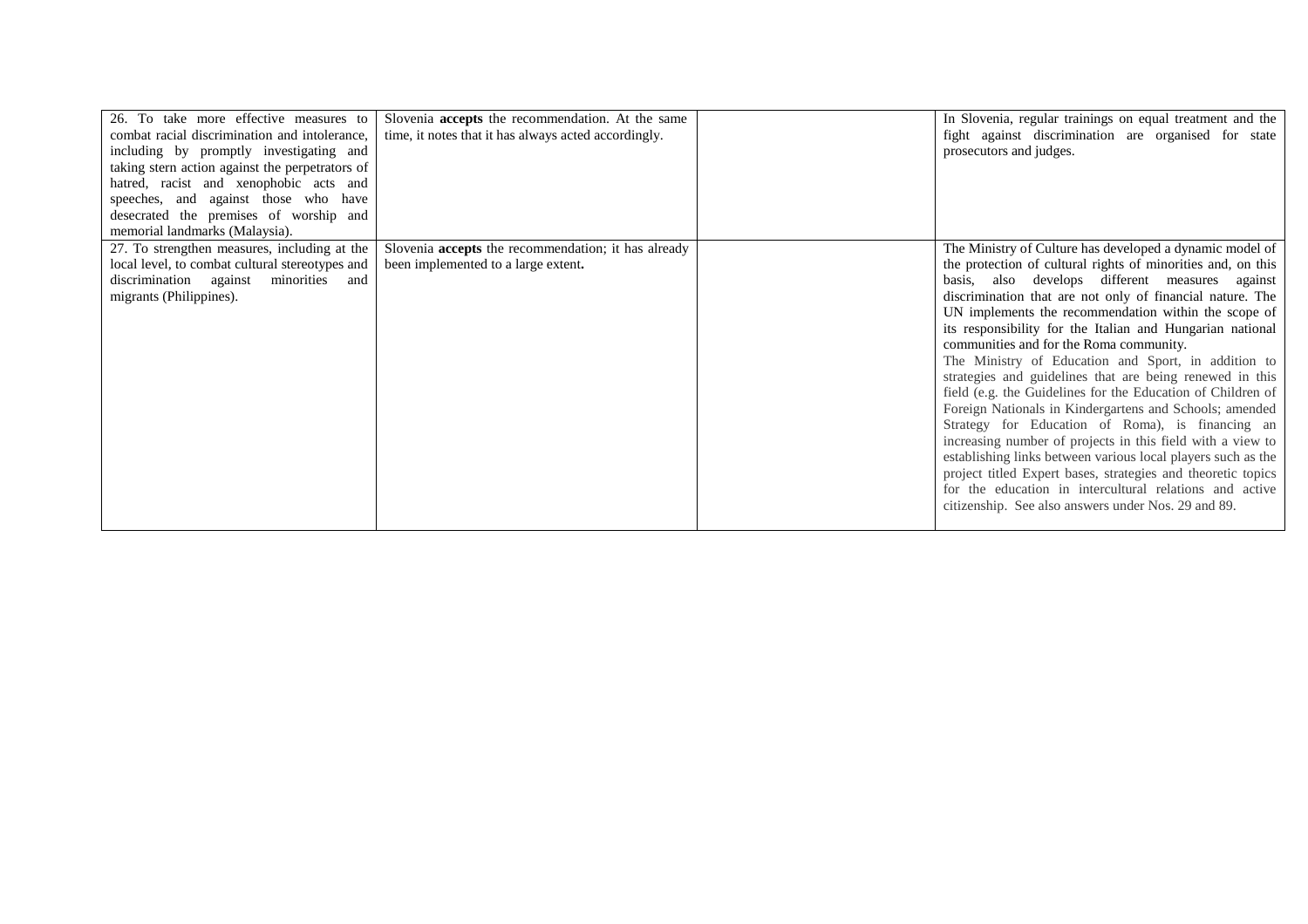| 28. To step up efforts and adopt appropriate<br>measures to combat any form of<br>discrimination against minorities as a whole<br>(Uzbekistan). | Slovenia accepts the recommendation and has always<br>acted accordingly. | The recommendation is being implemented. The Ministry<br>of Culture has developed a dynamic model of protection of<br>cultural rights of minorities and, on this basis, also<br>develops different measures against discrimination that are<br>not only of financial nature. The Government Office for<br>National Minorities implements the recommendation<br>within the scope of its responsibility for the Italian and<br>Hungarian national communities and for the Roma<br>community.                                                                                                                                                                                                                                                                                                                                                                                                                                                                                                                                                                                                                                                                                                                                                                                                                                                                                                                                                                                                                                                                                                                                                                                                                                                                                                                                                                                                                                                                                                                                            |
|-------------------------------------------------------------------------------------------------------------------------------------------------|--------------------------------------------------------------------------|---------------------------------------------------------------------------------------------------------------------------------------------------------------------------------------------------------------------------------------------------------------------------------------------------------------------------------------------------------------------------------------------------------------------------------------------------------------------------------------------------------------------------------------------------------------------------------------------------------------------------------------------------------------------------------------------------------------------------------------------------------------------------------------------------------------------------------------------------------------------------------------------------------------------------------------------------------------------------------------------------------------------------------------------------------------------------------------------------------------------------------------------------------------------------------------------------------------------------------------------------------------------------------------------------------------------------------------------------------------------------------------------------------------------------------------------------------------------------------------------------------------------------------------------------------------------------------------------------------------------------------------------------------------------------------------------------------------------------------------------------------------------------------------------------------------------------------------------------------------------------------------------------------------------------------------------------------------------------------------------------------------------------------------|
|                                                                                                                                                 |                                                                          | The Office for Equal Opportunities elaborated two projects<br>on equality in diversity, which were carried out in 2010<br>and 2011. The main objectives of the projects included<br>improved implementation of national legislation on non-<br>discrimination, the development of national policy of the<br>fight against discrimination and the dissemination of<br>relevant information, including awareness-raising of the<br>general public and target groups. As part of the project, the<br>Office for Equal Opportunities also organised a workshop<br>on non-discrimination for NGOs, a seminar on non-<br>decision-makers<br>discrimination<br>for<br>$\sin$<br>public<br>administration at both national and local levels, a media<br>campaign aimed at raising awareness of the existence,<br>prohibition and harmful effects of discrimination,<br>promotion of diversity and multiculturalism as well as<br>general promotion of tolerance towards all, regardless of<br>gender, nationality, race or ethnic origin, religion or belief,<br>disability, age or sexual orientation, an analysis on the<br>inclusion of the aspect of different personal circumstances<br>in the shaping and implementation of policies, a study on<br>the education of children and youth with special needs and<br>children and youth from vulnerable social groups and a<br>study on the diversity on the labour market, a workshop for<br>judges for raising the awareness of discrimination, a<br>conference on non-discrimination on the labour market<br>(intended particularly for employers - leading and senior<br>staff members and human resources departments - and<br>trade unions) and set up a web site (www.enakost.si),<br>which presents, in addition to information on the project,<br>the basic facts on discrimination, including advice and<br>recommendations for activities in the cases of<br>discrimination and the possibility of submitting an<br>initiative to address a case of alleged discrimination with |
|                                                                                                                                                 |                                                                          | the Advocate of the Equality Principle. Information was<br>also provided in a leaflet translated into 11 languages<br>(Slovenian, Croatian, Bosnian, Serbian, Albanian, French,<br>German, English, Roma, Italian, and Hungarian). In 2011,<br>the Office for Equal Opportunities drew up the guidelines<br>for the promotion of equality and protection against<br>discrimination.                                                                                                                                                                                                                                                                                                                                                                                                                                                                                                                                                                                                                                                                                                                                                                                                                                                                                                                                                                                                                                                                                                                                                                                                                                                                                                                                                                                                                                                                                                                                                                                                                                                   |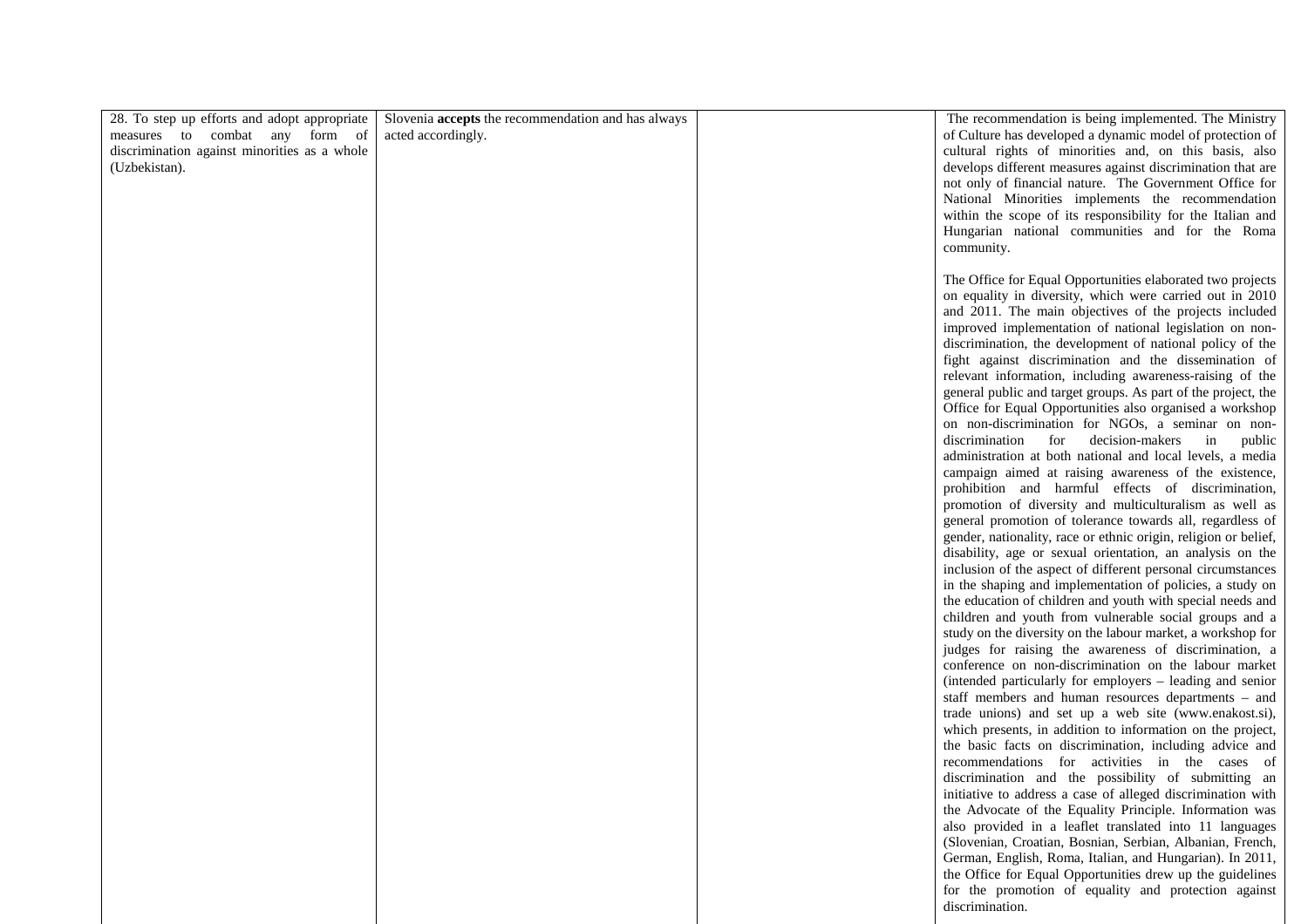| 29. To take measures to address stereotypical<br>attitudes towards the Roma community and<br>to promote access to education, health and<br>employment for the Roma community<br>(Bhutan). | Slovenia accepts the recommendation and acts<br>accordingly. When adopting measures in various<br>fields of social life, special attention is devoted to<br>elimination of discrimination against Roma, including<br>in the National Programme of Measures for the Roma<br>for the Period 2010-2015.                                                                                                  | The recommendation is being implemented. The Ministry<br>of Labour, Family and Social Affairs implements the<br>recommendation in compliance with the National<br>Programme of Measures for Roma for the period 2010-<br>2015 and the programme of detailed measures of the<br>Ministry of Labour, Family and Social Affairs for the<br>implementation of the Programme. The Ministry of<br>Education and Sport finances better access to education for<br>Roma: Guarantees funds for Roma assistants; more<br>favourable standards and norms have been introduced for<br>classes with Roma pupils; teaching aids are being<br>financed; works on Roma history and literature are printed,<br>including manuals for the work with Roma pupils, etc.<br>The Ministry of Health implements measures to improve<br>health care of Roma. The Institute of Public Health<br>cooperates with health care institutes in areas populated by<br>Roma. Measures are being implemented on a regular basis<br>and assessed every year, as follows: Organisation of<br>national annual conferences on the reduction of inequality<br>in the health of Roma population, health of Roma women<br>and children; programmes for the promotion of health<br>among Roma; activities aimed at improving the rate of<br>immunisation and faster seeking of assistance in health<br>care and respecting the instructions of health care workers;<br>organising workshops focusing on health in Roma<br>settlements.<br>As regards the implementation of the recommendation by<br>the Office for Equal Opportunities, see answer under No.<br>28. |
|-------------------------------------------------------------------------------------------------------------------------------------------------------------------------------------------|-------------------------------------------------------------------------------------------------------------------------------------------------------------------------------------------------------------------------------------------------------------------------------------------------------------------------------------------------------------------------------------------------------|----------------------------------------------------------------------------------------------------------------------------------------------------------------------------------------------------------------------------------------------------------------------------------------------------------------------------------------------------------------------------------------------------------------------------------------------------------------------------------------------------------------------------------------------------------------------------------------------------------------------------------------------------------------------------------------------------------------------------------------------------------------------------------------------------------------------------------------------------------------------------------------------------------------------------------------------------------------------------------------------------------------------------------------------------------------------------------------------------------------------------------------------------------------------------------------------------------------------------------------------------------------------------------------------------------------------------------------------------------------------------------------------------------------------------------------------------------------------------------------------------------------------------------------------------------------------------------------------------------------------------|
| 30. To take appropriate measures to prevent<br>and punish all forms of ill treatment by law<br>enforcement officials (Islamic Republic of                                                 | Slovenia <b>accepts</b> the recommendation on the<br>understanding that this is not a serious and<br>widespread problem. Slovenia views<br>this                                                                                                                                                                                                                                                       | The recommendation is being implemnted.                                                                                                                                                                                                                                                                                                                                                                                                                                                                                                                                                                                                                                                                                                                                                                                                                                                                                                                                                                                                                                                                                                                                                                                                                                                                                                                                                                                                                                                                                                                                                                                    |
| Iran).                                                                                                                                                                                    | recommendation as a general and permanent one in<br>the field of human rights protection. Cases of ill<br>treatment by law enforcement officers occur very<br>rarely in Slovenia, where police exceeding their<br>powers is not a systemic problem. Slovenia believes<br>that this recommendation has already been<br>implemented and will continue its efforts to<br>adequately regulate this field. |                                                                                                                                                                                                                                                                                                                                                                                                                                                                                                                                                                                                                                                                                                                                                                                                                                                                                                                                                                                                                                                                                                                                                                                                                                                                                                                                                                                                                                                                                                                                                                                                                            |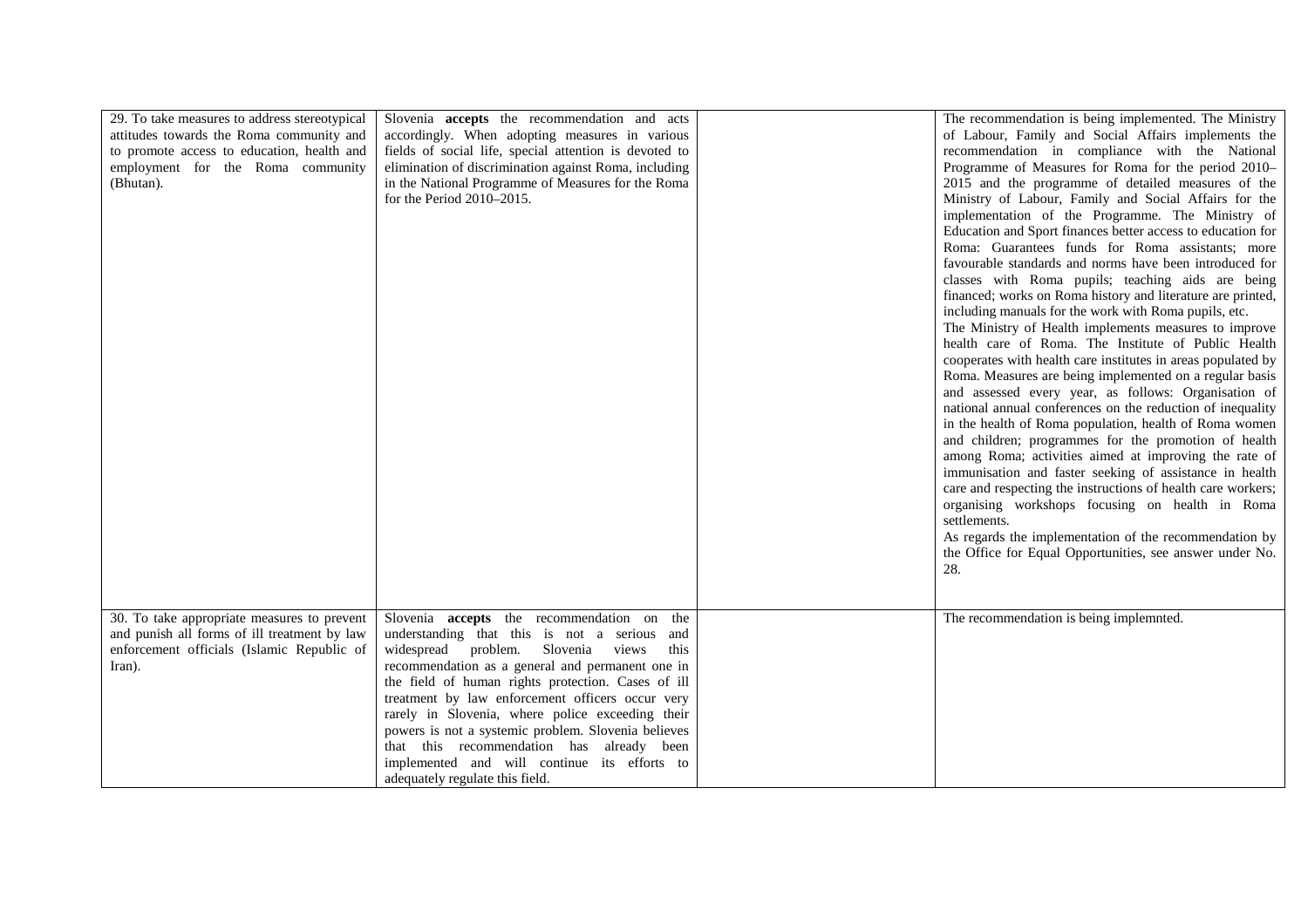| 31. To provide mandatory human rights<br>education and training to police, prison and<br>detention staff and members of the judiciary,<br>including awareness-raising regarding the<br>protection of the rights of minorities, women<br>and children, and to ensure their<br>accountability for any violation of human<br>rights (Czech Republic). | Slovenia <b>accepts</b> this recommendation. It is already<br>being implemented<br>through<br>systematic<br>education and training of police and training of<br>members of the judiciary.<br>Efforts to achieve these objectives will continue.                                                                                                                                                                                                                                                                             | The recommendation is being implemnted. The Office for<br>Equal Opportunities implemented trainings, provided<br>information and raised awareness of the general public and<br>target groups within the scope of activities listed in<br>answers to recommendations 22 and 28.                                                                                                                                                                                                                                                                                                                                                                                                                                                                                                                                                                                                                       |
|----------------------------------------------------------------------------------------------------------------------------------------------------------------------------------------------------------------------------------------------------------------------------------------------------------------------------------------------------|-----------------------------------------------------------------------------------------------------------------------------------------------------------------------------------------------------------------------------------------------------------------------------------------------------------------------------------------------------------------------------------------------------------------------------------------------------------------------------------------------------------------------------|------------------------------------------------------------------------------------------------------------------------------------------------------------------------------------------------------------------------------------------------------------------------------------------------------------------------------------------------------------------------------------------------------------------------------------------------------------------------------------------------------------------------------------------------------------------------------------------------------------------------------------------------------------------------------------------------------------------------------------------------------------------------------------------------------------------------------------------------------------------------------------------------------|
| 32. To promulgate a law on domestic<br>violence that includes penalties and options<br>for the treatment of those responsible for<br>such crimes, and to undertake an awareness-<br>raising campaign<br>regarding<br>domestic<br>violence (Spain).                                                                                                 | Slovenia accepts the recommendation regarding the<br>treatment of those responsible for domestic<br>violence. Options for treatment are provided in<br>partnership with NGOs.<br>Slovenia also accepts recommendation on<br>awareness-raising campaigns.<br>Slovenia cannot accept the recommendation to<br>promulgate a law on domestic violence due to the<br>national system of criminal legislation. In Slovenia,<br>criminal offences and sanctions are defined in the<br>Criminal Code and in the Minor Offences Act. | In Slovenia, criminal offences and criminal sanctions are<br>defined in the Criminal Code and the Minor Offences Act.<br>With the adoption of the new Criminal Code in 2008 (KZ-<br>1), the criminal offence of family violence was extracted<br>and reclassified from the criminal offence of violent<br>behaviour (chapter on criminal offences against public<br>order and peace) and newly defined in the chapter on<br>criminal offences against marriage, family and children. In<br>Slovenia, family violence is classified as criminal offence.<br>The Ministry of Labour, Family and Social Affairs<br>implemented the recommendation by adopting the Family<br>Violence Prevention Act, the Resolution on the 2009–2014<br>National Programme on Prevention of Family Violence<br>and the Action Plan. The campaigns on family violence are<br>being implemented in cooperation with NGOs. |
| 33. To address the issue of gender-based<br>violence, and to develop a comprehensive<br>strategy or action plan for the prevention and<br>elimination of all forms of violence against<br>women and girls (Norway).                                                                                                                                | Slovenia <b>accepts</b> the recommendation and has<br>already implemented it to a great extent.                                                                                                                                                                                                                                                                                                                                                                                                                             | The recommendation is being implemented. The<br>Resolution on Family Violence Prevention for the Period<br>2009-2014 was adopted by Slovenia in 2009. The<br>Resolution is a strategic document defining the objectives,<br>measures and key policy makers, which is aimed at<br>preventing and reducing family violence in Slovenia in the<br>five-year period. With a two-year Action Plan (adopted in<br>2010), the Government ensured a more transparent use of<br>public funds to reduce violence and targeted activities of<br>relevant authorities for individual target groups. A<br>government campaign against family violence has also<br>been planned. See also answer to recommendation No. 18.                                                                                                                                                                                         |
| 34. To address the issue of gender-based<br>violence in a comprehensive manner (Islamic<br>Republic of Iran).                                                                                                                                                                                                                                      | Slovenia <b>accepts</b> the recommendation and has<br>already implemented it to a great extent.                                                                                                                                                                                                                                                                                                                                                                                                                             | See answer to recommendation No. 18.                                                                                                                                                                                                                                                                                                                                                                                                                                                                                                                                                                                                                                                                                                                                                                                                                                                                 |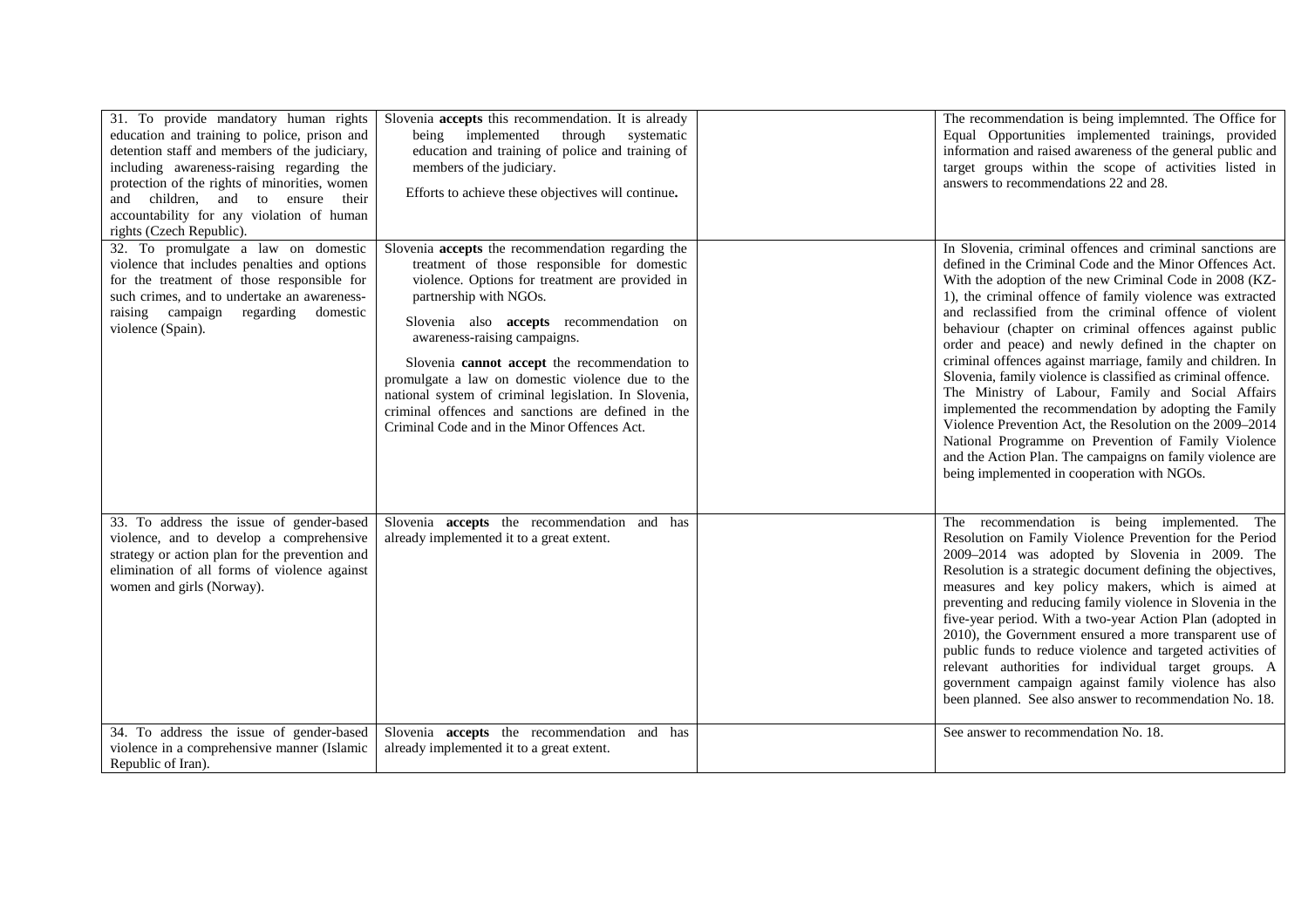| 35. To strengthen measures to combat<br>violence against women<br>and<br>girls<br>(Azerbaijan); to continue to promote the<br>comprehensive strategy to prevent and<br>eliminate all forms of violence against<br>women and girls (Italy); to continue to make<br>progress in implementing measures and<br>programmes aimed at preventing and<br>eliminating all forms of violence against<br>women and girls (Colombia). | Slovenia <b>accepts</b> the recommendation and has<br>already implemented it to a great extent.                                                                                                                                                                       | See answer under No. 33.                                                                                                                                                                                                                                                                                                                                                                                                                                                                                                                                                                                      |
|---------------------------------------------------------------------------------------------------------------------------------------------------------------------------------------------------------------------------------------------------------------------------------------------------------------------------------------------------------------------------------------------------------------------------|-----------------------------------------------------------------------------------------------------------------------------------------------------------------------------------------------------------------------------------------------------------------------|---------------------------------------------------------------------------------------------------------------------------------------------------------------------------------------------------------------------------------------------------------------------------------------------------------------------------------------------------------------------------------------------------------------------------------------------------------------------------------------------------------------------------------------------------------------------------------------------------------------|
| 36. To pursue efforts to combat domestic<br>violence, and to place particular emphasis on<br>the implementation of an awareness-raising<br>training policy aimed at contributing to<br>changes in behaviour and of attitudes<br>(France).                                                                                                                                                                                 | Slovenia accepts the recommendation and has already<br>implemented it to a great extent.                                                                                                                                                                              | See answer under No. 33.                                                                                                                                                                                                                                                                                                                                                                                                                                                                                                                                                                                      |
| 37. To ensure that a sufficient number of safe<br>crisis centres and shelters are available to<br>women victims of violence, in accordance<br>with the recommendation of the Committee<br>on the Elimination of Discrimination against<br>Women (Kazakhstan).                                                                                                                                                             | Slovenia <b>accepts</b> this recommendation and is<br>planning to gradually expand the network of crisis<br>centres and shelters for women victims of violence,<br>particularly in those parts of the country, where such<br>services have not been available so far. | The recommendation is being implemented. Slovenia is<br>gradually expanding the programme of safe houses and<br>maternal homes also to regions that have not yet been<br>included, i.e. the coastal region and central Slovenia. In<br>2011, another safe house was opened in the Coastal-Carst<br>region. At the present moment, the needs to accommodate<br>victims of family violence have been covered.                                                                                                                                                                                                   |
| 38. To adopt effective and comprehensive<br>measures to prevent and eliminate all forms<br>of violence against women and girls, and to<br>intensify campaigns to raise awareness about<br>the criminal nature of domestic violence<br>(Ghana).                                                                                                                                                                            | Slovenia accepts the recommendation and will<br>continue to place special emphasis to awareness-<br>raising campaigns concerning violence against<br>women and domestic violence.                                                                                     | See answer under No. 33.                                                                                                                                                                                                                                                                                                                                                                                                                                                                                                                                                                                      |
| 39. To implement more effective protection<br>measures to address the problem of the sexual<br>harassment and the trafficking in women,<br>and, in that context, to implement the<br>recommendations of the Committee on the<br>Elimination of Discrimination against<br>Women and the Human Rights Committee<br>(Kazakhstan).                                                                                            | Slovenia accepts this recommendation and already<br>acts accordingly.                                                                                                                                                                                                 | As to trafficking in women, measures defined in the Action<br>Plan of the Inter-ministerial Working Group on<br>Trafficking in Human Beings were introduced. The<br>implementation of measures is evident from annual<br>reports. All information is available at the portal of the<br>Government of the Republic of Slovenia.<br>The Office for Equal Opportunities strengthened the<br>capabilities to improve the fight against sexual harassment<br>and its prevention as part of trainings, consultations and<br>seminars, on which it reports in answers to<br>recommendations Nos. 21, 22, 25, and 28. |
| 40. To continue efforts to combat all forms of<br>human trafficking, and to intensify efforts to<br>bring perpetrators to justice (Netherlands).                                                                                                                                                                                                                                                                          | Slovenia accepts the recommendation and already<br>acts accordingly.                                                                                                                                                                                                  | See answers under Nos. 39 and 11.                                                                                                                                                                                                                                                                                                                                                                                                                                                                                                                                                                             |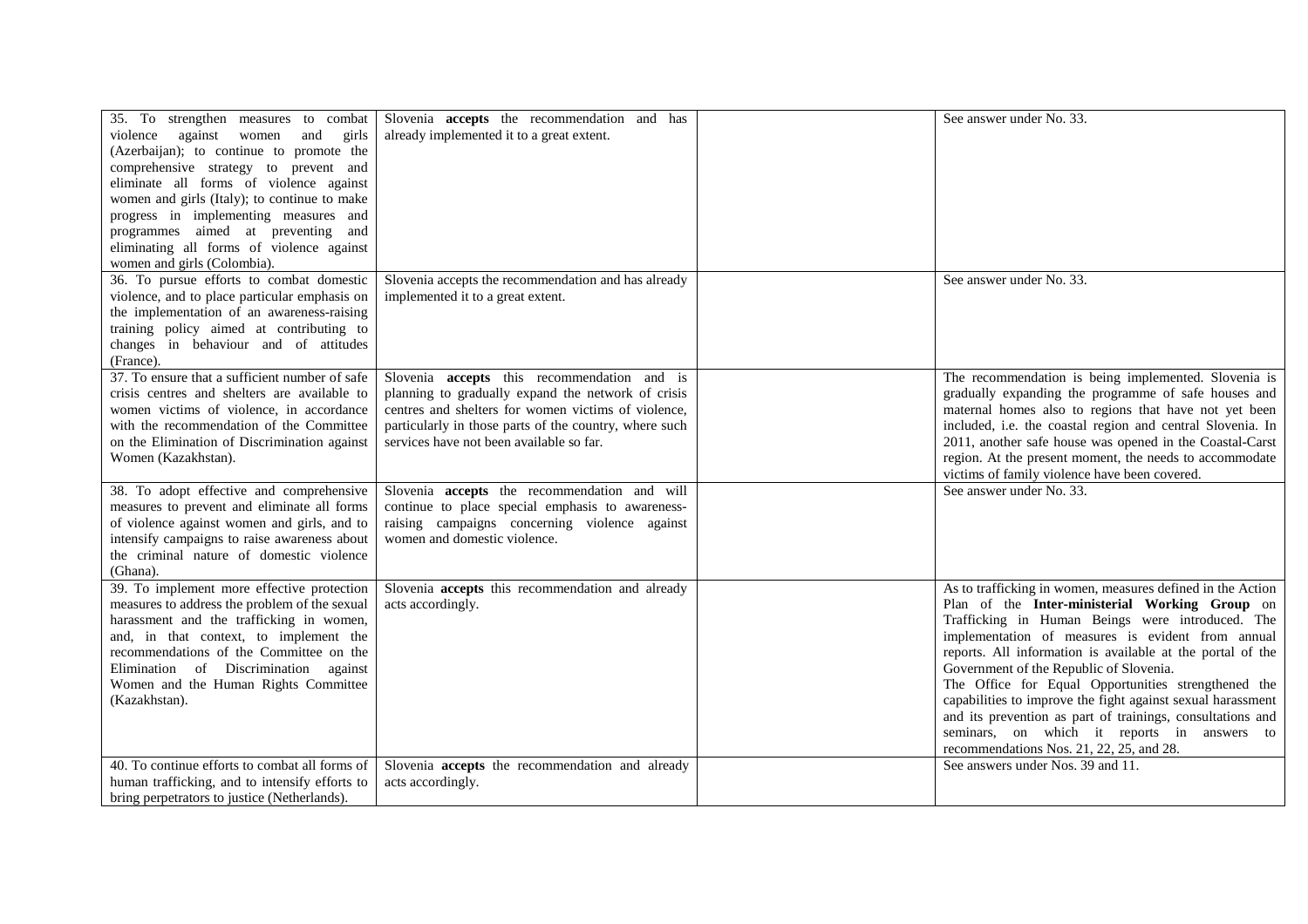| 41. To combat all forms of the trafficking in<br>women and girls (Islamic Republic of Iran).                                                                                                                                                                                                                                                                                                                           | Slovenia <b>accepts</b> the recommendation and already<br>acts accordingly.                                                                                                                                                                    | See answer under No. 39.                                                                                                                                                                                                                                                                                                      |
|------------------------------------------------------------------------------------------------------------------------------------------------------------------------------------------------------------------------------------------------------------------------------------------------------------------------------------------------------------------------------------------------------------------------|------------------------------------------------------------------------------------------------------------------------------------------------------------------------------------------------------------------------------------------------|-------------------------------------------------------------------------------------------------------------------------------------------------------------------------------------------------------------------------------------------------------------------------------------------------------------------------------|
| 42. To strengthen the preventive measures<br>aimed at combating the trafficking in persons<br>(Algeria).                                                                                                                                                                                                                                                                                                               | Slovenia accepts the recommendation and already<br>acts accordingly.                                                                                                                                                                           | A sequence of preventive measures has already been<br>defined in a special chapter of the above action plans.                                                                                                                                                                                                                 |
| 43. To effectively apply the biennial action<br>plans to prevent the trafficking in human<br>beings, whose victims are often women and<br>children forced into prostitution against their<br>will, and to establish mechanisms for border<br>and airport control to prevent such crimes, as<br>well as conduct information campaigns and<br>provide adequate assistance to victims<br>(Mexico).                        | Slovenia accepts the recommendation and already<br>acts accordingly.                                                                                                                                                                           | The effectiveness of the implementation of measures is<br>also evident from the annual reports of the Inter-<br>ministerial Working Group for Combating Trafficking in<br>Human Beings.                                                                                                                                       |
| 44. To increase its efforts to fight human<br>trafficking (Azerbaijan).                                                                                                                                                                                                                                                                                                                                                | Slovenia <b>accepts</b> the recommendation and already<br>acts accordingly.                                                                                                                                                                    | See answers under Nos. 39–43. The recommendation is<br>being implemented.                                                                                                                                                                                                                                                     |
| 45. To continue to vigorously investigate sex<br>and labour trafficking offences and increase<br>trafficking prosecutions and convictions; to<br>continue to provide trafficking awareness<br>training for judges; to ensure that a majority<br>of convicted traffickers serve time in prison;<br>and to continue to refer a significant number<br>of identified victims for assistance (United<br>States of America). | Slovenia accepts the recommendation and already<br>acts accordingly.                                                                                                                                                                           | The recommendation is being implemented. In October<br>2010, the Ministry of Justice published a translation of the<br>Judgment of the European Court of Human Rights on<br>Trafficking in Human Beings - Rantsev vs. Cyprus and<br>Russia (2009). The Decision is part of the material for<br>additional training of judges. |
| 46. To seek improved detection of instances<br>of human trafficking into and out of the<br>country (United States).                                                                                                                                                                                                                                                                                                    | Slovenia accepts the recommendation.                                                                                                                                                                                                           | In this area, Slovenia initiated a regional project in<br>cooperation with Europol and Eurojust, i.e. the project of<br>creating conditions for the Joint Investigation Teams in the<br>SEE region, the JIT—THB project.                                                                                                      |
| 47. To support awareness programming to<br>make potential victims more aware of the<br>risks associated with trafficking and better<br>prepare them to identify potential situations<br>in which they could be trafficked (United<br>States).                                                                                                                                                                          | Slovenia accepts the recommendation and notes that<br>it has been already implemented to a great extent.                                                                                                                                       | The recommendation has been included in the Action Plan<br>of the Inter-ministerial Working Group.                                                                                                                                                                                                                            |
| 48. To improve its control mechanisms at<br>borders and entry points, in order to detect<br>cases of trafficking, in accordance with its<br>domestic legislation (Nicaragua).                                                                                                                                                                                                                                          | Slovenia accepts the recommendation and notes that<br>current border control mechanisms are adequate.<br>Police officers have been trained to recognise<br>trafficking in human beings through appropriate "train<br>the trainers" programmes. | The recommendation is being implemented. Police officers<br>take part in training programmes to uncover trafficking in<br>human beings. The Slovenian border police took part in the<br>drafting of a manual of the Frontex Agency to identify<br>potential victims of trafficking in human beings.                           |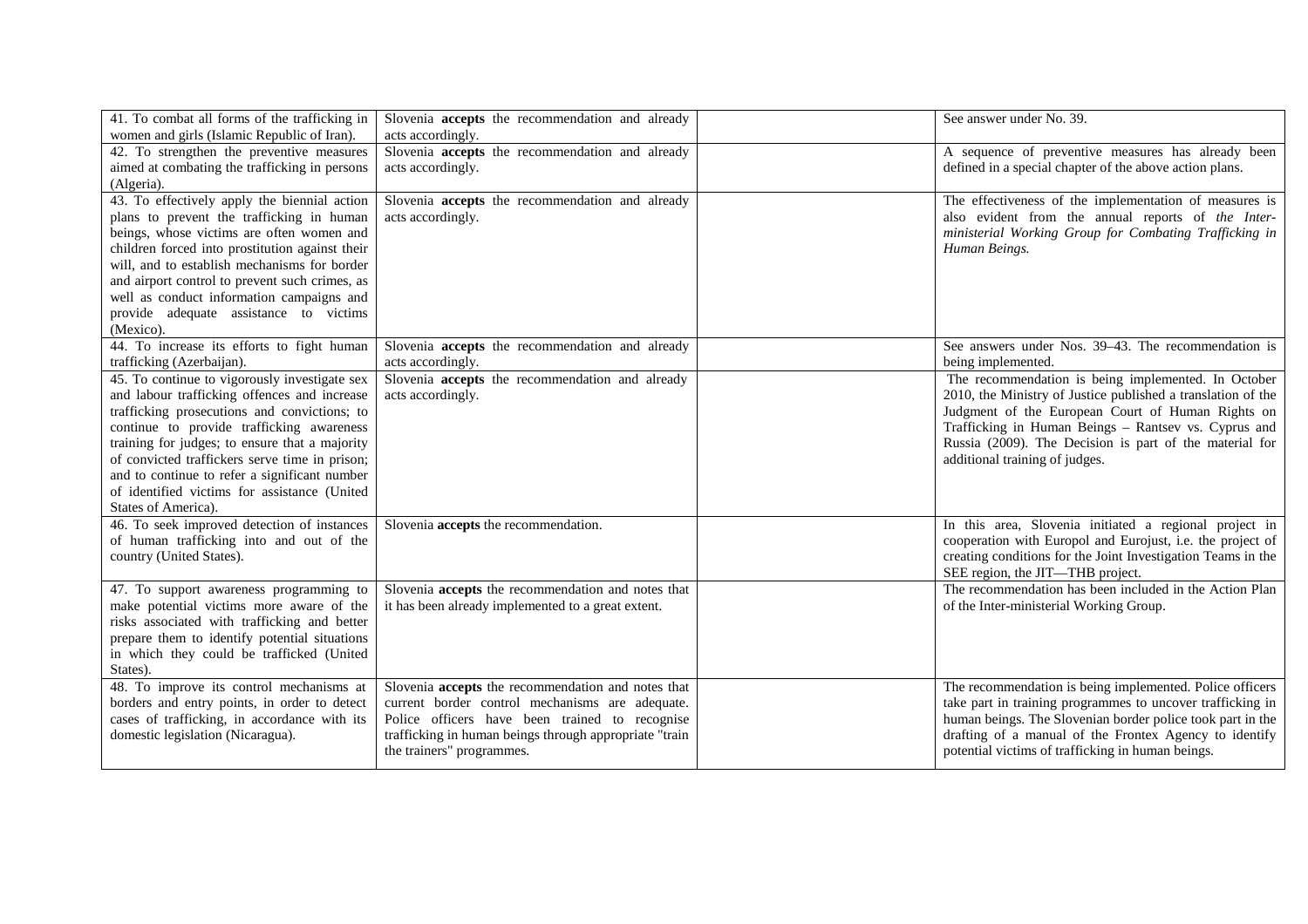| 49. To further prevent and combat human<br>trafficking, including by enhancing the<br>mandates of relevant mechanisms so that<br>socially vulnerable individuals<br>enjoy<br>improved legal protection (Kyrgyzstan).                                                                                                                                             | Slovenia accepts the recommendation.                                                                                                                                                                                                                                                                                                        | Relevant measures have been defined in the Action Plan<br>of the Inter-ministerial Working Group.                                                                                                                                                                                                                                                                                                                                                                                                                                                                                                                             |
|------------------------------------------------------------------------------------------------------------------------------------------------------------------------------------------------------------------------------------------------------------------------------------------------------------------------------------------------------------------|---------------------------------------------------------------------------------------------------------------------------------------------------------------------------------------------------------------------------------------------------------------------------------------------------------------------------------------------|-------------------------------------------------------------------------------------------------------------------------------------------------------------------------------------------------------------------------------------------------------------------------------------------------------------------------------------------------------------------------------------------------------------------------------------------------------------------------------------------------------------------------------------------------------------------------------------------------------------------------------|
| 50. To continue to step up efforts to combat<br>the trafficking in human beings, and in<br>particular to establish criminal liability for<br>the production and dissemination of materials<br>advocating the trafficking in children, child<br>prostitution and child pornography (Belarus).                                                                     | Slovenia accepts the recommendation and notes that<br>it has already been implemented to a great extent by<br>the new Criminal Code adopted in 2008. The<br>Criminal Code may be additionally amended by<br>legislative action in this area at the end of 2010.                                                                             | The recommendation has been implemnted. The Criminal<br>Code already covers such incriminations. The relevant<br>measures have also been defined in the Action Plan of the<br>Inter-ministerial Working Group.                                                                                                                                                                                                                                                                                                                                                                                                                |
| 51. To continue its efforts to effectively<br>protect children's rights and to combat child<br>trafficking,<br>child<br>prostitution<br>and<br>pornography (Ukraine).                                                                                                                                                                                            | Slovenia accepts the recommendation and notes that<br>it has already been implemented to a great extent by<br>the new Criminal Code adopted in 2008. The<br>Criminal Code may be additionally amended by<br>legislative action in this area at the end of 2010.                                                                             | Slovenia implements measures for the protection of<br>children's rights against trafficking in children, child<br>prostitution and pornography within the scope of the two-<br>year action plans of the Government.                                                                                                                                                                                                                                                                                                                                                                                                           |
| 52. To criminalize the production and<br>dissemination of materials advertising the<br>sale of children, child prostitution and child<br>pornography, and to bring its Penal Code into<br>conformity with the Optional Protocol to the<br>Convention on the Rights of the Child on the<br>sale of children, child prostitution and child<br>pornography (Ghana). | Slovenia accepts the recommendation and notes that<br>it has already been implemented to a great extent by<br>the new Criminal Code adopted in 2008. The<br>Criminal Code may be additionally amended by<br>legislative action in this area at the end of 2010.                                                                             | The Criminal Code was amended (Act amending the<br>Criminal Code (Official Gazette of the Republic of<br>Slovenia No. 91/11; published on 14 November 2011,<br>entry into force on 15 May 2012). The amended Article<br>176 of the Criminal Code (criminal offence: Presentation,<br>Manufacture, Possession and Distribution of Pornographic<br>Material) and a new Article 173a of the Criminal Code<br>(criminal offence: Sexual Assault on a Person Below<br>Fifteen Years of Age).                                                                                                                                       |
| 53. To continue its efforts, in cooperation<br>with all relevant stakeholders, to prevent the<br>sale of children, child prostitution and child<br>pornography (Kyrgyzstan).                                                                                                                                                                                     | Slovenia <b>accepts</b> the recommendation and has<br>already implemented it in action plans against<br>trafficking in human beings, as well as through other<br>projects.                                                                                                                                                                  | The recommendation is being implemnted.                                                                                                                                                                                                                                                                                                                                                                                                                                                                                                                                                                                       |
| 54. To implement the reforms already made<br>by the Pahor Government to improve<br>efficiencies in the Slovenian judicial system<br>(Australia).                                                                                                                                                                                                                 | Slovenia accepts the recommendation. The reform<br>process for improving efficiency in the judicial<br>system is underway. Slovenia continues to introduce<br>several projects to abolish court backlogs. Changes in<br>judicial and procedural legislation are being adopted,<br>are under discussion or are already being<br>implemented. | The recommendation has been implemnted. Reforms have<br>been implemented, the judiciary increased its effectiveness<br>both independently and in cooperation with the<br>Government and the National Assembly. The result is as<br>follows: Court backlogs have almost disappeared, the<br>status of 1995, when court backlogs started to appear, has<br>been restored. The Government approved the extension of<br>the project for the elimination of court backlogs (Lukenda<br>Project) until the end of 2012, as the optimal objective is to<br>restore the status as in 1991-1992, when there were no<br>court backlogs. |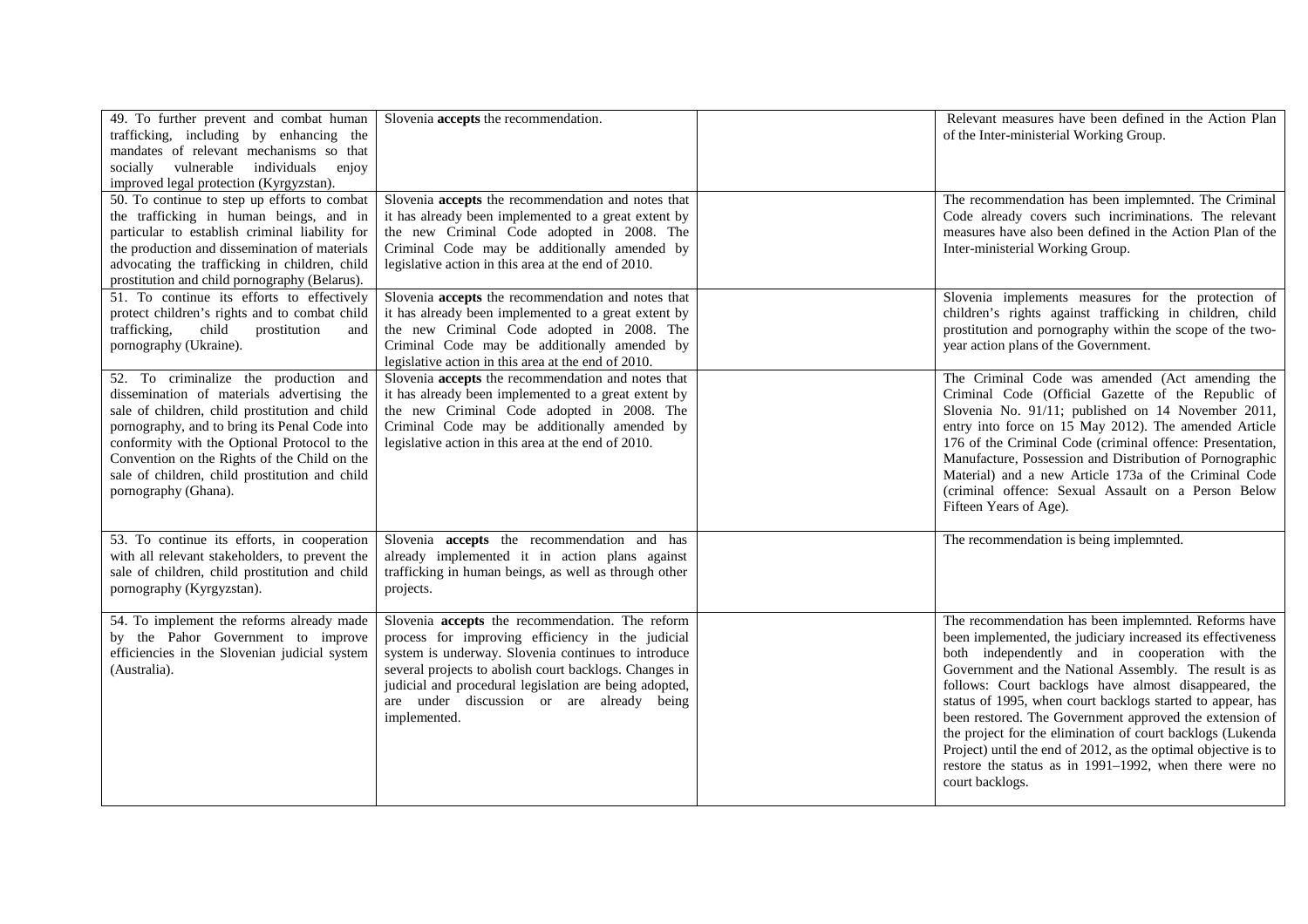| 55. To take further measures to reduce the<br>case backlog before its courts (Canada).                                                                                                                                                                                                   | Slovenia accepts the recommendation. The reform<br>process for improving efficiency in the judicial<br>system is underway. Slovenia continues to introduce<br>several projects to abolish court backlogs. Changes in<br>judicial and procedural legislation are being adopted,<br>are under discussion or are already being<br>implemented.                                                                                                                                                                                                                                                   |                                                                                                                                                                                                                              | Answer as under No. 54.                                                                                                                                                                           |
|------------------------------------------------------------------------------------------------------------------------------------------------------------------------------------------------------------------------------------------------------------------------------------------|-----------------------------------------------------------------------------------------------------------------------------------------------------------------------------------------------------------------------------------------------------------------------------------------------------------------------------------------------------------------------------------------------------------------------------------------------------------------------------------------------------------------------------------------------------------------------------------------------|------------------------------------------------------------------------------------------------------------------------------------------------------------------------------------------------------------------------------|---------------------------------------------------------------------------------------------------------------------------------------------------------------------------------------------------|
| 56. To take the steps necessary to further<br>reduce court backlogs (Netherlands).                                                                                                                                                                                                       | Slovenia accepts the recommendation. The reform<br>process for improving efficiency in the judicial<br>system is underway. Slovenia continues to introduce<br>several projects to abolish court backlogs. Changes in<br>judicial and procedural legislation are being adopted,<br>are under discussion or are already being<br>implemented.                                                                                                                                                                                                                                                   |                                                                                                                                                                                                                              | Answer as under No. 54.                                                                                                                                                                           |
| 57. To continue its efforts to ensure the rights<br>to trial without undue delay and to a fair trial<br>(France).                                                                                                                                                                        | Slovenia accepts the recommendation. The reform<br>process for improving efficiency in the judicial<br>system is underway. Slovenia continues to introduce<br>several projects to abolish court backlogs. Changes in<br>judicial and procedural legislation are being adopted,<br>are under discussion or are already being<br>implemented.                                                                                                                                                                                                                                                   |                                                                                                                                                                                                                              | Answer as under No. 54.                                                                                                                                                                           |
| 58. To establish specialized tribunals with a<br>view to accelerating trials related to family<br>cases, in which the best interests of children<br>should prevail, and to implement measures<br>enabling socio-economically disadvantaged<br>persons to receive free legal aid (Chile). | Slovenia accepts the recommendation regarding free<br>legal aid and notes that it already acts<br>accordingly.<br>Slovenia cannot accept the recommendation on<br>specialised family courts. Slovenia aims to gradually<br>and systematically strengthen the existing family<br>departments at district courts and facilitate the<br>creation of new ones, if the need for such departments<br>is independently established by the judiciary. The<br>introduction of new courts with sole jurisdiction over<br>family relations/children could cause new court<br>backlogs or lengthy trials. |                                                                                                                                                                                                                              | The recommendation has been implemnted.                                                                                                                                                           |
| 59. To ensure freedom of religion, as<br>stipulated in the 2007 Religious Freedom Act<br>and the International Covenant on Civil and<br>Political Rights (Pakistan).                                                                                                                     | Slovenia accepts the recommendation as freedom of<br>religion is one of its constitutional principles and it<br>has, and always will, strive for its full<br>implementation. The relevant law is under<br>constitutional review and the Slovenian Government<br>is in the process of drafting amendments.                                                                                                                                                                                                                                                                                     | Religious freedom is guaranteed; all<br>religious communities that so desired<br>were subsequently registered; in its<br>decision, the Constitutional Court<br>requested certain amendments to the<br>Religious Freedom Act. | A new amended act was submitted to the parliamentary<br>procedure by deputies. However, due to the dissolution of<br>the Parliament, it has become irrelevant and will have to be<br>resubmitted. |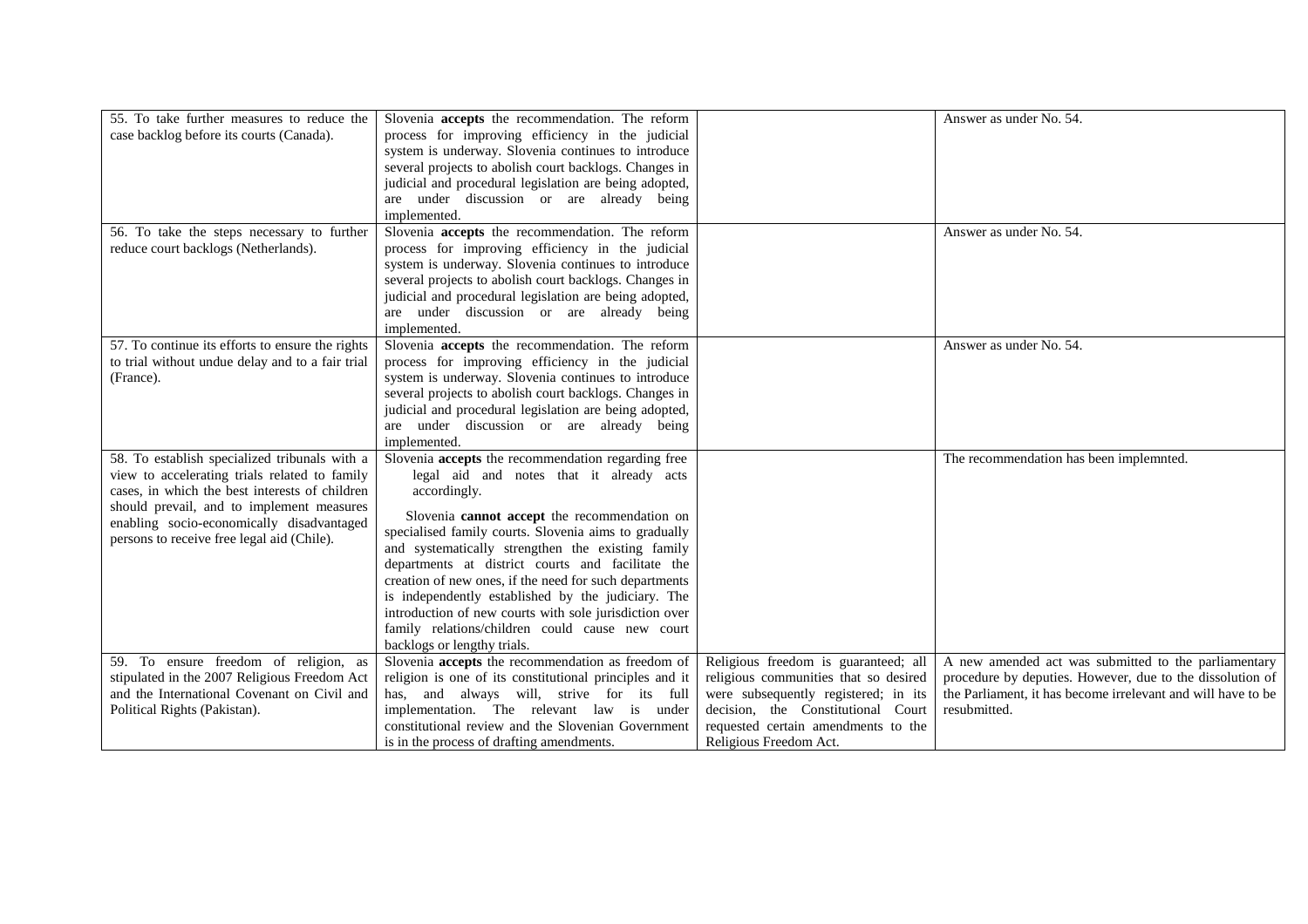| 60. To take special and effective measures to<br>guarantee freedom of religion (Kyrgyzstan).                                                                                                                                                                      | Slovenia accepts the recommendation as freedom of<br>religion is one of its constitutional principles and it<br>has, and always will, strive for its full<br>implementation. The relevant law is under<br>constitutional review and the Slovenian Government<br>is in the process of drafting amendments. | Answer as under No. 59.                                                                                                                                                                                                                                                                                                                                                                                                                                                                                                                                                                                                                                                                                                                                                                                                                                                                                                                                                                                                                                                                                            |
|-------------------------------------------------------------------------------------------------------------------------------------------------------------------------------------------------------------------------------------------------------------------|-----------------------------------------------------------------------------------------------------------------------------------------------------------------------------------------------------------------------------------------------------------------------------------------------------------|--------------------------------------------------------------------------------------------------------------------------------------------------------------------------------------------------------------------------------------------------------------------------------------------------------------------------------------------------------------------------------------------------------------------------------------------------------------------------------------------------------------------------------------------------------------------------------------------------------------------------------------------------------------------------------------------------------------------------------------------------------------------------------------------------------------------------------------------------------------------------------------------------------------------------------------------------------------------------------------------------------------------------------------------------------------------------------------------------------------------|
| 61. To adopt a law banning incitement to<br>religious and racial hatred, and to formulate<br>concrete measures to guarantee the political,<br>economic and cultural rights of religious and<br>minorities, including Muslim<br>ethnic<br>minorities (Kazakhstan). | Slovenia accepts this recommendation; it has already<br>been implemented in the Criminal Code, and in the<br>Implementation of the Principle of Equal Treatment<br>Act.                                                                                                                                   | As regards the protection of cultural rights, the Ministry of<br>Culture has been systematically implementing measures<br>intended for different minority ethnic communities, also<br>those not recognised under the Constitution, since 1990. In<br>compliance with Article 61 of the Constitution, members<br>of all minority and ethnic communities are guaranteed<br>individual rights to preserve their own national, language<br>and cultural features.<br>The recommendation will be taken into account when<br>amending the Religious Freedom Act. A new amended act<br>was submitted to the parliamentary procedure by deputies.<br>However, due to the dissolution of the Parliament, it has<br>become irrelevant and will have to be resubmitted.<br>The Government Office for National Minorities<br>implements the recommendation within the scope of its<br>responsibility for the Italian and Hungarian national<br>communities and for the Roma community.<br>A working group set up by the Government is drafting<br>amendments to the Implementation of the Principle of<br>Equal Treatment Act. |
| 62. To take more effective steps to ensure<br>that the process of building places of worship<br>for Muslim and other minority groups is<br>facilitated with a view to ensuring freedom of<br>religion for all segments of society<br>(Malaysia).                  | Slovenia accepts this recommendation and notes that<br>there are no formal restrictions, especially in the light<br>of the 2007 Religious Freedom Act.                                                                                                                                                    | The recommendation is being implemented. As regards the<br>construction of the mosque, the relevant documents are<br>currently being obtained.                                                                                                                                                                                                                                                                                                                                                                                                                                                                                                                                                                                                                                                                                                                                                                                                                                                                                                                                                                     |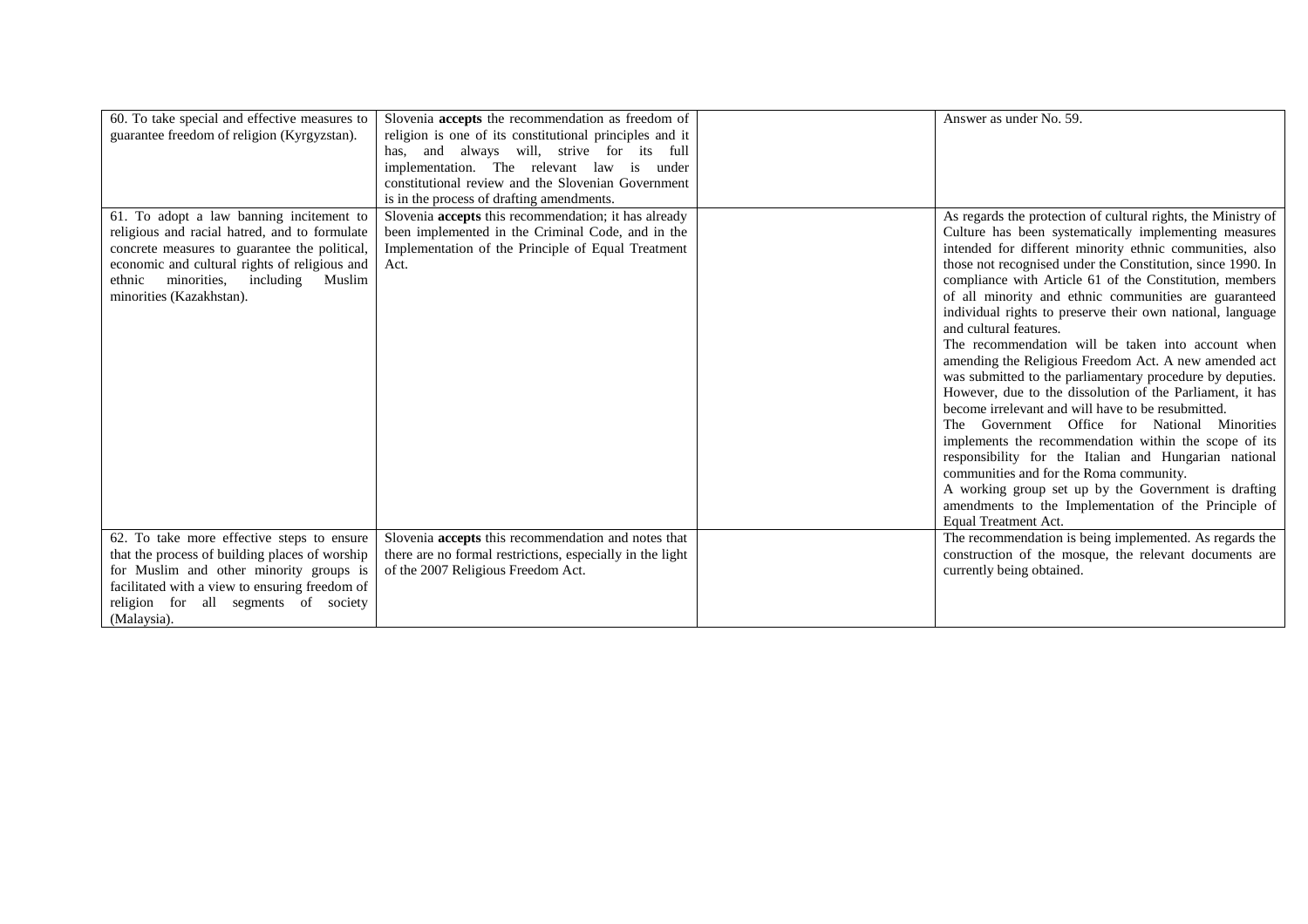| 63. To take responsible measures against the<br>continuous public manifestations of hate<br>speech by some politicians (Kazakhstan).                                                     | The<br>Slovenian<br>this<br>Government<br>accepts<br>recommendation; it already acts accordingly. At the<br>same time, it notes with respect to the Deputies of the<br>National Assembly (Members of Parliament) that<br>speech which may be interpreted in this way, if<br>arising from the Deputies within the proceedings of<br>the National Assembly, should be considered, by<br>virtue of Article 83 of the Constitution of the<br>Republic of Slovenia, as an issue of parliamentary<br>autonomy and parliamentary immunity/privilege. Any<br>regulation in this sphere is within the exclusive<br>jurisdiction of the National Assembly.                                      | Ethical behaviour of deputies is within the responsibility of<br>the National Assembly. In cases not falling within the<br>scope of deputy immunity (e.g. cases outside the National<br>Assembly), deputies are not allowed to express hate<br>speech, as provided for under the Constitution of the<br>Republic of Slovenia, Media Act and as classified as a<br>criminal offence under the Criminal Code. |
|------------------------------------------------------------------------------------------------------------------------------------------------------------------------------------------|---------------------------------------------------------------------------------------------------------------------------------------------------------------------------------------------------------------------------------------------------------------------------------------------------------------------------------------------------------------------------------------------------------------------------------------------------------------------------------------------------------------------------------------------------------------------------------------------------------------------------------------------------------------------------------------|-------------------------------------------------------------------------------------------------------------------------------------------------------------------------------------------------------------------------------------------------------------------------------------------------------------------------------------------------------------------------------------------------------------|
| 64. To strictly implement the criminal<br>provisions concerning hate speech and hate<br>crimes, while conducting awareness-raising<br>campaigns promoting tolerance (Czech<br>Republic). | Slovenia accepts the recommendation.                                                                                                                                                                                                                                                                                                                                                                                                                                                                                                                                                                                                                                                  | In Slovenia, hate speech is classified as a criminal offence.<br>As regards the media, hate speech is prohibited by the<br>Media Act; the same may also be inferred from the<br>journalists' codes of conduct as autonomous legal<br>resources. Case law regarding hate speech is still rather<br>unsatisfactory.                                                                                           |
| 65. To further promote the position of women<br>in decision-making, and to guarantee equal<br>remuneration between men and women<br>(Algeria).                                           | Slovenia accepts the recommendation and notes that<br>the Slovenian Government has already<br>introduced several measures that guarantee equal<br>participation of women and men in government<br>committees, commissions and other public<br>bodies. The Government is determined to<br>continue its efforts to strengthen the position of<br>women in decision-making. Further steps are<br>envisaged by proposing amendments to the<br>National Assembly Elections Act, introducing<br>more binding measures for increasing the<br>number of women in political decision-making.<br>Equal remuneration between men and women is<br>guaranteed by the Employment Relationships Act. | See answer to recommendation No. 14.                                                                                                                                                                                                                                                                                                                                                                        |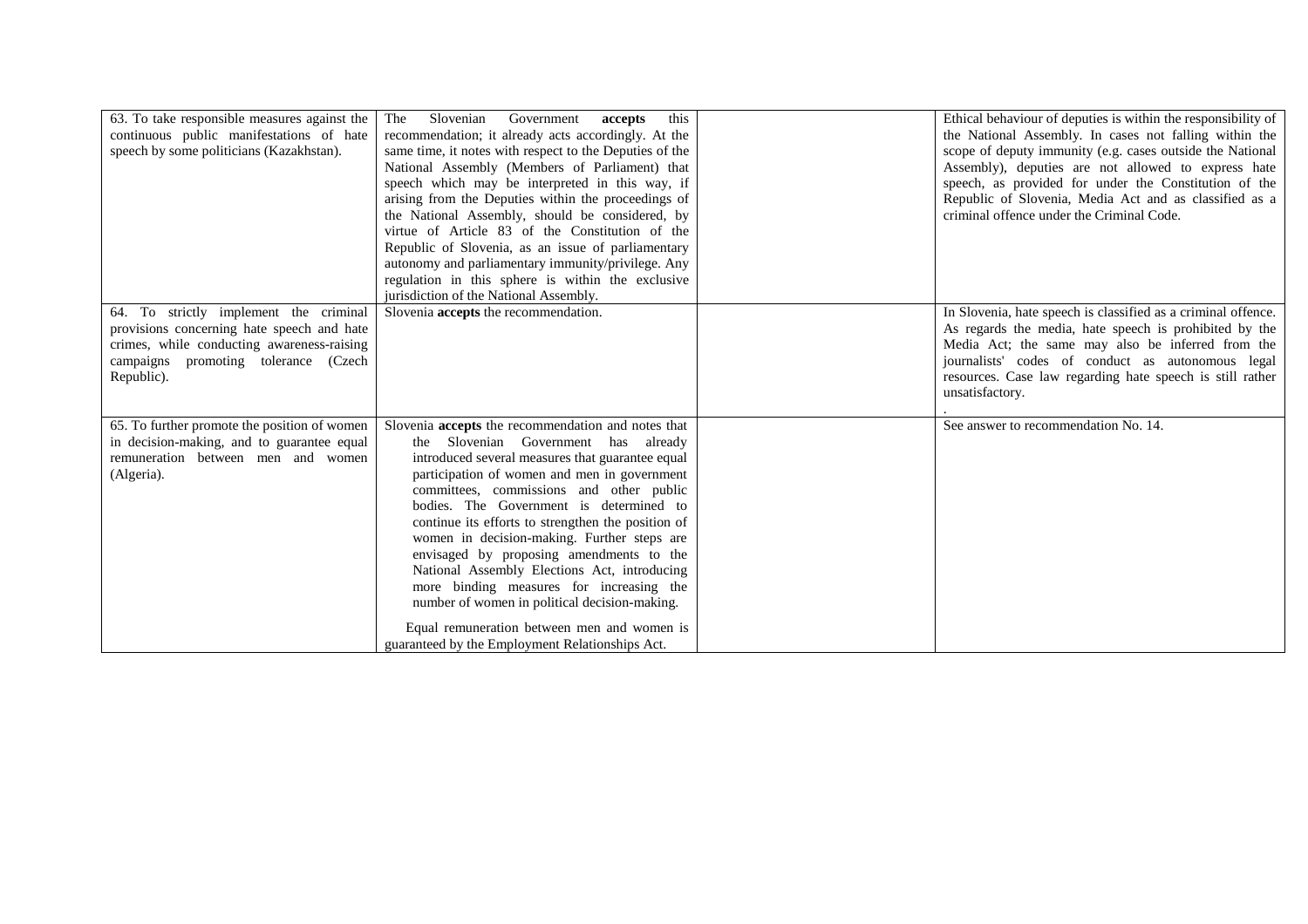| 66. To strengthen its efforts to increase the     | Slovenia accepts the recommendation and notes that | In 2011, Act amending the National Assembly              |
|---------------------------------------------------|----------------------------------------------------|----------------------------------------------------------|
| number of women participating in political        | the Slovenian Government has already               | Elections Act was drafted; one of its main objectives    |
| life, in particular at the national level, and to | introduced several measures that guarantee equal   | was to guarantee gender equality in presenting           |
| revise the national Assembly Elections Act to     | participation of women and men in government       | candidatures. The same percentage of gender              |
| accelerate the political advancement of           | committees, commissions and other public           | representation was proposed as contained in the          |
| women in the forthcoming elections                | bodies. The Government is determined to            | Local Elections Act and the Election of Slovenian        |
| (Norway).                                         | continue its efforts to strengthen the position of | Members to the European Parliament Act. According        |
|                                                   | women in decision-making. Further steps are        | to the proposal, either of the genders should be         |
|                                                   | envisaged by proposing amendments to the           | represented on the list of candidates by no less than    |
|                                                   | National Assembly Elections Act, introducing       | 40%; each list should be drawn up in such a way that     |
|                                                   | more binding measures for increasing the           | candidates are distributed in the first half of the list |
|                                                   | number of women in political decision-making.      | alternatively according to gender. In half of electoral  |
|                                                   | Equal remuneration between men and women is        | units (four out of eight, provided that the list would   |
|                                                   | guaranteed by the Employment Relationships Act.    | be presented in all eight electoral units), the first    |
|                                                   |                                                    | place on the list would be occupied by a                 |
|                                                   |                                                    | representative of one gender, whereas the second         |
|                                                   |                                                    | half of the list by a representative of the other        |
|                                                   |                                                    | gender. As regards lists of candidates presented in an   |
|                                                   |                                                    | odd number of electoral units, the difference between    |
|                                                   |                                                    | genders regarding the first place on the list could be   |
|                                                   |                                                    | one at most. The draft Act was adopted by the            |
|                                                   |                                                    | Government in April 2011 and submitted to the            |
|                                                   |                                                    | National Assembly. The National Assembly also            |
|                                                   |                                                    | adopted the decision that the draft Act is not suitable  |
|                                                   |                                                    | for further examination. The recommendation will         |
|                                                   |                                                    | be taken into account in drafting the Election of        |
|                                                   |                                                    | Slovenian Members to the European Parliament Act.        |
|                                                   |                                                    | The elections of 4 December 2011 made an                 |
|                                                   |                                                    | important breakthrough: 35,6 % of female deputies        |
|                                                   |                                                    | were elected to the National Assembly.                   |
|                                                   |                                                    |                                                          |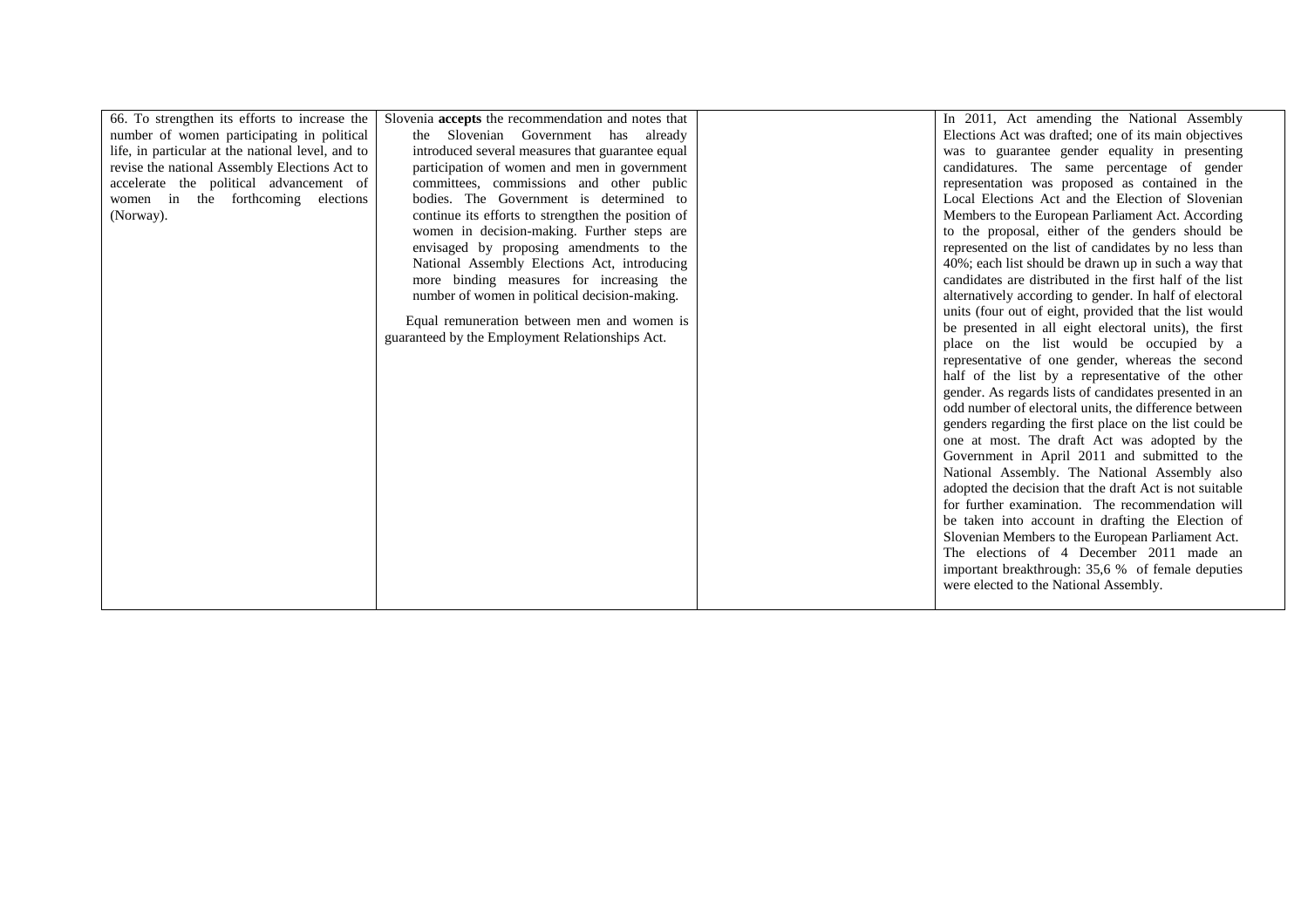| enhancing their status and increasing their<br>the aspect of gender and informs the public and target<br>the Slovenian Government has already<br>participation in decision-making processes<br>introduced several measures that guarantee equal<br>groups of the results. In 2010, the Office carried out an<br>participation of women and men in government<br>analysis of local elections with a view to examining, in<br>(Turkey).<br>committees, commissions and other public<br>compliance with the statutory provisions, whether the<br>bodies. The Government is determined to<br>inclusion of the mechanism of gender quotas in the Local<br>continue its efforts to strengthen the position of<br>Elections Act had a positive impact on gender<br>representation on lists of candidates for local elections in<br>women in decision-making. Further steps are<br>2010 and on the eligibility and representation of women in<br>envisaged by proposing amendments to the<br>National Assembly Elections Act, introducing<br>municipal councils of Slovenian municipalities. Before the<br>more binding measures for increasing the<br>local elections, the Office informed the political parties of<br>number of women in political decision-making.<br>their role in promoting the participation of women in<br>political decision-making and invited the media to make a |
|-------------------------------------------------------------------------------------------------------------------------------------------------------------------------------------------------------------------------------------------------------------------------------------------------------------------------------------------------------------------------------------------------------------------------------------------------------------------------------------------------------------------------------------------------------------------------------------------------------------------------------------------------------------------------------------------------------------------------------------------------------------------------------------------------------------------------------------------------------------------------------------------------------------------------------------------------------------------------------------------------------------------------------------------------------------------------------------------------------------------------------------------------------------------------------------------------------------------------------------------------------------------------------------------------------------------------------------------------------------------------------------|
|                                                                                                                                                                                                                                                                                                                                                                                                                                                                                                                                                                                                                                                                                                                                                                                                                                                                                                                                                                                                                                                                                                                                                                                                                                                                                                                                                                                     |
|                                                                                                                                                                                                                                                                                                                                                                                                                                                                                                                                                                                                                                                                                                                                                                                                                                                                                                                                                                                                                                                                                                                                                                                                                                                                                                                                                                                     |
|                                                                                                                                                                                                                                                                                                                                                                                                                                                                                                                                                                                                                                                                                                                                                                                                                                                                                                                                                                                                                                                                                                                                                                                                                                                                                                                                                                                     |
|                                                                                                                                                                                                                                                                                                                                                                                                                                                                                                                                                                                                                                                                                                                                                                                                                                                                                                                                                                                                                                                                                                                                                                                                                                                                                                                                                                                     |
|                                                                                                                                                                                                                                                                                                                                                                                                                                                                                                                                                                                                                                                                                                                                                                                                                                                                                                                                                                                                                                                                                                                                                                                                                                                                                                                                                                                     |
|                                                                                                                                                                                                                                                                                                                                                                                                                                                                                                                                                                                                                                                                                                                                                                                                                                                                                                                                                                                                                                                                                                                                                                                                                                                                                                                                                                                     |
|                                                                                                                                                                                                                                                                                                                                                                                                                                                                                                                                                                                                                                                                                                                                                                                                                                                                                                                                                                                                                                                                                                                                                                                                                                                                                                                                                                                     |
|                                                                                                                                                                                                                                                                                                                                                                                                                                                                                                                                                                                                                                                                                                                                                                                                                                                                                                                                                                                                                                                                                                                                                                                                                                                                                                                                                                                     |
|                                                                                                                                                                                                                                                                                                                                                                                                                                                                                                                                                                                                                                                                                                                                                                                                                                                                                                                                                                                                                                                                                                                                                                                                                                                                                                                                                                                     |
|                                                                                                                                                                                                                                                                                                                                                                                                                                                                                                                                                                                                                                                                                                                                                                                                                                                                                                                                                                                                                                                                                                                                                                                                                                                                                                                                                                                     |
|                                                                                                                                                                                                                                                                                                                                                                                                                                                                                                                                                                                                                                                                                                                                                                                                                                                                                                                                                                                                                                                                                                                                                                                                                                                                                                                                                                                     |
|                                                                                                                                                                                                                                                                                                                                                                                                                                                                                                                                                                                                                                                                                                                                                                                                                                                                                                                                                                                                                                                                                                                                                                                                                                                                                                                                                                                     |
| Equal remuneration between men and women is<br>positive impact in pre-election confrontations and ensure                                                                                                                                                                                                                                                                                                                                                                                                                                                                                                                                                                                                                                                                                                                                                                                                                                                                                                                                                                                                                                                                                                                                                                                                                                                                            |
| guaranteed by the Employment Relationships Act.<br>equal visibility of women and men standing for office. On                                                                                                                                                                                                                                                                                                                                                                                                                                                                                                                                                                                                                                                                                                                                                                                                                                                                                                                                                                                                                                                                                                                                                                                                                                                                        |
| 8 March 2011, the Office for Equal Opportunities also                                                                                                                                                                                                                                                                                                                                                                                                                                                                                                                                                                                                                                                                                                                                                                                                                                                                                                                                                                                                                                                                                                                                                                                                                                                                                                                               |
| organised a mentor day with a female politician in                                                                                                                                                                                                                                                                                                                                                                                                                                                                                                                                                                                                                                                                                                                                                                                                                                                                                                                                                                                                                                                                                                                                                                                                                                                                                                                                  |
| cooperation with the Government, the National Assembly,                                                                                                                                                                                                                                                                                                                                                                                                                                                                                                                                                                                                                                                                                                                                                                                                                                                                                                                                                                                                                                                                                                                                                                                                                                                                                                                             |
| the University of Ljubljana, University of Maribor and                                                                                                                                                                                                                                                                                                                                                                                                                                                                                                                                                                                                                                                                                                                                                                                                                                                                                                                                                                                                                                                                                                                                                                                                                                                                                                                              |
| University of Primorska. The mentorship was intended for                                                                                                                                                                                                                                                                                                                                                                                                                                                                                                                                                                                                                                                                                                                                                                                                                                                                                                                                                                                                                                                                                                                                                                                                                                                                                                                            |
| female students with a view to ensuring a better                                                                                                                                                                                                                                                                                                                                                                                                                                                                                                                                                                                                                                                                                                                                                                                                                                                                                                                                                                                                                                                                                                                                                                                                                                                                                                                                    |
|                                                                                                                                                                                                                                                                                                                                                                                                                                                                                                                                                                                                                                                                                                                                                                                                                                                                                                                                                                                                                                                                                                                                                                                                                                                                                                                                                                                     |
| understanding of politics and political matters; for the                                                                                                                                                                                                                                                                                                                                                                                                                                                                                                                                                                                                                                                                                                                                                                                                                                                                                                                                                                                                                                                                                                                                                                                                                                                                                                                            |
| broader society, this may mean that individual females will                                                                                                                                                                                                                                                                                                                                                                                                                                                                                                                                                                                                                                                                                                                                                                                                                                                                                                                                                                                                                                                                                                                                                                                                                                                                                                                         |
| enter into political arena with a certain basic knowledge                                                                                                                                                                                                                                                                                                                                                                                                                                                                                                                                                                                                                                                                                                                                                                                                                                                                                                                                                                                                                                                                                                                                                                                                                                                                                                                           |
| and insight into the political life. See also answer to                                                                                                                                                                                                                                                                                                                                                                                                                                                                                                                                                                                                                                                                                                                                                                                                                                                                                                                                                                                                                                                                                                                                                                                                                                                                                                                             |
| recommendation No. 66.                                                                                                                                                                                                                                                                                                                                                                                                                                                                                                                                                                                                                                                                                                                                                                                                                                                                                                                                                                                                                                                                                                                                                                                                                                                                                                                                                              |
| 68. To strengthen the position and the<br>Slovenia accepts the recommendation and notes that                                                                                                                                                                                                                                                                                                                                                                                                                                                                                                                                                                                                                                                                                                                                                                                                                                                                                                                                                                                                                                                                                                                                                                                                                                                                                        |
| the Slovenian Government has already<br>participation of women in public life by<br>See answer to recommendations Nos. 66 and 67.                                                                                                                                                                                                                                                                                                                                                                                                                                                                                                                                                                                                                                                                                                                                                                                                                                                                                                                                                                                                                                                                                                                                                                                                                                                   |
| introducing regulations guaranteeing their<br>introduced several measures that guarantee equal                                                                                                                                                                                                                                                                                                                                                                                                                                                                                                                                                                                                                                                                                                                                                                                                                                                                                                                                                                                                                                                                                                                                                                                                                                                                                      |
| participation of women and men in government<br>participation (Argentina).                                                                                                                                                                                                                                                                                                                                                                                                                                                                                                                                                                                                                                                                                                                                                                                                                                                                                                                                                                                                                                                                                                                                                                                                                                                                                                          |
| committees, commissions and other public                                                                                                                                                                                                                                                                                                                                                                                                                                                                                                                                                                                                                                                                                                                                                                                                                                                                                                                                                                                                                                                                                                                                                                                                                                                                                                                                            |
| bodies. The Government is determined to                                                                                                                                                                                                                                                                                                                                                                                                                                                                                                                                                                                                                                                                                                                                                                                                                                                                                                                                                                                                                                                                                                                                                                                                                                                                                                                                             |
| continue its efforts to strengthen the position of                                                                                                                                                                                                                                                                                                                                                                                                                                                                                                                                                                                                                                                                                                                                                                                                                                                                                                                                                                                                                                                                                                                                                                                                                                                                                                                                  |
| women in decision-making. Further steps are                                                                                                                                                                                                                                                                                                                                                                                                                                                                                                                                                                                                                                                                                                                                                                                                                                                                                                                                                                                                                                                                                                                                                                                                                                                                                                                                         |
| envisaged by proposing amendments to the                                                                                                                                                                                                                                                                                                                                                                                                                                                                                                                                                                                                                                                                                                                                                                                                                                                                                                                                                                                                                                                                                                                                                                                                                                                                                                                                            |
| National Assembly Elections Act, introducing                                                                                                                                                                                                                                                                                                                                                                                                                                                                                                                                                                                                                                                                                                                                                                                                                                                                                                                                                                                                                                                                                                                                                                                                                                                                                                                                        |
| more binding measures for increasing the                                                                                                                                                                                                                                                                                                                                                                                                                                                                                                                                                                                                                                                                                                                                                                                                                                                                                                                                                                                                                                                                                                                                                                                                                                                                                                                                            |
| number of women in political decision-making.                                                                                                                                                                                                                                                                                                                                                                                                                                                                                                                                                                                                                                                                                                                                                                                                                                                                                                                                                                                                                                                                                                                                                                                                                                                                                                                                       |
|                                                                                                                                                                                                                                                                                                                                                                                                                                                                                                                                                                                                                                                                                                                                                                                                                                                                                                                                                                                                                                                                                                                                                                                                                                                                                                                                                                                     |
| Equal remuneration between men and women is<br>guaranteed by the Employment Relationships Act.                                                                                                                                                                                                                                                                                                                                                                                                                                                                                                                                                                                                                                                                                                                                                                                                                                                                                                                                                                                                                                                                                                                                                                                                                                                                                      |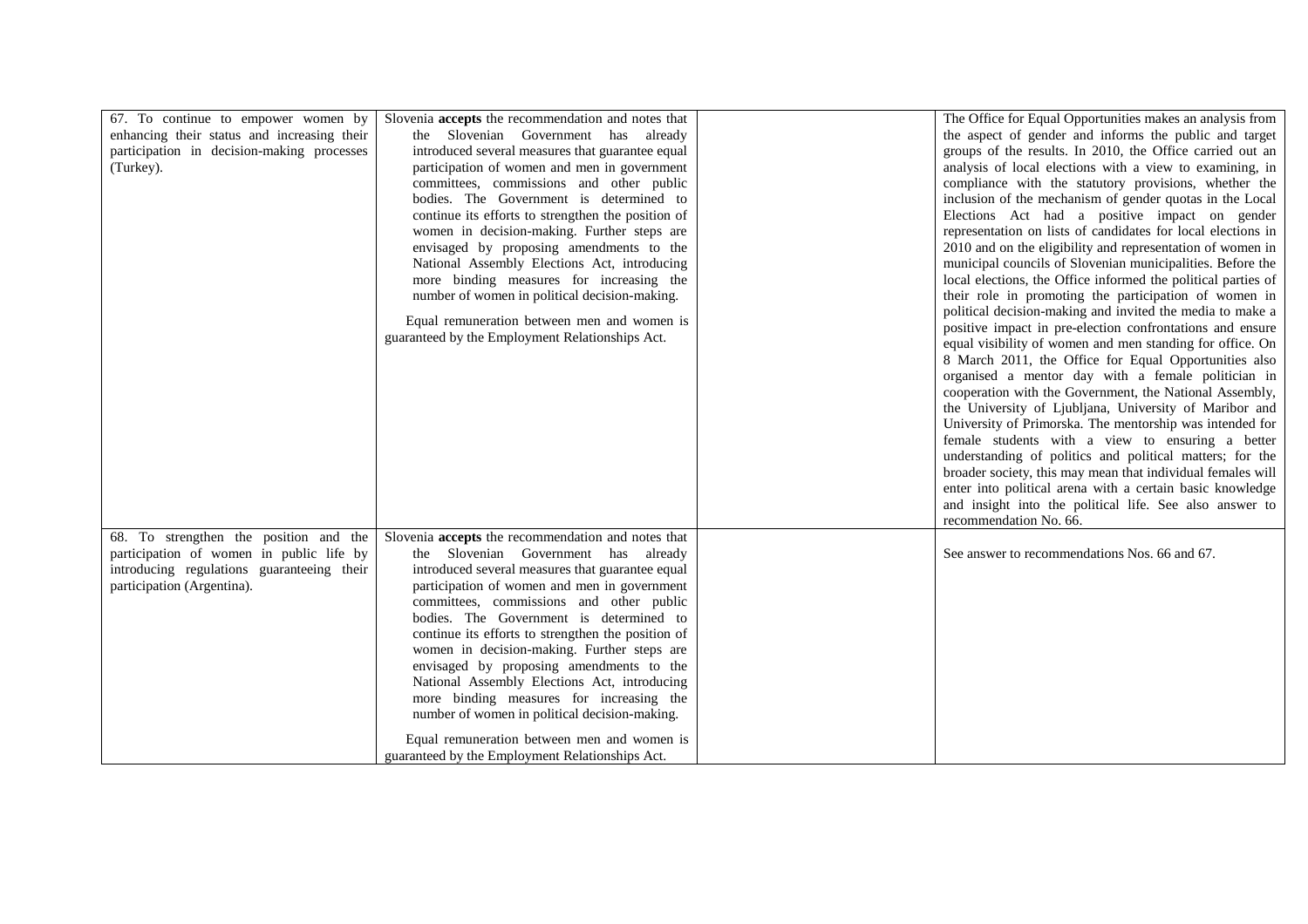| 69. To continue to implement measures<br>aimed at addressing women's occupational<br>segregation and the diversification of their<br>academic and professional choices, including<br>in non-traditional fields (Portugal).                                       | Slovenia accepts the recommendation and has already<br>implemented it. Diverse measures have been taken to<br>combat discrimination<br>against women in<br>employment. ILO recommendations on equal pay in<br>public and private sectors are implemented through<br>the Employment Relationships Act.                                                                                                                                                | The recommendation is being implemented. Projects are<br>financed that promote and raise awareness among pupils<br>and secondary school students on various professional and<br>study courses (as part of projects for gender equality<br>education) and projects promoting natural sciences. See<br>also answer to recommendation No. 14.                                                                                                                                                                                                                                             |
|------------------------------------------------------------------------------------------------------------------------------------------------------------------------------------------------------------------------------------------------------------------|------------------------------------------------------------------------------------------------------------------------------------------------------------------------------------------------------------------------------------------------------------------------------------------------------------------------------------------------------------------------------------------------------------------------------------------------------|----------------------------------------------------------------------------------------------------------------------------------------------------------------------------------------------------------------------------------------------------------------------------------------------------------------------------------------------------------------------------------------------------------------------------------------------------------------------------------------------------------------------------------------------------------------------------------------|
| 70. To take the measures necessary to end<br>discrimination against women in the<br>workplace, and to<br>implement<br>ILO<br>recommendations<br>to<br>ensure<br>equal<br>remuneration for work of equal value in the<br>public and private sectors (Kazakhstan). | Slovenia accepts the recommendation and has already<br>implemented it. Diverse measures have been taken to<br>combat discrimination<br>against women in<br>employment. ILO recommendations on equal pay in<br>public and private sectors are implemented through<br>the Employment Relationships Act.                                                                                                                                                | The recommendation is being implemented. In 2010, the<br>Office for Equal Opportunities organised a conference on<br>the role of the management in the formulation of non-<br>discriminatory policies, including the prevention of<br>discrimination on the basis of gender. The project<br>concluded with a conference intended for the management<br>in companies and personnel services, and for those who<br>work in the field of discrimination in employment, trade<br>unions, academics, and the public. See also answer to<br>recommendations Nos. 14 and 22.                  |
| 71. To continue to take effective measures to<br>prevent the Roma from being victims of<br>discrimination, in particular at work (Chile).                                                                                                                        | Slovenia accepts the recommendation and has<br>already designed and implemented various measures<br>for the key areas in which Roma still face<br>discrimination or in which specific positive measures<br>are needed. It will continue with these activities.                                                                                                                                                                                       | The recommendation is being implemented. The Ministry<br>of Culture developed a dynamic model of the protection of<br>cultural rights of minorities, within the model also of the<br>Roma community and, on this basis, develops different,<br>not only financial, measures against discrimination. The<br>Ministry of Culture guarantees, for the Roma community,<br>the co-financing of their own cultural projects. The<br>Ministry of Culture also offers other services for Roma:<br>counselling, workshops, expert assistance, etc. See also<br>answer to recommendation No. 89. |
| 72. To adopt legislative measures to counter<br>sexual harassment in the workplace,<br>including penalties and opportunities for<br>women victims to report such situations<br>(Chile).                                                                          | Slovenia accepts the recommendation and notes that<br>it has already implemented it through the<br>Employment Relationships Act.                                                                                                                                                                                                                                                                                                                     | The recommendation is being implemented.                                                                                                                                                                                                                                                                                                                                                                                                                                                                                                                                               |
| 73. To continue to improve the living<br>conditions of the Roma<br>population<br>(Australia).                                                                                                                                                                    | Slovenia <b>accepts</b> the recommendation and has<br>already designed and implemented various measures<br>to improve the living conditions of the Roma<br>population. Providing appropriate housing to the<br>Roma community and its members remains one of the<br>state's priority tasks and, for this reason, appropriate<br>measures have also been envisaged in the National<br>Programme of Measures for the Roma for the Period<br>2010-2015. | The recommendation is being implemented.                                                                                                                                                                                                                                                                                                                                                                                                                                                                                                                                               |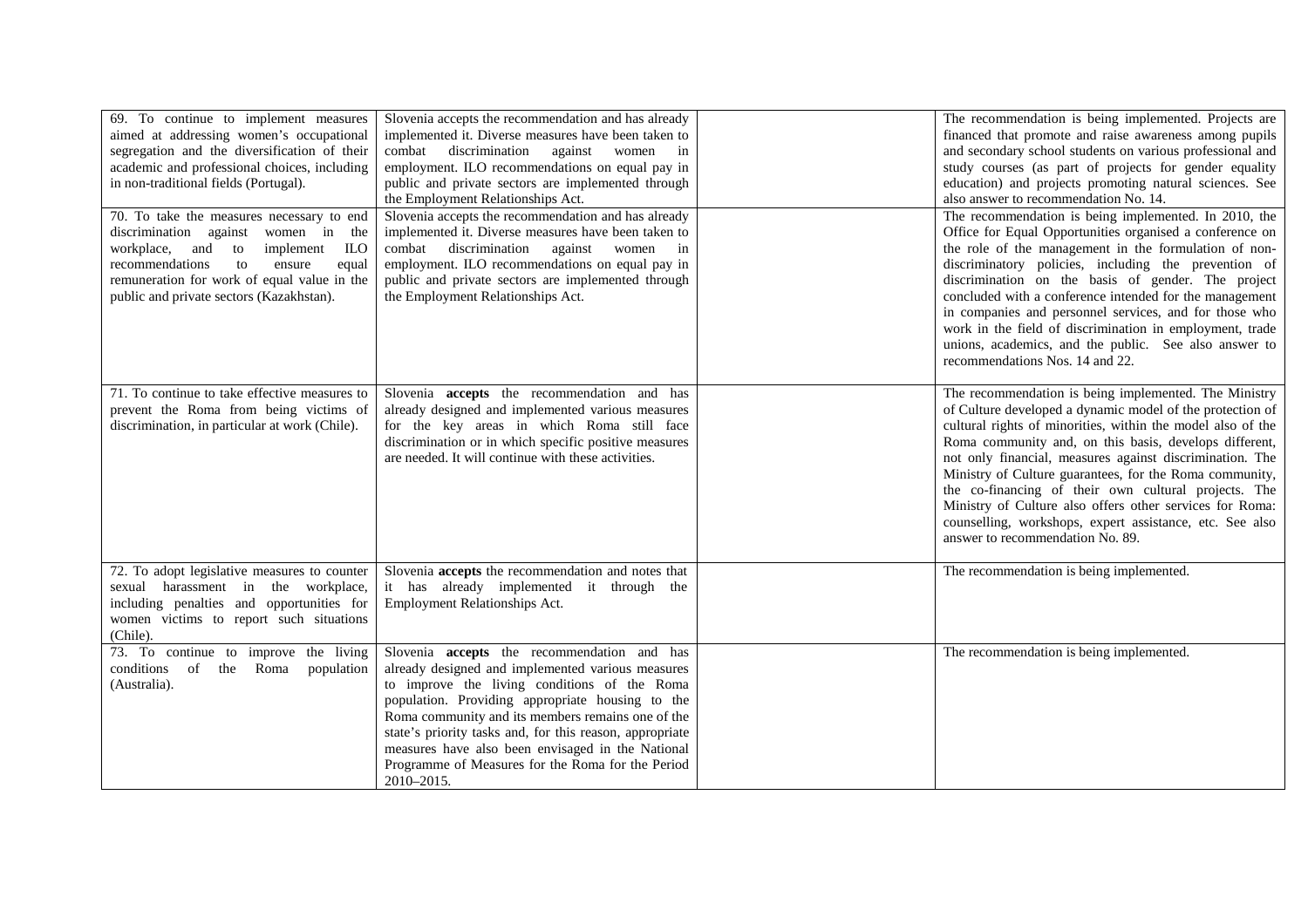| 74. To take effective steps to reduce the high | Slovenia accepts this recommendation and will take        | The<br>recommendation<br>has<br>been   | The Ministry of Health, in cooperation with the National          |
|------------------------------------------------|-----------------------------------------------------------|----------------------------------------|-------------------------------------------------------------------|
| maternal mortality rate (Azerbaijan).          | further steps to monitor the implementation and           | implemented systematically by the      | <b>Institute of Public Health, both follows and evaluates the</b> |
|                                                | success of the clinical and public-health measures        | Ministry of Health. All cases of       | implementation of adopted measures; additional activities         |
|                                                | already in place. At the same time, it has noted that     | maternal deaths are being actively     | to reduce maternal mortality are also being fostered. One         |
|                                                | maternal mortality rates already show a decreasing        | disclosed and analysed within the      | of the most important measures is the established process         |
|                                                | trend (from 15.1 maternal deaths per 100,000 live         | National<br>Working<br>Group<br>for    | of active disclosure and analysing of all cases of maternal       |
|                                                | births in $2000-2002$ to $9.4/100,000$ live births in the | Examining Maternal Deaths; taking      | deaths, including late maternal deaths, up to one year after      |
|                                                | $2003-2005$ period; in absolute numbers – for the last    | into account the method of data        | the end of pregnancy, and appropriate corrective action.          |
|                                                | period, 5 cases of early maternal deaths and 3 cases of   | collection,<br>the Working Group       | Most of the measures were implemented in the form of              |
|                                                | late maternal deaths).                                    | elaborates a three-year report and     | training organised for experts who are responsible for            |
|                                                |                                                           | proposes clinical and public health    | health care of pregnant women and young mothers,                  |
|                                                |                                                           | measures to reduce maternal mortality. | drafting expert guidelines for changes in the organisation        |
|                                                |                                                           | The maternal mortality rate already    | of health care and improving communication between                |
|                                                |                                                           | shows a falling tendency.              | different health care experts. The key areas requiring            |
|                                                |                                                           |                                        | action include mental health and pregnancy, birth and             |
|                                                |                                                           |                                        | postnatal period, since in Slovenia, during the period from       |
|                                                |                                                           |                                        | 2000 to 2008, the most frequent cause of maternal death           |
|                                                |                                                           |                                        | was suicide. Additional activities were also included in the      |
|                                                |                                                           |                                        | draft action plan on mental health, which is under                |
|                                                |                                                           |                                        | preparation. Particular focus has been placed on women            |
|                                                |                                                           |                                        | who, due to a lack of awareness and social exclusion, do          |
|                                                |                                                           |                                        | not use the services of reproductive health care available to     |
|                                                |                                                           |                                        | them; therefore, special, adapted programmes for the              |
|                                                |                                                           |                                        | promotion and protection of reproductive health are being         |
|                                                |                                                           |                                        | planned for this group.                                           |
|                                                |                                                           |                                        | In 2011, three workshops were organised for the reduction         |
|                                                |                                                           |                                        | of maternal deaths; these workshops were intended for             |
|                                                |                                                           |                                        | experts in gynaecology and obstetrics, and addressed the          |
|                                                |                                                           |                                        | main causes of maternal mortality in Slovenia. At the             |
|                                                |                                                           |                                        | initiative of the National Working Group for Examining            |
|                                                |                                                           |                                        | Maternal Deaths, the Extended Expert Committee on                 |
|                                                |                                                           |                                        | Public Health and the Extended Expert Committee on                |
|                                                |                                                           |                                        | Gynaecology and Perinatology adopted a recommendation             |
|                                                |                                                           |                                        | according to which the Medical Chamber should include in          |
|                                                |                                                           |                                        | the programme of specialization in gynaecology and                |
|                                                |                                                           |                                        | obstetrics an at least 14-day seminar on public health            |
|                                                |                                                           |                                        | aspects of protecting reproductive health.                        |
|                                                |                                                           |                                        |                                                                   |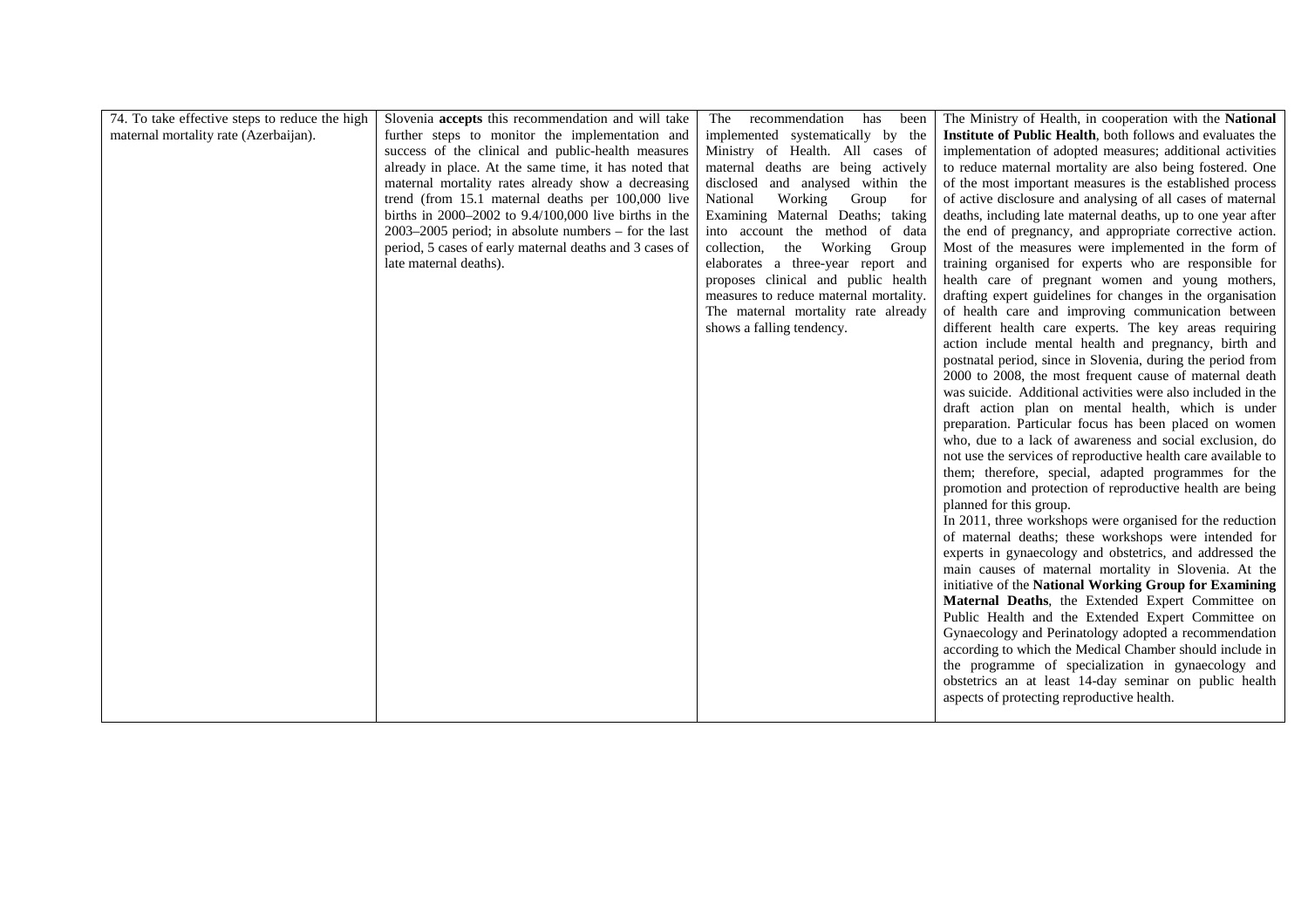| 75. To pursue its national efforts to integrate<br>human rights education into the education<br>system and training programmes, and to<br>continue to pursue that issue at the<br>international level (Morocco). | Slovenia <b>accepts</b> the recommendation to pursue its<br>national efforts to integrate human-rights education<br>(HRE); HRE is already integrated into the Slovenian<br>school system and training programmes, and Slovenia<br>also plans to pursue this issue at the international<br>level. | The recommendation is being implemented. The Ministry<br>of Education and Sport continues its endeavours for the<br>inclusion of human rights education into the curriculum.<br>Human rights education has already been introduced in the<br>Slovenian school system and training programmes.<br>Slovenia continues its endeavours in the field of human<br>rights education, also at the international level, by<br>supporting the UN Declaration on Human Rights<br>Education and Training, which was adopted at the UN<br>General Assembly on 19 December 2011 and by<br>promoting and further implementing the Global Human<br>Rights Strengthening Programme, which is currently in the<br>second phase. In June 2011, an inter-ministerial working<br>group was set up for the implementation of phase 2 of the<br>Global Human Rights Strengthening Programme, which<br>drafts the programme of implementation together with<br>other players. |
|------------------------------------------------------------------------------------------------------------------------------------------------------------------------------------------------------------------|--------------------------------------------------------------------------------------------------------------------------------------------------------------------------------------------------------------------------------------------------------------------------------------------------|-------------------------------------------------------------------------------------------------------------------------------------------------------------------------------------------------------------------------------------------------------------------------------------------------------------------------------------------------------------------------------------------------------------------------------------------------------------------------------------------------------------------------------------------------------------------------------------------------------------------------------------------------------------------------------------------------------------------------------------------------------------------------------------------------------------------------------------------------------------------------------------------------------------------------------------------------------|
| 76. To strengthen appropriate measures<br>aimed at promoting and protecting the<br>cultural rights of certain ethnic groups, in<br>particular the rights of children belonging to<br>those groups (Albania).     | Slovenia <b>accepts</b> the recommendation and has always<br>acted accordingly.                                                                                                                                                                                                                  | The recommendation is being implemented. Since 1992,<br>the Ministry of Culture has implemented a special<br>programme, which is a combination of various measures,<br>including the public tender for the financing of different<br>other minority ethnic groups and immigrants in the<br>Republic of Slovenia, whereby the projects intended for<br>children or in which children are involved are regarded as<br>a priority. Since 2010, the Public Fund for Cultural<br>Activities has been engaged in the project, with a view to<br>upgrading the purpose of the Ministry of Culture with both<br>regional and field integration.<br>The Government Office for National Minorities<br>implements the recommendation within the scope of its<br>responsibility for the Italian and Hungarian national<br>communities and for the Roma community.                                                                                                 |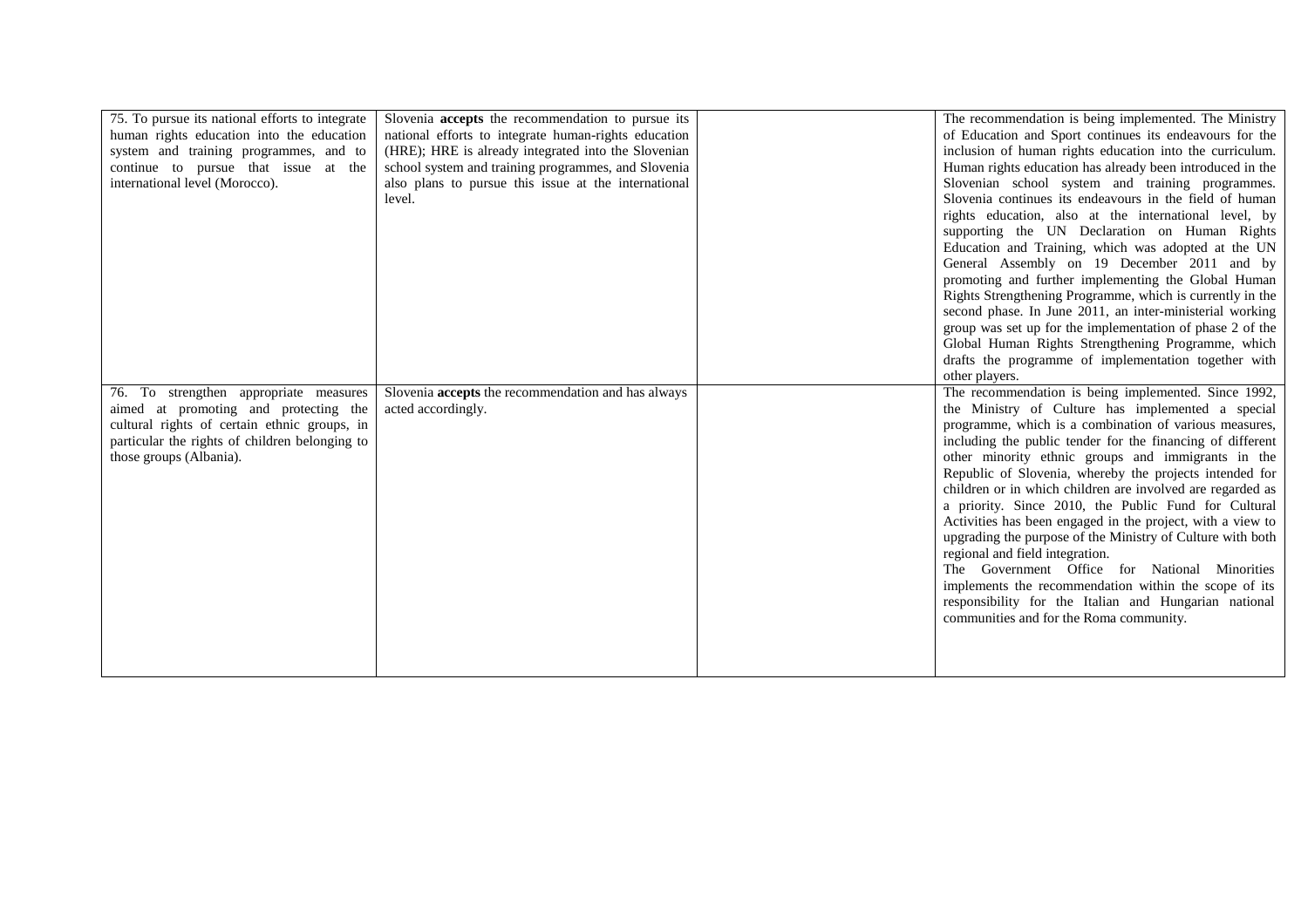| 77. To enact appropriate legislation and | Slovenia <b>accepts</b> the recommendation and refers, in | On 8 March 2010, the National                  | The recommendation is being implemented. It needs to be       |
|------------------------------------------|-----------------------------------------------------------|------------------------------------------------|---------------------------------------------------------------|
| accelerate the process of recognizing    | the light of the decision by the Slovenian                | Assembly adopted the Act Regulating            | underlined that the number of claims filed is very low,       |
| "erased" citizens (Australia).           | Constitutional Court in 2003, to the Act                  | the Legal Status of Citizens of Former         | which demonstrates the need for an awareness-raising          |
|                                          | Amending the Act regulating the Legal Status of           | Yugoslavia Living in the Republic of           | campaign of all other interested parties. The Government is   |
|                                          | Citizens of Former Yugoslavia living in the               | Slovenia, which took effect on 24 July         | aware that raising the awareness of persons removed from      |
|                                          | Republic of Slovenia, which was developed by              | 2010.                                          | the register of permanent residents and of the public of the  |
|                                          | the Slovenian Government and presented to the             | Administrative units are the competent         | amended Act Regulating the Legal Status of Citizens of        |
|                                          | National Assembly for adoption under a                    | authority for the issue of permanent           | Former Yugoslavia Living in the Republic of Slovenia is       |
|                                          | simplified procedure. The Act was dealt with by           | residence permits and special decisions        | very important. Therefore, after the entry into force of the  |
|                                          | the National Assembly and adopted on 8 March              | regarding the permanent residence              | above amended Act, the Ministry of the Interior issued a      |
|                                          | 2010. The Act provides for a restoration of the           | permit and registered permanent                | special brochure that is available to all those interested at |
|                                          | residency status and registration of permanent            | residence with retroactive effect, <i>i.e.</i> | all administrative units in Slovenia, diplomatic missions     |
|                                          | residence with retroactive effect, under certain          | for the period since the removal from          | and consular posts of the Republic of Slovenia, and in the    |
|                                          | conditions, for all citizens of the former                | the register of permanent residents to         | successor states of the former SFRY. It was also              |
|                                          | Yugoslavia, whose names were removed from                 | the issue of a permanent residence             | distributed to NGOs. The brochure includes an explanation     |
|                                          | the population register in 1992, allowing them to         | permit or until naturalisation, which          | of the procedure, the conditions for the issue of a           |
|                                          | submit an application within three years of the           | will accelerate the processing of              | permanent residence permit and the retroactive issue of a     |
|                                          | date of adoption of the Act. Under the amended            | applications.                                  | special decision. At the end of 2011, the Ministry of the     |
|                                          | Act, permanent residence permits will also be             |                                                | Interior published the brochure in four additional            |
|                                          | made available to "erased persons" who do not             |                                                | languages of successor states to the former SFRY. In          |
|                                          | live in Slovenia, if it is established during the         |                                                | January 2012, the brochures will be sent to all               |
|                                          | procedure that they have been absent for well-            |                                                | administrative units in Slovenia and to Slovenian             |
|                                          | founded reasons that do not terminate the actual          |                                                | diplomatic missions and consular posts in the successor       |
|                                          | residence requirement as defined by the Act.              |                                                | states to the former SFRY, where they will be available to    |
|                                          |                                                           |                                                | all those interested.                                         |
|                                          | Compensation claims by persons<br>whose                   |                                                | All the necessary information is also available in six        |
|                                          | permanent residence has been terminated ("erased          |                                                | languages at the website of the Ministry of the Interior      |
|                                          | persons") are dealt with by relevant Slovenian courts     |                                                | (www.infotujci.si) and at the website of the Ministry of      |
|                                          | under the general principles of compensation              |                                                | Foreign Affairs (www.mzz.gov.si). A free phone service        |
|                                          | legislation. Therefore the Government is not drafting     |                                                | has been operated by the Ministry of the Interior since 20    |
|                                          | any special measures regarding the matter.                |                                                | July 2010, providing information regarding the above Act.     |
|                                          |                                                           |                                                |                                                               |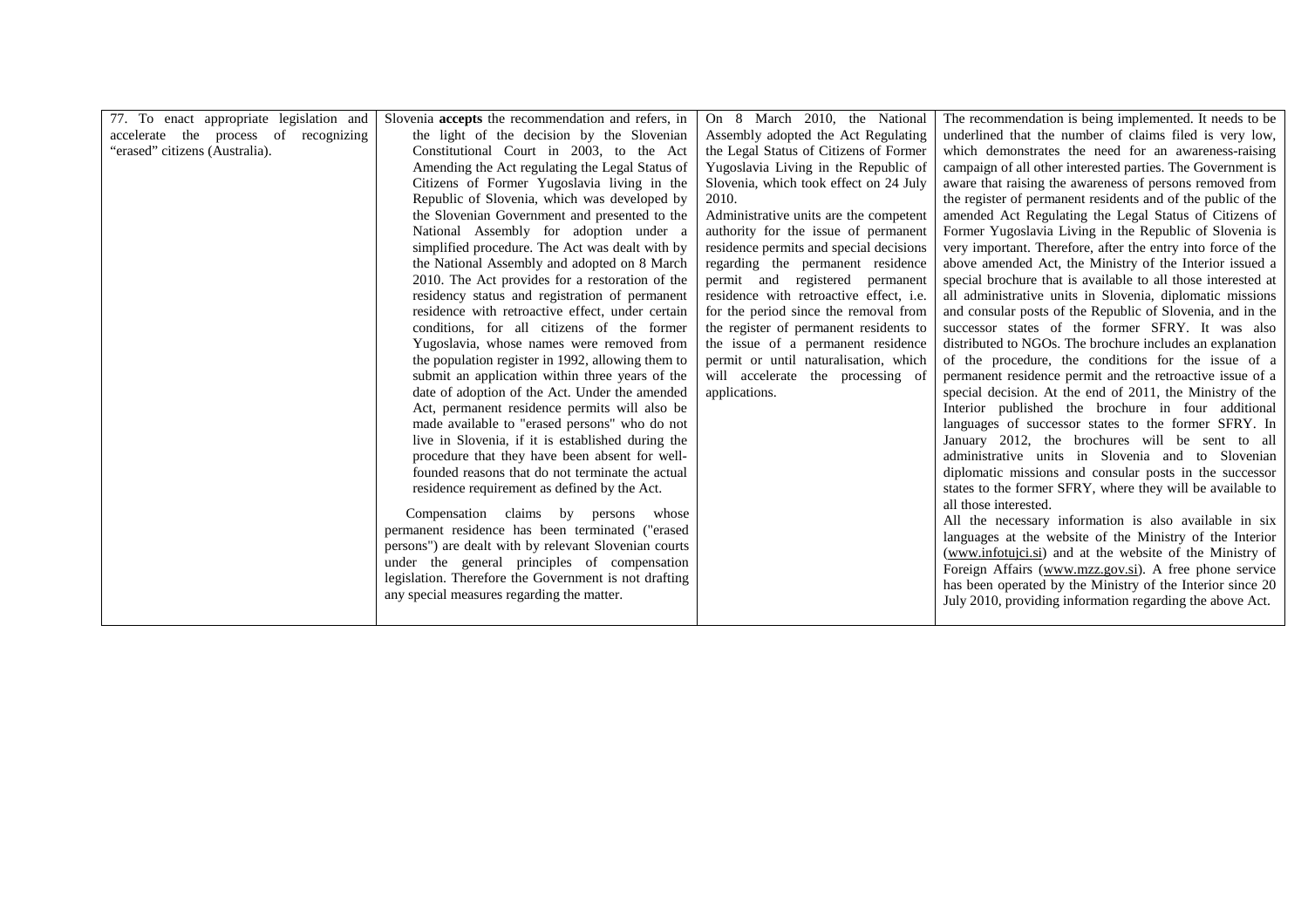| 78. To adopt legislative and other measures | Slovenia accepts the recommendation and refers, in    | The amended Act Regulating the Legal     | The recommendation has been implemented. |
|---------------------------------------------|-------------------------------------------------------|------------------------------------------|------------------------------------------|
| aimed at including all "erased persons",    | the light of the decision by the Slovenian            | Status of Citizens of Former             |                                          |
| regardless of where they currently reside   | Constitutional Court in 2003, to the Act              | Yugoslavia Living in the Republic of     |                                          |
| (Norway).                                   | Amending the Act regulating the Legal Status of       | Slovenia also regulates the issue of a   |                                          |
|                                             | Citizens of Former Yugoslavia living in the           | permanent residence permit and a         |                                          |
|                                             | Republic of Slovenia, which was developed by          | special decision to an alien who does    |                                          |
|                                             | the Slovenian Government and presented to the         | not reside in the Republic of Slovenia   |                                          |
|                                             | National Assembly for adoption under a                | at the time of the issue of the permit,  |                                          |
|                                             | simplified procedure. The Act was dealt with by       | and in respect of whom it was            |                                          |
|                                             | the National Assembly and adopted on 8 March          | established that his/her absence from    |                                          |
|                                             | 2010. The Act provides for a restoration of the       | Slovenia was justified by law and        |                                          |
|                                             | residency status and registration of permanent        | therefore has no effect on the condition |                                          |
|                                             | residence with retroactive effect, under certain      | of residence in the Republic of          |                                          |
|                                             | conditions, for all citizens of the former            | Slovenia.                                |                                          |
|                                             | Yugoslavia, whose names were removed from             |                                          |                                          |
|                                             | the population register in 1992, allowing them to     |                                          |                                          |
|                                             | submit an application within three years of the       |                                          |                                          |
|                                             | date of adoption of the Act. Under the amended        |                                          |                                          |
|                                             | Act, permanent residence permits will also be         |                                          |                                          |
|                                             | made available to "erased persons" who do not         |                                          |                                          |
|                                             | live in Slovenia, if it is established during the     |                                          |                                          |
|                                             | procedure that they have been absent for well-        |                                          |                                          |
|                                             | founded reasons that do not terminate the actual      |                                          |                                          |
|                                             | residence requirement as defined by the Act.          |                                          |                                          |
|                                             | Compensation claims by persons whose                  |                                          |                                          |
|                                             | permanent residence has been terminated ("erased      |                                          |                                          |
|                                             | persons") are dealt with by relevant Slovenian courts |                                          |                                          |
|                                             | under the general principles of compensation          |                                          |                                          |
|                                             | legislation. Therefore the Government is not drafting |                                          |                                          |
|                                             |                                                       |                                          |                                          |
|                                             | any special measures regarding the matter.            |                                          |                                          |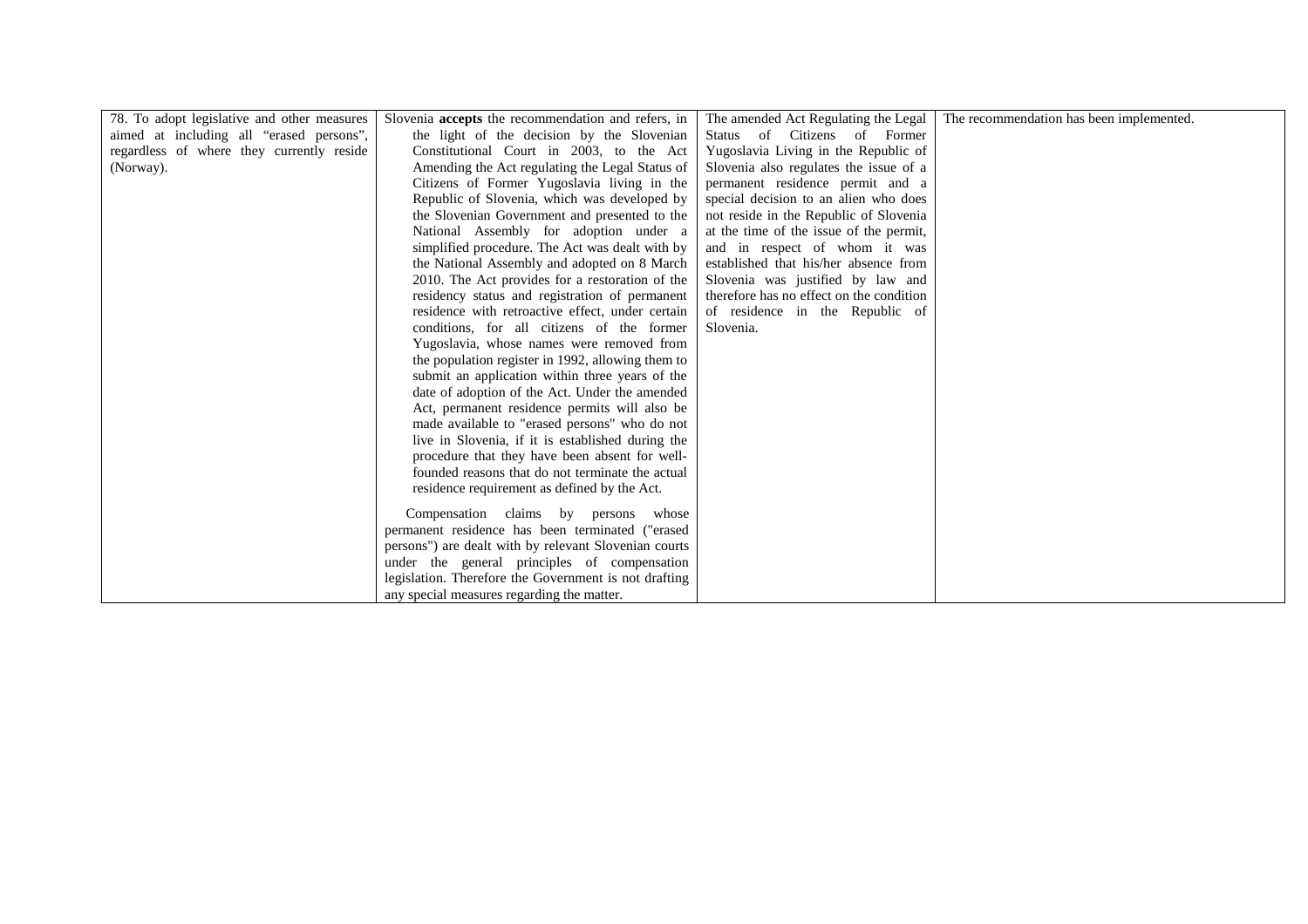79. To grant, upon request, permanent residency to any person who was a citizen of another republic of the former Yugoslavia and who was a permanent resident of to its Slovenia immediately prior independence, as well as to his or her descendants; to provide appropriate were compensation to those who disadvantaged as a result of their "erasure"; and to conduct an outreach campaign concerning those measures to inform those now living abroad (Canada).

Slovenia **accepts** the recommendation and refers, in the light of the decision by the Slovenian Constitutional Court in 2003, to the Act Amending the Act regulating the Legal Status of Citizens of Former Yugoslavia living in the Republic of Slovenia, which was developed by the Slovenian Government and presented to the National Assembly for adoption under a simplified procedure. The Act was dealt with by the National Assembly and adopted on 8 March 2010. The Act provides for a restoration of the residency status and registration of permanent residence with retroactive effect, under certain conditions, for all citizens of the former Yugoslavia, whose names were removed from the population register in 1992, allowing them to submit an application within three years of the date of adoption of the Act. Under the amended Act, permanent residence permits will also be made available to "erased persons" who do not live in Slovenia, if it is established during the procedure that they have been absent for wellfounded reasons that do not terminate the actual residence requirement as defined by the Act.

 Compensation claims by persons whose permanent residence has been terminated ("erased persons") are dealt with by relevant Slovenian courts under the general principles of compensation legislation. Therefore the Government is not drafting any special measures regarding the matter.

The amended Act Regulating the Legal Status of Citizens of Former Yugoslavia Living in the Republic of Slovenia regulates the issue of permanent residence permits and special decisions such as that of the Constitutional Court of the Republic of Slovenia, decision No. U-I-246/02-28 of 3 April 2003. The amended Act also regulates the issue of a permanent residence permit and the issue of a special decision to a child or a person born in Slovenia after 25 June 1991, of whom at least one of the parents had been removed from the register of permanent residence. With a view to informing the erased of the adoption of the amended Act and the conditions for the issue of a permanent residence permit and a special decision, the Ministry of the Interior drafted a special brochure containing information on the regulation of the status of persons removed from the register of permanent residents of the Republic of Slovenia, which is available from all administrative units, and was also received by NGOs, and a free phone service has been set up. With a view to informing the erased living abroad, the brochure was also sent to Slovenian diplomatic missions and consular posts in the successor states to the former SFRY. All important pieces of information regarding the resolving of the issue of the erased are also available on the web sites of the Ministry of Foreign Affairs, the Ministry of the Interior, and at a special web site for foreign nationals www.infotujci.si, including the brochure and application forms for the issue of a permanent residence permit and of a special decision. At the end of 2011, the Ministry of the Interior published the brochure in four additional languages of successor states to the former SFRY. In January 2012, the brochures were distributed to all administrative units in Slovenia and to Slovenian diplomatic missions and consular posts in the successor states to the former SFRY, where they will be available to all those interested. The eligibility of the erased for damages is not regulated

 by the amended Act. The latter provides for the right of such persons to damages due to the removal from the register and the amount of damages is laid down by courts after the examination of individual actions for damages in compliance with the general rules of the law of damages.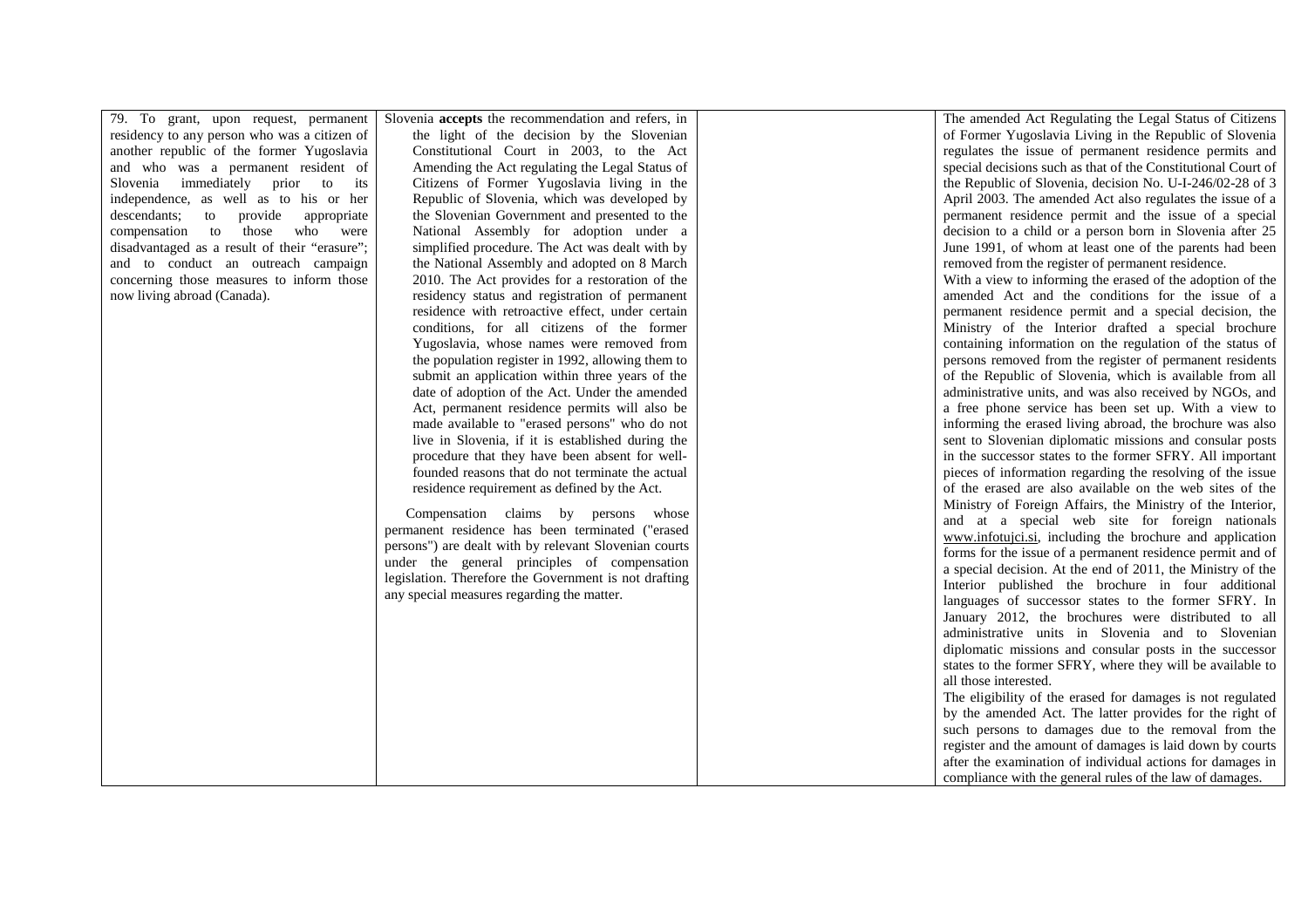| 80. To retroactively re-register the affected  | Slovenia <b>accepts</b> the recommendation. | The recommendation has beeen implemented in part. In           |
|------------------------------------------------|---------------------------------------------|----------------------------------------------------------------|
| persons, in keeping with the relevant          |                                             | respect of the erased persons who were issued with             |
| decisions of the Slovenian Constitutional      |                                             | supplementary decisions in 2004 and since February 2009        |
| Court from 1999 and 2003, to allow for the     |                                             | on the basis of Constitutional Court decision No. U-I-         |
| full enjoyment of their civil as well as their |                                             | $246/02-28$ , item 8, of 3 April 2003, and persons who were    |
| economic and social rights (Slovakia).         |                                             | issued with special decisions on the basis of the amended      |
|                                                |                                             | Act, permanent residence in the Republic of Slovenia was       |
|                                                |                                             | entered in the register of permanent residents for the period  |
|                                                |                                             | from the removal from the register of permanent residents      |
|                                                |                                             | until the issue of a permanent residence permit or             |
|                                                |                                             | naturalisation. On 25 November 2010, the Government set        |
|                                                |                                             | up a Working Group on Comprehensive Resolving of the           |
|                                                |                                             | Issue of the Erased, including the issues of                   |
|                                                |                                             | accommodation, employment and social rights, with a            |
|                                                |                                             | view to comprehensively resolving this, with a decree No.      |
|                                                |                                             | $02401-22/2010/3$ . During the first reporting period, the     |
|                                                |                                             | Working Group carried out a framework review and               |
|                                                |                                             | assessment of the current status of the issue of the erased in |
|                                                |                                             | certain areas, however, a number of issues still remain        |
|                                                |                                             | unresolved. The Government was submitted the first report      |
|                                                |                                             | on the work of the Working Group at its session of 28 July     |
|                                                |                                             | 2011, at which it also made a decision that the Working        |
|                                                |                                             | Group should draw up guidelines and proposals for the          |
|                                                |                                             | second reporting period, for a comprehensive and systemic      |
|                                                |                                             | solution to the issue of the erased.                           |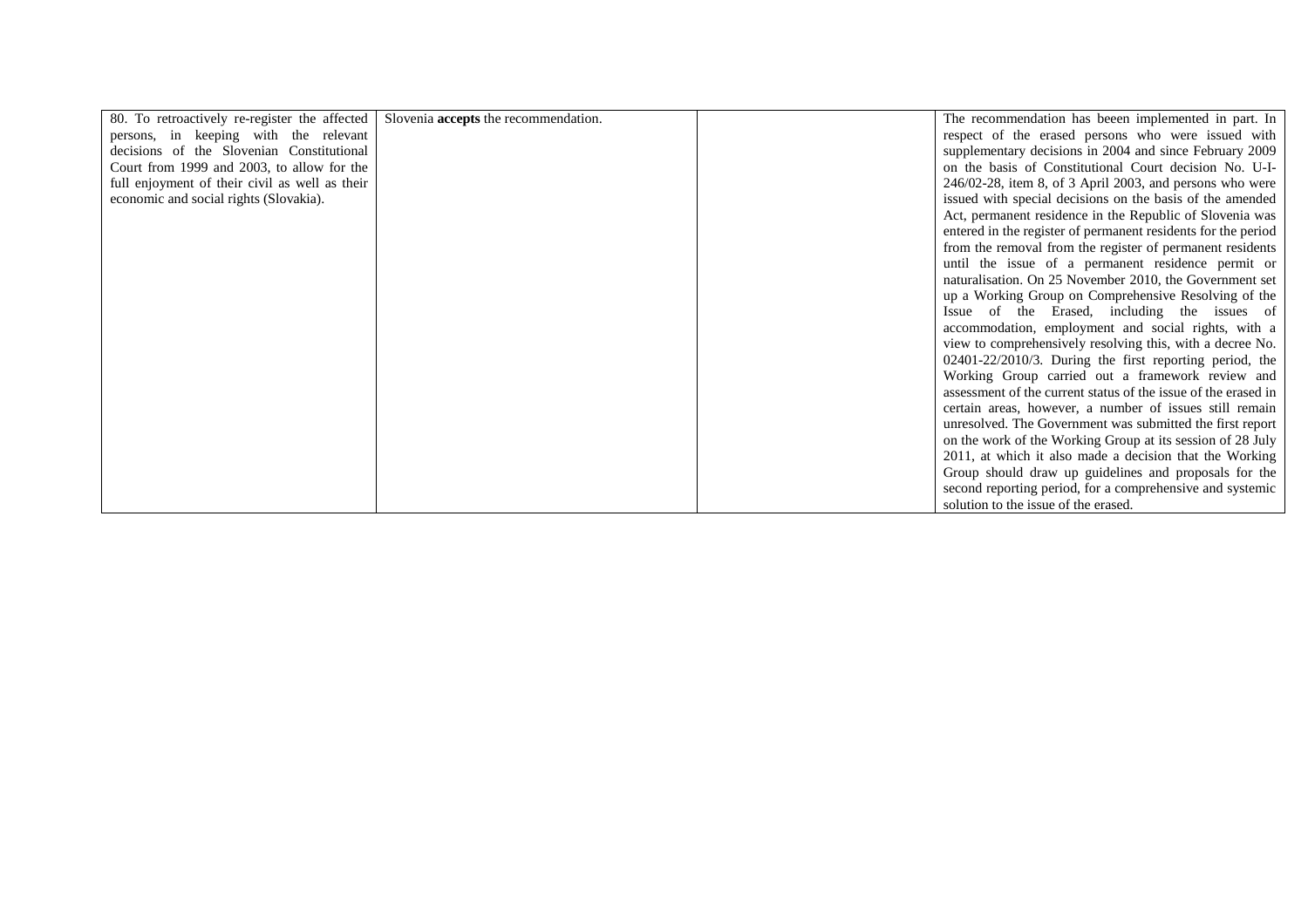| 82. To place a greater focus on the issue of  | Slovenia accepts the recommendation and refers, in    | The recommendation has been implemented As stated            |
|-----------------------------------------------|-------------------------------------------------------|--------------------------------------------------------------|
| "erased persons" in the forthcoming period,   | the light of the decision by the Slovenian            | above, the amended Act was adopted to resolve the            |
| given the long period of time for which those | Constitutional Court in 2003, to the Act              | problem of the erased. The Act regulates the issue of        |
| people have awaited a solution to the problem | Amending the Act regulating the Legal Status of       | permanent residence permits and of a special decision        |
| (Bosnia and Herzegovina).                     | Citizens of Former Yugoslavia living in the           | regarding the permanent residence permit and registered      |
|                                               | Republic of Slovenia, which was developed by          | permanent residence with retroactive effect, i.e. for the    |
|                                               | the Slovenian Government and presented to the         | period from the removal from the register of permanent       |
|                                               | National Assembly for adoption under a                | residents until the issue of a permanent residence permit or |
|                                               | simplified procedure. The Act was dealt with by       | until naturalisation.                                        |
|                                               | the National Assembly and adopted on 8 March          |                                                              |
|                                               | 2010. The Act provides for a restoration of the       |                                                              |
|                                               | residency status and registration of permanent        |                                                              |
|                                               | residence with retroactive effect, under certain      |                                                              |
|                                               | conditions, for all citizens of the former            |                                                              |
|                                               | Yugoslavia, whose names were removed from             |                                                              |
|                                               | the population register in 1992, allowing them to     |                                                              |
|                                               | submit an application within three years of the       |                                                              |
|                                               | date of adoption of the Act. Under the amended        |                                                              |
|                                               | Act, permanent residence permits will also be         |                                                              |
|                                               | made available to "erased persons" who do not         |                                                              |
|                                               | live in Slovenia, if it is established during the     |                                                              |
|                                               | procedure that they have been absent for well-        |                                                              |
|                                               | founded reasons that do not terminate the actual      |                                                              |
|                                               | residence requirement as defined by the Act.          |                                                              |
|                                               | Compensation claims by persons<br>whose               |                                                              |
|                                               | permanent residence has been terminated ("erased      |                                                              |
|                                               | persons") are dealt with by relevant Slovenian courts |                                                              |
|                                               | under the general principles of compensation          |                                                              |
|                                               | legislation. Therefore the Government is not drafting |                                                              |
|                                               | any special measures regarding the matter.            |                                                              |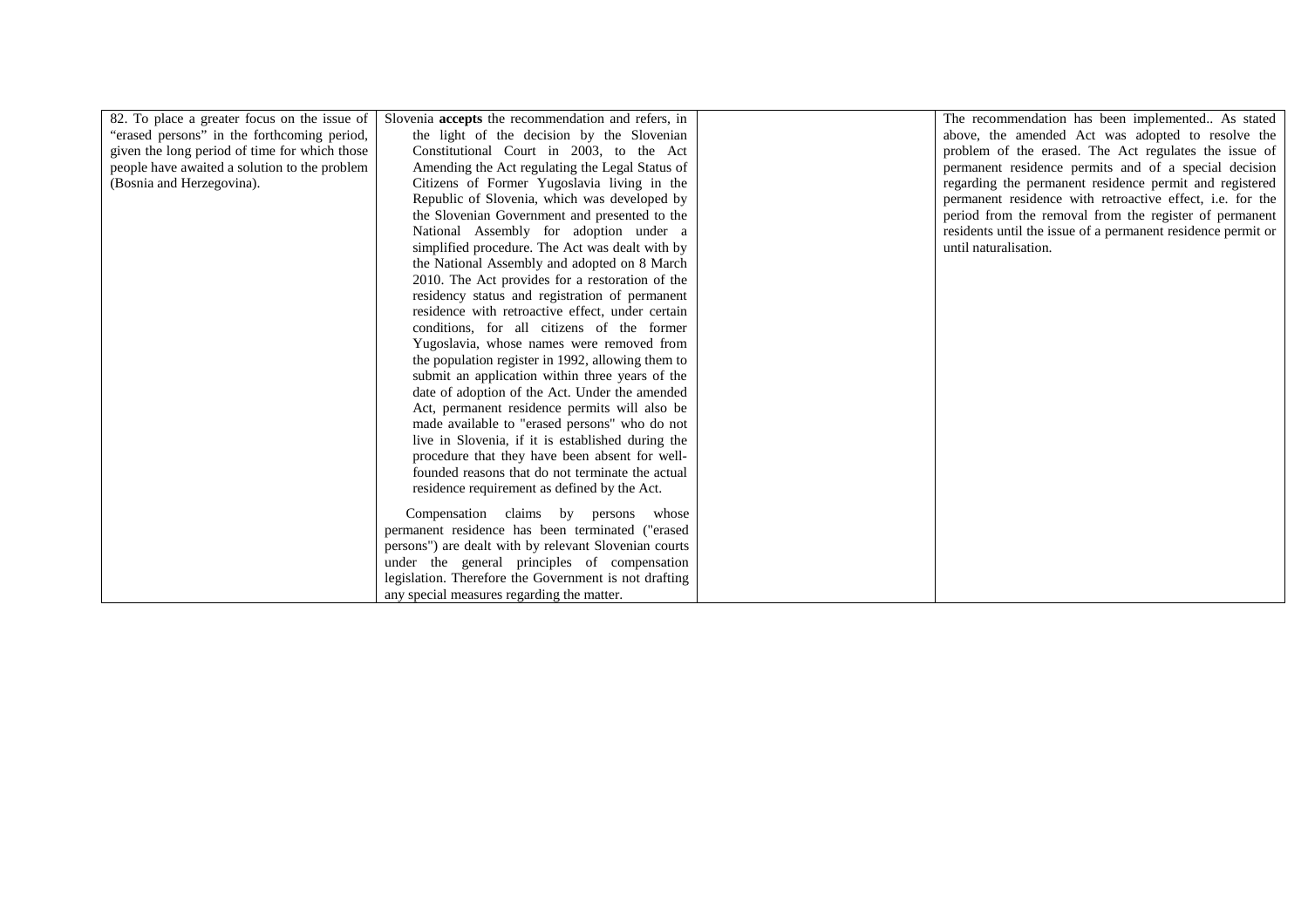| 83. To continue its efforts regarding the issue | Slovenia accepts the recommendation and refers, in    | The recommendation has been implemented in part. See |
|-------------------------------------------------|-------------------------------------------------------|------------------------------------------------------|
| of "erased persons" in order to help facilitate | the light of the decision by the Slovenian            | explanations under Nos. 81 and 82.                   |
| the most appropriate remedies for that          | Constitutional Court in 2003, to the Act              |                                                      |
| population in a dignified and efficient manner  | Amending the Act regulating the Legal Status of       |                                                      |
| (Serbia).                                       | Citizens of Former Yugoslavia living in the           |                                                      |
|                                                 | Republic of Slovenia, which was developed by          |                                                      |
|                                                 | the Slovenian Government and presented to the         |                                                      |
|                                                 | National Assembly for adoption under a                |                                                      |
|                                                 | simplified procedure. The Act was dealt with by       |                                                      |
|                                                 | the National Assembly and adopted on 8 March          |                                                      |
|                                                 | 2010. The Act provides for a restoration of the       |                                                      |
|                                                 | residency status and registration of permanent        |                                                      |
|                                                 | residence with retroactive effect, under certain      |                                                      |
|                                                 | conditions, for all citizens of the former            |                                                      |
|                                                 | Yugoslavia, whose names were removed from             |                                                      |
|                                                 | the population register in 1992, allowing them to     |                                                      |
|                                                 | submit an application within three years of the       |                                                      |
|                                                 | date of adoption of the Act. Under the amended        |                                                      |
|                                                 | Act, permanent residence permits will also be         |                                                      |
|                                                 | made available to "erased persons" who do not         |                                                      |
|                                                 | live in Slovenia, if it is established during the     |                                                      |
|                                                 | procedure that they have been absent for well-        |                                                      |
|                                                 | founded reasons that do not terminate the actual      |                                                      |
|                                                 | residence requirement as defined by the Act.          |                                                      |
|                                                 | Compensation claims by persons whose                  |                                                      |
|                                                 | permanent residence has been terminated ("erased      |                                                      |
|                                                 | persons") are dealt with by relevant Slovenian courts |                                                      |
|                                                 | under the general principles of compensation          |                                                      |
|                                                 | legislation. Therefore the Government is not drafting |                                                      |
|                                                 | any special measures regarding the matter.            |                                                      |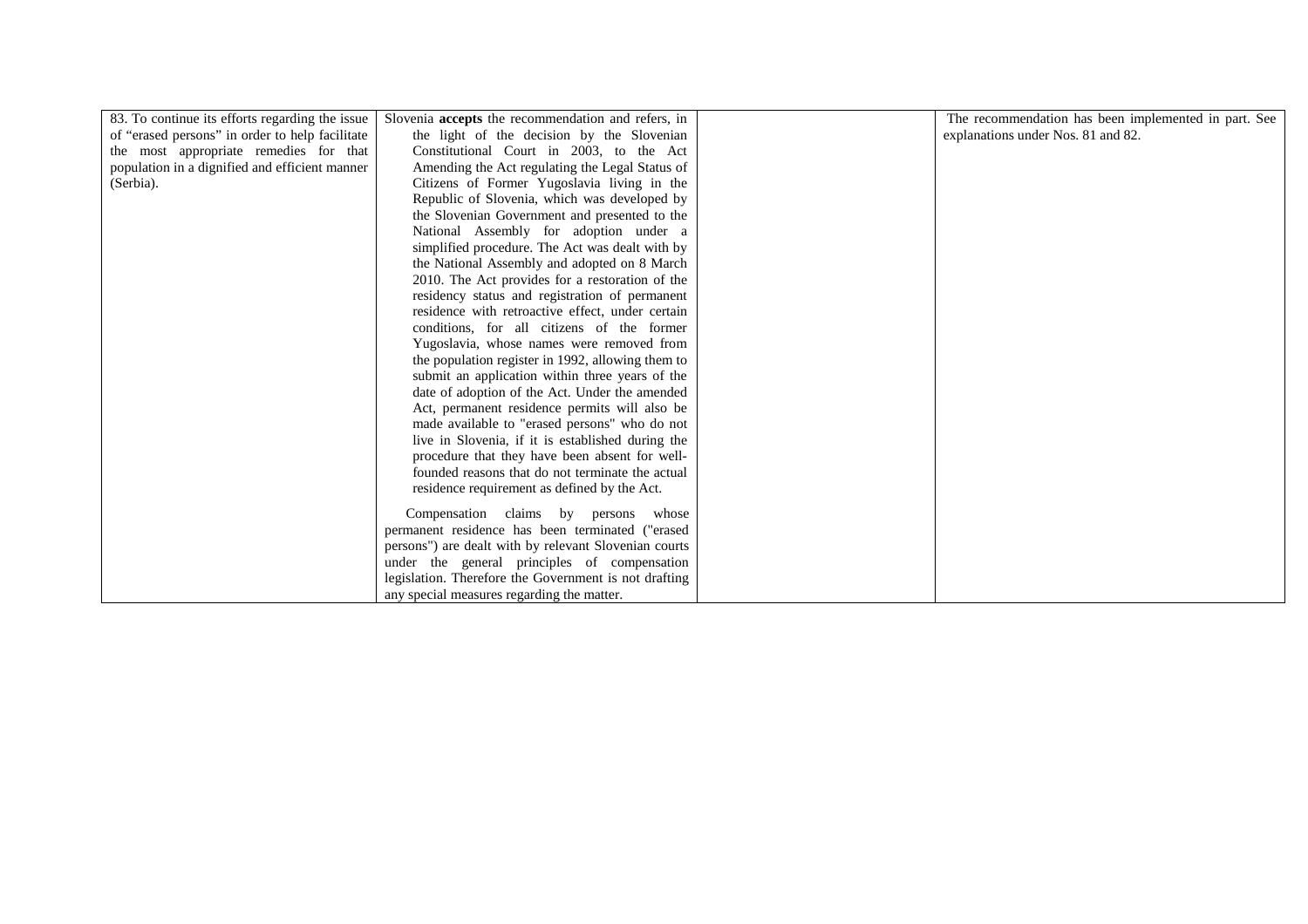| 85. To fully implement the intention of the<br>Government of Slovenia to resolve the status<br>the light of the decision by the Slovenian<br>explanation under No. 82.<br>of so-called "erased persons" in the near<br>Constitutional Court in 2003, to the Act<br>Amending the Act regulating the Legal Status of<br>future (Russian Federation).<br>Citizens of Former Yugoslavia living in the<br>Republic of Slovenia, which was developed by<br>the Slovenian Government and presented to the<br>National Assembly for adoption under a<br>simplified procedure. The Act was dealt with by<br>the National Assembly and adopted on 8 March<br>2010. The Act provides for a restoration of the<br>residency status and registration of permanent<br>residence with retroactive effect, under certain<br>conditions, for all citizens of the former<br>Yugoslavia, whose names were removed from | Slovenia accepts the recommendation and refers, in<br>The recommendation has been implemented. |  | See |
|-----------------------------------------------------------------------------------------------------------------------------------------------------------------------------------------------------------------------------------------------------------------------------------------------------------------------------------------------------------------------------------------------------------------------------------------------------------------------------------------------------------------------------------------------------------------------------------------------------------------------------------------------------------------------------------------------------------------------------------------------------------------------------------------------------------------------------------------------------------------------------------------------------|------------------------------------------------------------------------------------------------|--|-----|
|                                                                                                                                                                                                                                                                                                                                                                                                                                                                                                                                                                                                                                                                                                                                                                                                                                                                                                     |                                                                                                |  |     |
|                                                                                                                                                                                                                                                                                                                                                                                                                                                                                                                                                                                                                                                                                                                                                                                                                                                                                                     |                                                                                                |  |     |
|                                                                                                                                                                                                                                                                                                                                                                                                                                                                                                                                                                                                                                                                                                                                                                                                                                                                                                     |                                                                                                |  |     |
|                                                                                                                                                                                                                                                                                                                                                                                                                                                                                                                                                                                                                                                                                                                                                                                                                                                                                                     |                                                                                                |  |     |
|                                                                                                                                                                                                                                                                                                                                                                                                                                                                                                                                                                                                                                                                                                                                                                                                                                                                                                     |                                                                                                |  |     |
|                                                                                                                                                                                                                                                                                                                                                                                                                                                                                                                                                                                                                                                                                                                                                                                                                                                                                                     |                                                                                                |  |     |
|                                                                                                                                                                                                                                                                                                                                                                                                                                                                                                                                                                                                                                                                                                                                                                                                                                                                                                     |                                                                                                |  |     |
|                                                                                                                                                                                                                                                                                                                                                                                                                                                                                                                                                                                                                                                                                                                                                                                                                                                                                                     |                                                                                                |  |     |
|                                                                                                                                                                                                                                                                                                                                                                                                                                                                                                                                                                                                                                                                                                                                                                                                                                                                                                     |                                                                                                |  |     |
|                                                                                                                                                                                                                                                                                                                                                                                                                                                                                                                                                                                                                                                                                                                                                                                                                                                                                                     |                                                                                                |  |     |
|                                                                                                                                                                                                                                                                                                                                                                                                                                                                                                                                                                                                                                                                                                                                                                                                                                                                                                     |                                                                                                |  |     |
|                                                                                                                                                                                                                                                                                                                                                                                                                                                                                                                                                                                                                                                                                                                                                                                                                                                                                                     |                                                                                                |  |     |
|                                                                                                                                                                                                                                                                                                                                                                                                                                                                                                                                                                                                                                                                                                                                                                                                                                                                                                     |                                                                                                |  |     |
|                                                                                                                                                                                                                                                                                                                                                                                                                                                                                                                                                                                                                                                                                                                                                                                                                                                                                                     |                                                                                                |  |     |
|                                                                                                                                                                                                                                                                                                                                                                                                                                                                                                                                                                                                                                                                                                                                                                                                                                                                                                     | the population register in 1992, allowing them to                                              |  |     |
| submit an application within three years of the                                                                                                                                                                                                                                                                                                                                                                                                                                                                                                                                                                                                                                                                                                                                                                                                                                                     |                                                                                                |  |     |
| date of adoption of the Act. Under the amended                                                                                                                                                                                                                                                                                                                                                                                                                                                                                                                                                                                                                                                                                                                                                                                                                                                      |                                                                                                |  |     |
| Act, permanent residence permits will also be                                                                                                                                                                                                                                                                                                                                                                                                                                                                                                                                                                                                                                                                                                                                                                                                                                                       |                                                                                                |  |     |
| made available to "erased persons" who do not                                                                                                                                                                                                                                                                                                                                                                                                                                                                                                                                                                                                                                                                                                                                                                                                                                                       |                                                                                                |  |     |
| live in Slovenia, if it is established during the                                                                                                                                                                                                                                                                                                                                                                                                                                                                                                                                                                                                                                                                                                                                                                                                                                                   |                                                                                                |  |     |
| procedure that they have been absent for well-                                                                                                                                                                                                                                                                                                                                                                                                                                                                                                                                                                                                                                                                                                                                                                                                                                                      |                                                                                                |  |     |
| founded reasons that do not terminate the actual                                                                                                                                                                                                                                                                                                                                                                                                                                                                                                                                                                                                                                                                                                                                                                                                                                                    |                                                                                                |  |     |
| residence requirement as defined by the Act.                                                                                                                                                                                                                                                                                                                                                                                                                                                                                                                                                                                                                                                                                                                                                                                                                                                        |                                                                                                |  |     |
| Compensation claims by persons whose                                                                                                                                                                                                                                                                                                                                                                                                                                                                                                                                                                                                                                                                                                                                                                                                                                                                |                                                                                                |  |     |
| permanent residence has been terminated ("erased                                                                                                                                                                                                                                                                                                                                                                                                                                                                                                                                                                                                                                                                                                                                                                                                                                                    |                                                                                                |  |     |
| persons") are dealt with by relevant Slovenian courts                                                                                                                                                                                                                                                                                                                                                                                                                                                                                                                                                                                                                                                                                                                                                                                                                                               |                                                                                                |  |     |
| under the general principles of compensation                                                                                                                                                                                                                                                                                                                                                                                                                                                                                                                                                                                                                                                                                                                                                                                                                                                        |                                                                                                |  |     |
| legislation. Therefore the Government is not drafting                                                                                                                                                                                                                                                                                                                                                                                                                                                                                                                                                                                                                                                                                                                                                                                                                                               |                                                                                                |  |     |
| any special measures regarding the matter.                                                                                                                                                                                                                                                                                                                                                                                                                                                                                                                                                                                                                                                                                                                                                                                                                                                          |                                                                                                |  |     |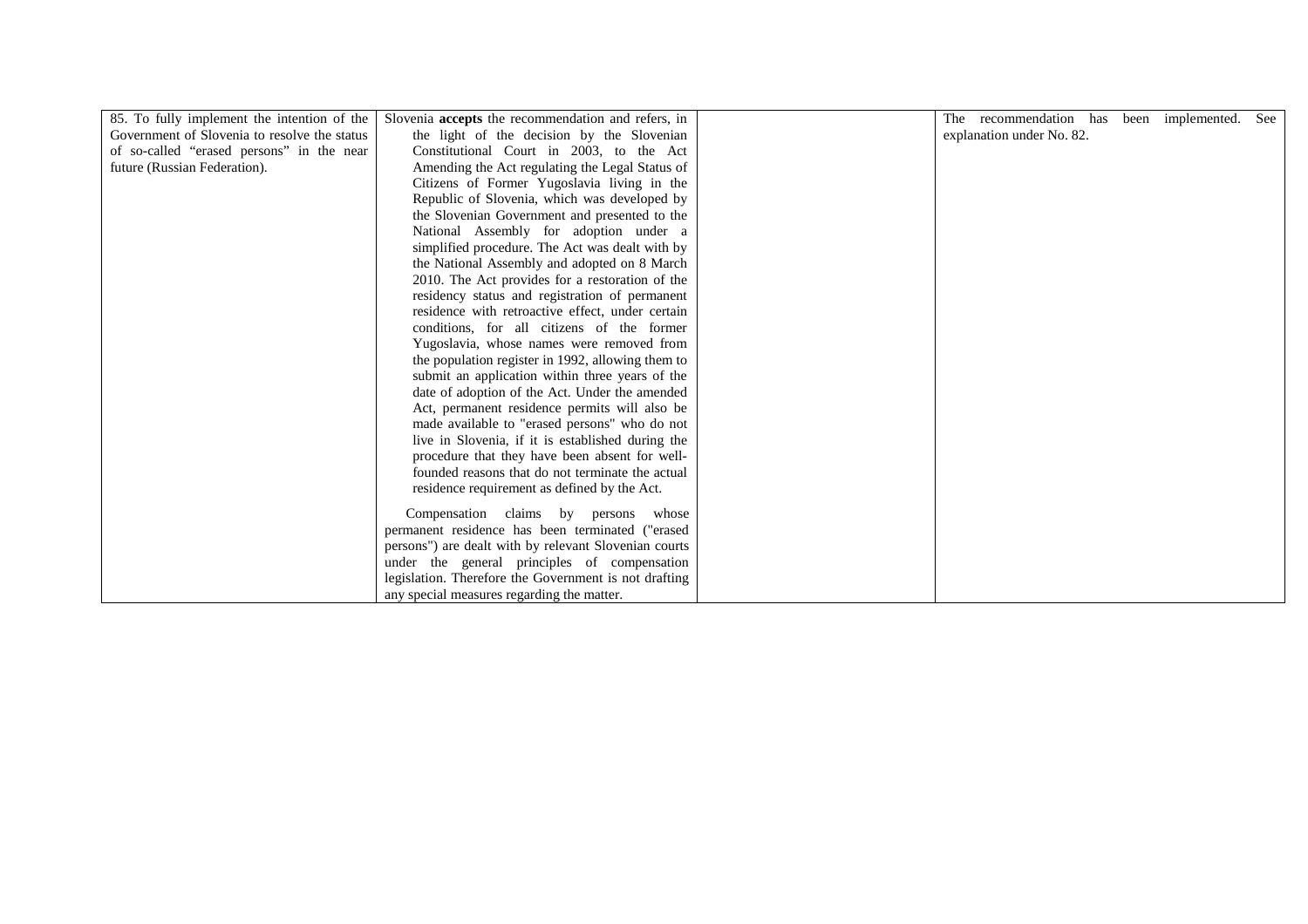| 86. To restore permanent residency status to |                                                                                                  |                                                                       |  |     |
|----------------------------------------------|--------------------------------------------------------------------------------------------------|-----------------------------------------------------------------------|--|-----|
| the citizens of the former Yugoslavia        | Slovenia accepts the recommendation and refers, in<br>the light of the decision by the Slovenian | The recommendation has been implemented.<br>explanation under No. 80. |  | See |
|                                              |                                                                                                  |                                                                       |  |     |
| permanently residing in Slovenia, and to     | Constitutional Court in 2003, to the Act                                                         |                                                                       |  |     |
| restore the rights of victims (Mexico).      | Amending the Act regulating the Legal Status of                                                  |                                                                       |  |     |
|                                              | Citizens of Former Yugoslavia living in the                                                      |                                                                       |  |     |
|                                              | Republic of Slovenia, which was developed by                                                     |                                                                       |  |     |
|                                              | the Slovenian Government and presented to the                                                    |                                                                       |  |     |
|                                              | National Assembly for adoption under a                                                           |                                                                       |  |     |
|                                              | simplified procedure. The Act was dealt with by                                                  |                                                                       |  |     |
|                                              | the National Assembly and adopted on 8 March                                                     |                                                                       |  |     |
|                                              | 2010. The Act provides for a restoration of the                                                  |                                                                       |  |     |
|                                              | residency status and registration of permanent                                                   |                                                                       |  |     |
|                                              | residence with retroactive effect, under certain                                                 |                                                                       |  |     |
|                                              | conditions, for all citizens of the former                                                       |                                                                       |  |     |
|                                              | Yugoslavia, whose names were removed from                                                        |                                                                       |  |     |
|                                              | the population register in 1992, allowing them to                                                |                                                                       |  |     |
|                                              | submit an application within three years of the                                                  |                                                                       |  |     |
|                                              | date of adoption of the Act. Under the amended                                                   |                                                                       |  |     |
|                                              | Act, permanent residence permits will also be                                                    |                                                                       |  |     |
|                                              |                                                                                                  |                                                                       |  |     |
|                                              | made available to "erased persons" who do not                                                    |                                                                       |  |     |
|                                              | live in Slovenia, if it is established during the                                                |                                                                       |  |     |
|                                              | procedure that they have been absent for well-                                                   |                                                                       |  |     |
|                                              | founded reasons that do not terminate the actual                                                 |                                                                       |  |     |
|                                              | residence requirement as defined by the Act.                                                     |                                                                       |  |     |
|                                              | Compensation claims by persons whose                                                             |                                                                       |  |     |
|                                              | permanent residence has been terminated ("erased                                                 |                                                                       |  |     |
|                                              | persons") are dealt with by relevant Slovenian courts                                            |                                                                       |  |     |
|                                              | under the general principles of compensation                                                     |                                                                       |  |     |
|                                              |                                                                                                  |                                                                       |  |     |
|                                              | legislation. Therefore the Government is not drafting                                            |                                                                       |  |     |
|                                              | any special measures regarding the matter.                                                       |                                                                       |  |     |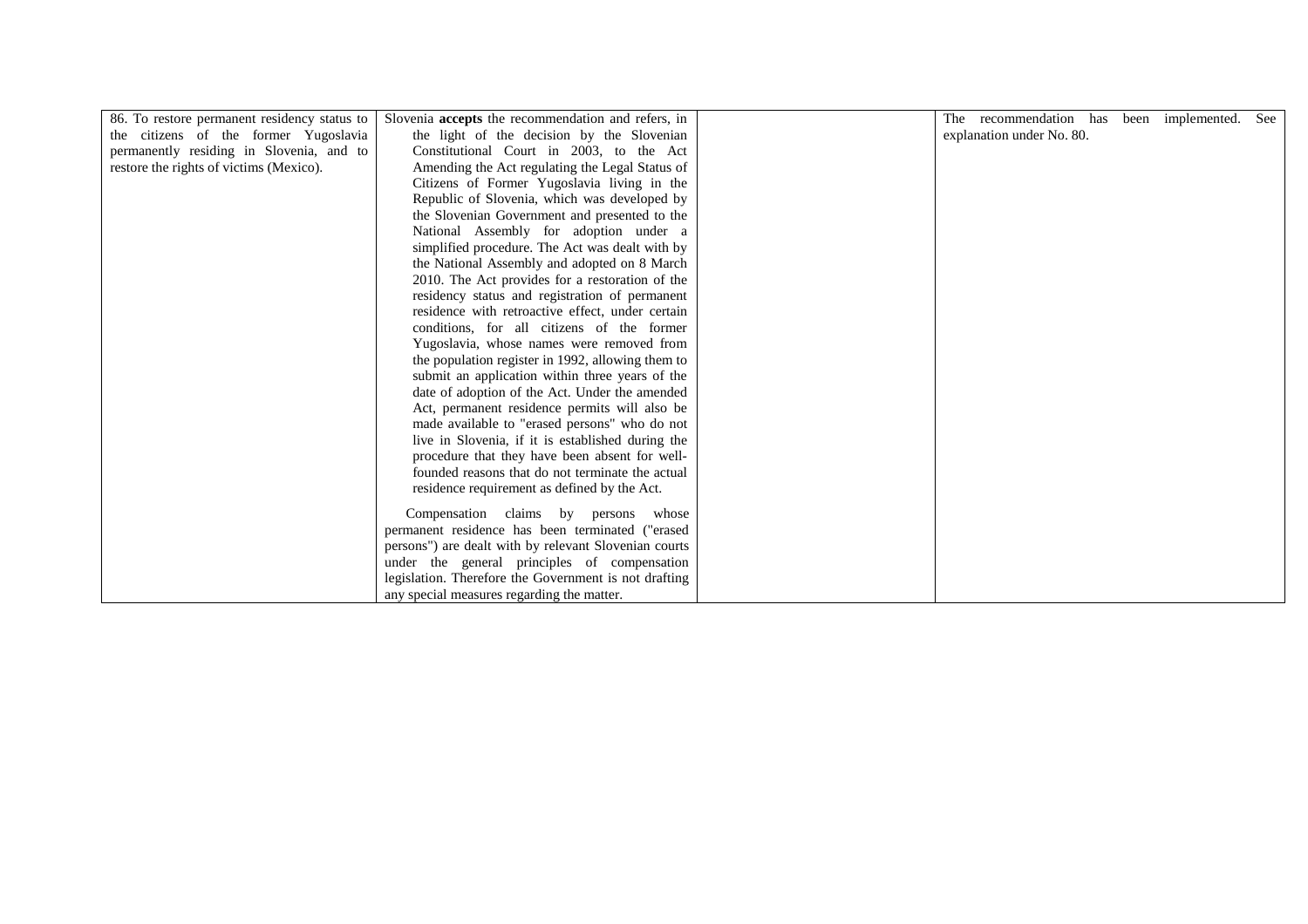| 87. To take into account comments made by     | Slovenia accepts the recommendation and refers, in    | The recommendation has been implemented. | See |
|-----------------------------------------------|-------------------------------------------------------|------------------------------------------|-----|
| members of civil society regarding the rights | the light of the decision by the Slovenian            | explanation under No. 77.                |     |
| of those who have lost permanent residency    | Constitutional Court in 2003, to the Act              |                                          |     |
| status and who may be entitled to regain it   | Amending the Act regulating the Legal Status of       |                                          |     |
| (Philippines).                                | Citizens of Former Yugoslavia living in the           |                                          |     |
|                                               | Republic of Slovenia, which was developed by          |                                          |     |
|                                               | the Slovenian Government and presented to the         |                                          |     |
|                                               |                                                       |                                          |     |
|                                               | National Assembly for adoption under a                |                                          |     |
|                                               | simplified procedure. The Act was dealt with by       |                                          |     |
|                                               | the National Assembly and adopted on 8 March          |                                          |     |
|                                               | 2010. The Act provides for a restoration of the       |                                          |     |
|                                               | residency status and registration of permanent        |                                          |     |
|                                               | residence with retroactive effect, under certain      |                                          |     |
|                                               | conditions, for all citizens of the former            |                                          |     |
|                                               | Yugoslavia, whose names were removed from             |                                          |     |
|                                               | the population register in 1992, allowing them to     |                                          |     |
|                                               | submit an application within three years of the       |                                          |     |
|                                               | date of adoption of the Act. Under the amended        |                                          |     |
|                                               | Act, permanent residence permits will also be         |                                          |     |
|                                               | made available to "erased persons" who do not         |                                          |     |
|                                               | live in Slovenia, if it is established during the     |                                          |     |
|                                               | procedure that they have been absent for well-        |                                          |     |
|                                               | founded reasons that do not terminate the actual      |                                          |     |
|                                               | residence requirement as defined by the Act.          |                                          |     |
|                                               | Compensation claims by persons whose                  |                                          |     |
|                                               | permanent residence has been terminated ("erased      |                                          |     |
|                                               | persons") are dealt with by relevant Slovenian courts |                                          |     |
|                                               | under the general principles of compensation          |                                          |     |
|                                               | legislation. Therefore the Government is not drafting |                                          |     |
|                                               | any special measures regarding the matter.            |                                          |     |
|                                               |                                                       |                                          |     |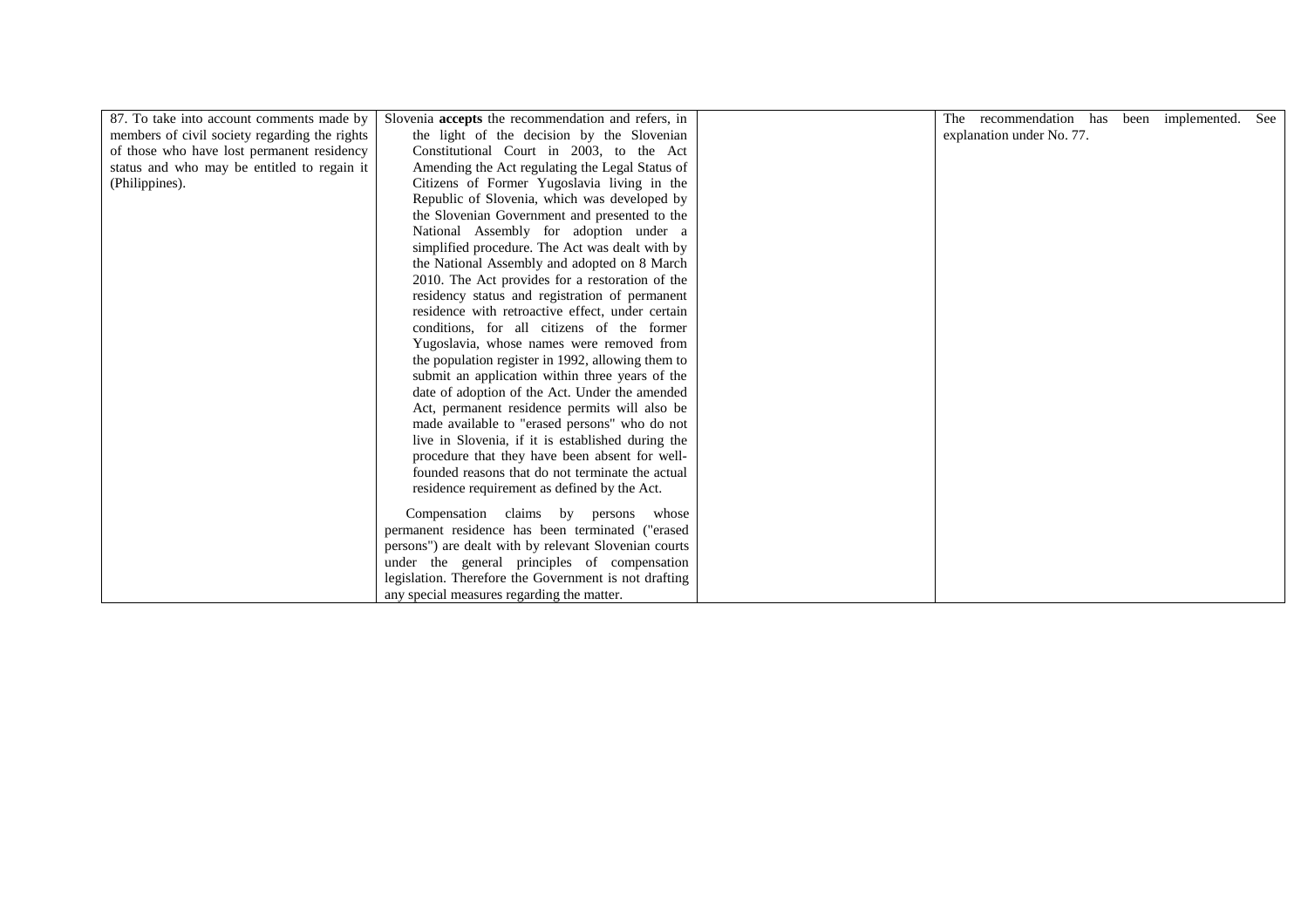| 81. To launch an outreach campaign directed   Slovenia <b>accepts</b> the recommendation. |  | Therefore, after the entry into force of the above amended  |
|-------------------------------------------------------------------------------------------|--|-------------------------------------------------------------|
| towards "the erased" living abroad, informing                                             |  | Act, the Ministry of the Interior issued a special brochure |
| them about the adoption of any new                                                        |  | in the Slovenian language that is available to all those    |
| legislative measures and the possibility of                                               |  | interested at all administrative units in Slovenia, at      |
| benefiting from them (Poland).                                                            |  | diplomatic missions and consular posts of the Republic of   |
|                                                                                           |  | Slovenia, and in the successor states of the former SFRY.   |
|                                                                                           |  | It was also distributed to NGOs. The brochure includes an   |
|                                                                                           |  | explanation of the procedure, the conditions for the issue  |
|                                                                                           |  | of a permanent residence permit and the retroactive issue   |
|                                                                                           |  | of a special decision. At the end of 2011, the Ministry of  |
|                                                                                           |  | the Interior published the brochure in four additional      |
|                                                                                           |  | languages of successor states to the former SFRY. In        |
|                                                                                           |  | January 2012, the brochures will be distributed to all      |
|                                                                                           |  | administrative units in Slovenia and to Slovenian           |
|                                                                                           |  | diplomatic missions and consular posts in the successor     |
|                                                                                           |  | states to the former SFRY, where they will be available to  |
|                                                                                           |  | all those interested.                                       |
|                                                                                           |  | All important pieces of information are also available in   |
|                                                                                           |  | six languages from the website of the Ministry of the       |
|                                                                                           |  | Interior (www.infotujci.si) and from the website of the     |
|                                                                                           |  | Ministry of Foreign Affairs (www.mzz.gov.si). A free        |
|                                                                                           |  | phone service has been operated by the Ministry of the      |
|                                                                                           |  | Interior since 20 July 2010, providing information          |
|                                                                                           |  | regarding the above Act.                                    |
|                                                                                           |  |                                                             |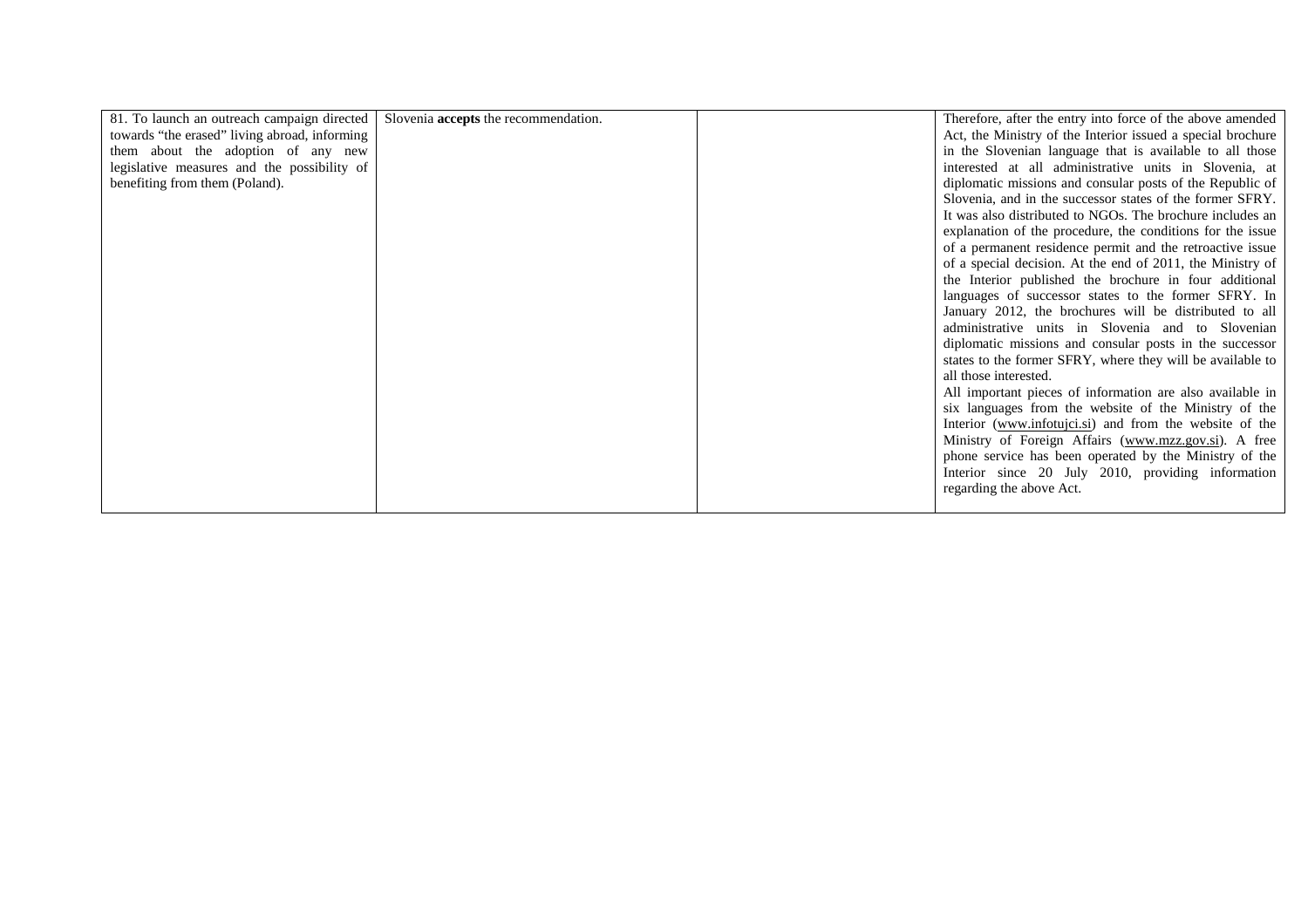|                                                | Slovenia cannot accept the recommendation for the      |                                             |
|------------------------------------------------|--------------------------------------------------------|---------------------------------------------|
| 84. To adopt further measures to facilitate    |                                                        | Slovenia did not accept the recommendation. |
| access for "erased persons" to Slovenian       | following reasons:                                     |                                             |
| citizenship (Czech Republic).                  | The Citizenship of the Republic of Slovenia            |                                             |
|                                                | Act, which took effect on 25 June 1991, failed to      |                                             |
|                                                | introduce a basis for withdrawing citizenship of       |                                             |
|                                                |                                                        |                                             |
|                                                | persons who, on 23 December 1990, had                  |                                             |
|                                                | Yugoslav citizenship in addition to the                |                                             |
|                                                | citizenship of another republic of the former          |                                             |
|                                                | SFRY, but allowed these persons to obtain              |                                             |
|                                                | Slovenian citizenship under favourable terms.          |                                             |
|                                                | Under these favourable terms, Slovenian                |                                             |
|                                                | citizenship has been obtained by 171,136               |                                             |
|                                                | persons (Article 40 of the Citizenship Act). All       |                                             |
|                                                | of these persons also retained their original          |                                             |
|                                                | citizenship.                                           |                                             |
|                                                | The Act Amending the Citizenship of the                |                                             |
|                                                | Republic of Slovenia Act, which took effect on         |                                             |
|                                                | 29 November 2002, also introduced favourable           |                                             |
|                                                | terms for these persons, and 1,757 persons             |                                             |
|                                                | obtained Slovenian citizenship (Article 19č of         |                                             |
|                                                | the Citizenship Act). All of them also retained        |                                             |
|                                                | their original citizenship.                            |                                             |
|                                                | Citizenship of the Republic of Slovenia may be         |                                             |
|                                                | obtained by any alien who applies and fulfils          |                                             |
|                                                | cumulatively all the conditions in accordance with the |                                             |
|                                                | Citizenship of the Republic of Slovenia Act; there are |                                             |
|                                                | no more favourable conditions for the "erased".        |                                             |
| 88. To implement the mechanisms for            | Slovenia does not accept this recommendation, as it    | Slovenia did not accept the recommendation. |
| guaranteeing the legal residency of minorities | is incomprehensible and contrary. Slovenia's           |                                             |
| living in Slovenia to ensure that they have    | responses to similar recommendations relating to the   |                                             |
| access to essential services and employment    | issue of the "erased" and the issue of ethnic groups   |                                             |
|                                                |                                                        |                                             |
| opportunities (Argentina).                     | are provided within the scope of the responses to      |                                             |
|                                                | other recommendations.                                 |                                             |
|                                                |                                                        |                                             |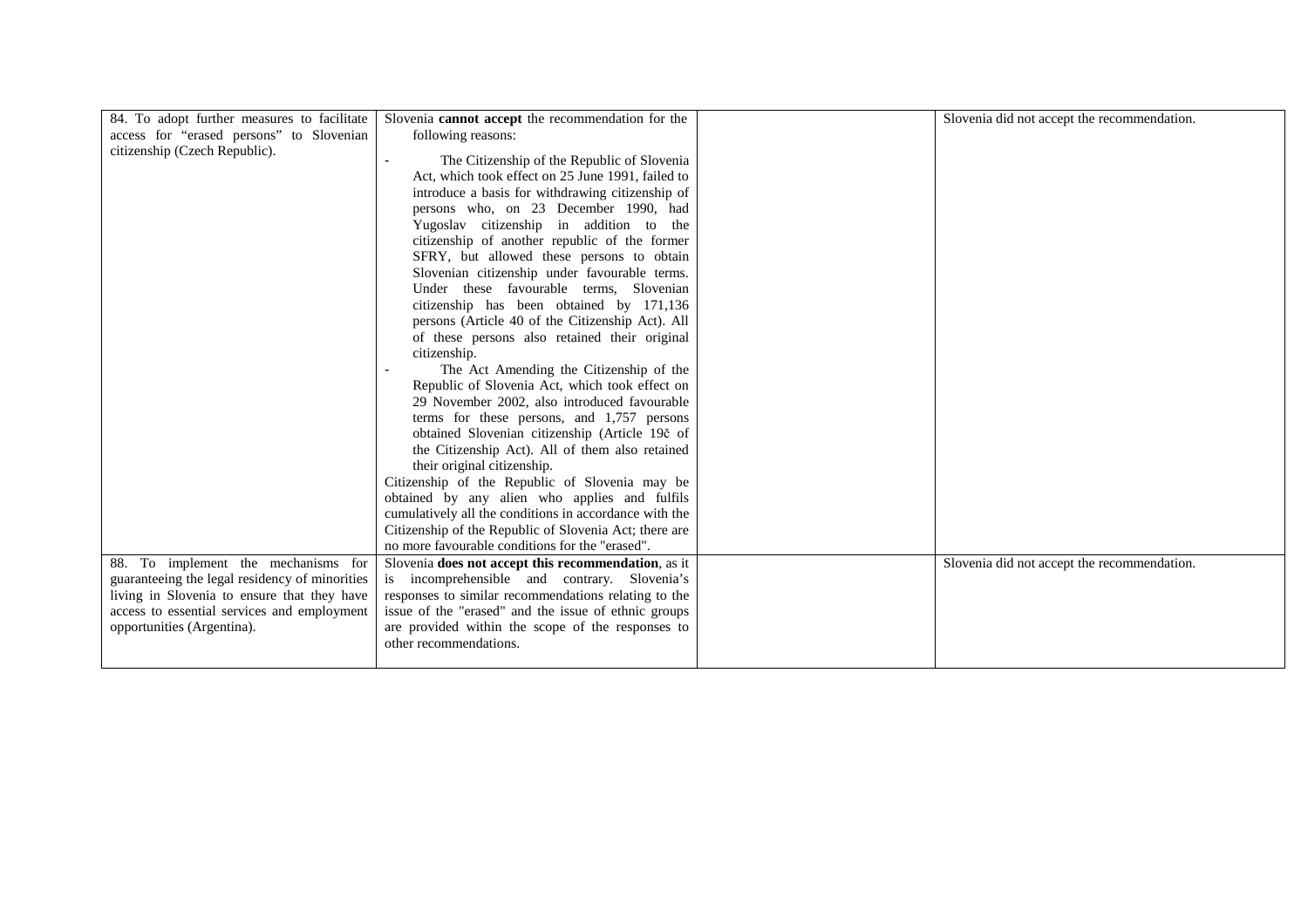| 89. To adopt measures to protect minorities     | Slovenia accepts the recommendation, as it has         | The recommendation is being implemented. Since 1990,         |
|-------------------------------------------------|--------------------------------------------------------|--------------------------------------------------------------|
| not explicitly defined in the Constitution, and | always acted accordingly. Articles 14, 61, and 62 of   | the Ministry of Culture has systematically implemented       |
| to adopt additional measures to promote,        | the Constitution of the Republic of Slovenia           | measures for minorities, also for those who are not          |
| develop and preserve their ethnic and national  | guarantee to members of all national minorities full   | explicitly mentioned in the Constitution. In compliance      |
|                                                 |                                                        |                                                              |
| identities (Czech Republic).                    | exercise of their individual rights to maintain their  | with Articles 14, 61 and 62 of the Constitution, members     |
|                                                 | national, linguistic and cultural characteristics. The | of all minority and ethnic communities are guaranteed        |
|                                                 | Government will continue with the implementation of    | individual rights to preserve their own national, language   |
|                                                 | adopted measures to promote, develop and preserve      | and cultural features. The Ministry of Culture pursues the   |
|                                                 | the ethnic and national identities of minorities.      | policy of protecting cultural rights of all special social   |
|                                                 |                                                        | groups, including ethnic minorities, and national            |
|                                                 |                                                        | communities recognised under the Constitution, Roma          |
|                                                 |                                                        | community, immigrants, various other minorities that are     |
|                                                 |                                                        | not recognised by the Constitution, with particular focus    |
|                                                 |                                                        | on the people of Gottschee, the disabled and other           |
|                                                 |                                                        | vulnerable groups. The Ministry of Culture supplements its   |
|                                                 |                                                        | policy with measures against multiple discrimination, with   |
|                                                 |                                                        | particular focus placed on children - members of             |
|                                                 |                                                        | minorities, children with special needs, older members of    |
|                                                 |                                                        | minorities, women members of minorities, etc.                |
|                                                 |                                                        | The Ministry of Culture implements minority policy with      |
|                                                 |                                                        | two programmes:                                              |
|                                                 |                                                        | 1. Special programme aimed at protecting special cultural    |
|                                                 |                                                        | identities (lately implemented by the Public Fund for        |
|                                                 |                                                        | Cultural Activities of the Republic of Slovenia),            |
|                                                 |                                                        | 2. Integration programme aimed at guaranteeing               |
|                                                 |                                                        | accessibility of cultural goods and services and             |
|                                                 |                                                        | accessibility for creativity also to members of special      |
|                                                 |                                                        |                                                              |
|                                                 |                                                        | social groups, in such a way as to apply the principle of    |
|                                                 |                                                        | equal opportunities according to qualitative criteria.       |
|                                                 |                                                        | The Ministry of Culture attains the objectives of the        |
|                                                 |                                                        | protection of cultural rights of minorities and other social |
|                                                 |                                                        | groups not only by means of financial instruments but also   |
|                                                 |                                                        | with organisational (expert assistance and consultations to  |
|                                                 |                                                        | all providers working in the field of minority issues, the   |
|                                                 |                                                        | open door day organised by the head of department for all    |
|                                                 |                                                        | artists working in the field of minority issues, etc.) and   |
|                                                 |                                                        | normative instruments (mediation, legal consultations        |
|                                                 |                                                        | through awareness-raising, etc.).                            |
|                                                 |                                                        | As regards education and training, projects are being        |
|                                                 |                                                        | implemented that are aimed at a more successful inclusion    |
|                                                 |                                                        | of children - migrants (and Roma) in education and           |
|                                                 |                                                        | training, a working group was set up for the inclusion of    |
|                                                 |                                                        | children – migrants, and guidelines are being                |
|                                                 |                                                        | supplemented for their inclusion by the National Education   |
|                                                 |                                                        | Institute of the Republic of Slovenia. See also answer to    |
|                                                 |                                                        | recommendation No. 27.                                       |
|                                                 |                                                        | For members of the nations of the former SFRY, the           |
|                                                 |                                                        | Ministry of Education and Sport set up several               |
|                                                 |                                                        | mechanisms: Elective subjects (elective foreign languages    |
|                                                 |                                                        | such as Serbian, Macedonian, Croatian), remedial classes     |
|                                                 |                                                        | in the mother tongue learning about intercultural co-        |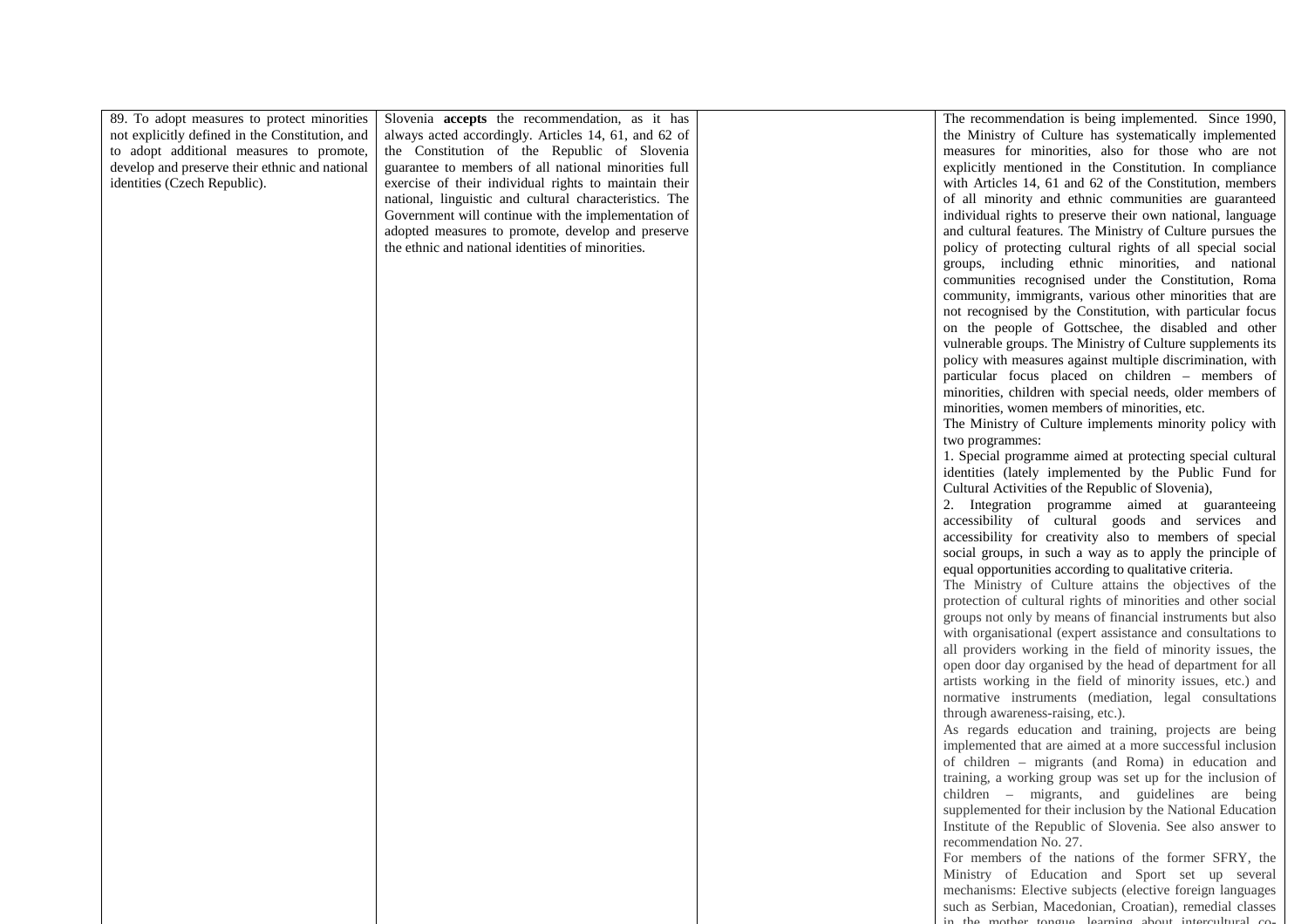| 90. To take the measures necessary to respect<br>and protect the political, civil, economic,<br>social and cultural rights of all ethnic<br>communities, without any discrimination<br>(Pakistan). | Slovenia accepts the recommendation. It has already<br>been implemented to a large extent.                                                                                                                                                                                                                                                                                                                                                                                                                                                                                                                                                                                                                                                                                                                     | The recommendation is being implemented.                                                                                                                                                                                                                                                                                                                                                                                                                                                                                                                                                                                                                    |
|----------------------------------------------------------------------------------------------------------------------------------------------------------------------------------------------------|----------------------------------------------------------------------------------------------------------------------------------------------------------------------------------------------------------------------------------------------------------------------------------------------------------------------------------------------------------------------------------------------------------------------------------------------------------------------------------------------------------------------------------------------------------------------------------------------------------------------------------------------------------------------------------------------------------------------------------------------------------------------------------------------------------------|-------------------------------------------------------------------------------------------------------------------------------------------------------------------------------------------------------------------------------------------------------------------------------------------------------------------------------------------------------------------------------------------------------------------------------------------------------------------------------------------------------------------------------------------------------------------------------------------------------------------------------------------------------------|
| 91. To continue to strengthen its measures<br>aimed at the promotion and protection of the<br>human rights of its minorities (India).                                                              | Slovenia accepts the recommendation. It has already<br>been implemented to a large extent.                                                                                                                                                                                                                                                                                                                                                                                                                                                                                                                                                                                                                                                                                                                     | The recommendation is being implemented.                                                                                                                                                                                                                                                                                                                                                                                                                                                                                                                                                                                                                    |
| 92. To devote greater attention to the rigorous<br>enforcement of the rights of the<br>autochthonous Italian minority in Slovenia<br>(Italy).                                                      | Slovenia accepts the recommendation. It will<br>continue with its efforts to guarantee the protection<br>and implementation of the rights of the Italian<br>national minority in Slovenia.                                                                                                                                                                                                                                                                                                                                                                                                                                                                                                                                                                                                                     | The recommendation is being implemented in all areas.<br>Thus, the Ministry of Culture has organised special regular<br>annual meetings with members of both national<br>communities (Italian and Hungarian), at which real needs<br>in culture are identified and talks are held regarding the<br>ways of meeting such needs. In addition, the Ministry of<br>Culture has been very consistent in the acquisition of<br>opinions of national communities in matters relating to<br>financing, etc.                                                                                                                                                         |
| 93. To take further appropriate steps to<br>support and to enhance the status of the<br>German-speaking communities in Slovenia<br>(Austria).                                                      | Slovenia cannot accept the recommendation. The<br>rights of the German-speaking community in<br>Slovenia are adequately regulated by a bilateral<br>agreement and the Programme on Cooperation in<br>Culture, Education and Science between the<br>Government of the Republic of Slovenia and the<br>Government of the Republic of Austria for the Period<br>2008–2012. Members of the German-speaking<br>community enjoy full exercise of their individual<br>rights to maintain their national, linguistic, and<br>cultural characteristics, in accordance with Articles<br>14, 61, and 62 of the Constitution of the Republic of<br>Slovenia. The Government will continue to<br>implement the adopted measures to promote, develop<br>and preserve the ethnic and national identities of this<br>minority. | Slovenia did not accept the recommendation. Despite the<br>above, the Ministry of Culture supports the German-<br>speaking community in Slovenia by giving the people of<br>Gottschee and other members of the German-speaking<br>community the chance of financing within the scope of the<br>following programmes:<br>1. A special programme of the Public Fund for Cultural<br>Activities.<br>2. Integration programme on the basis of an interstate<br>agreement, and<br>3. A programme which is being implemented with the<br>resources of the European Social Fund and aimed at<br>training and employment of staff who are members of<br>minorities. |
| 94. To take urgent and concrete measures to<br>ensure the practical enjoyment by the Roma<br>of their rights (Islamic Republic of Iran).                                                           | Slovenia <b>accepts</b> the recommendation and has<br>already designed and implemented various measures<br>for the key areas in which Roma still face<br>discrimination, or in which specific positive measures<br>are needed. It will continue with these activities.                                                                                                                                                                                                                                                                                                                                                                                                                                                                                                                                         | The recommendation is being implemented. The Ministry<br>of Culture guarantees for the Roma community the co-<br>financing of their own cultural projects and also offers<br>other services for Roma: counselling, workshops, expert<br>assistance, etc. See also answers to recommendations Nos.<br>27, 29 and 89.                                                                                                                                                                                                                                                                                                                                         |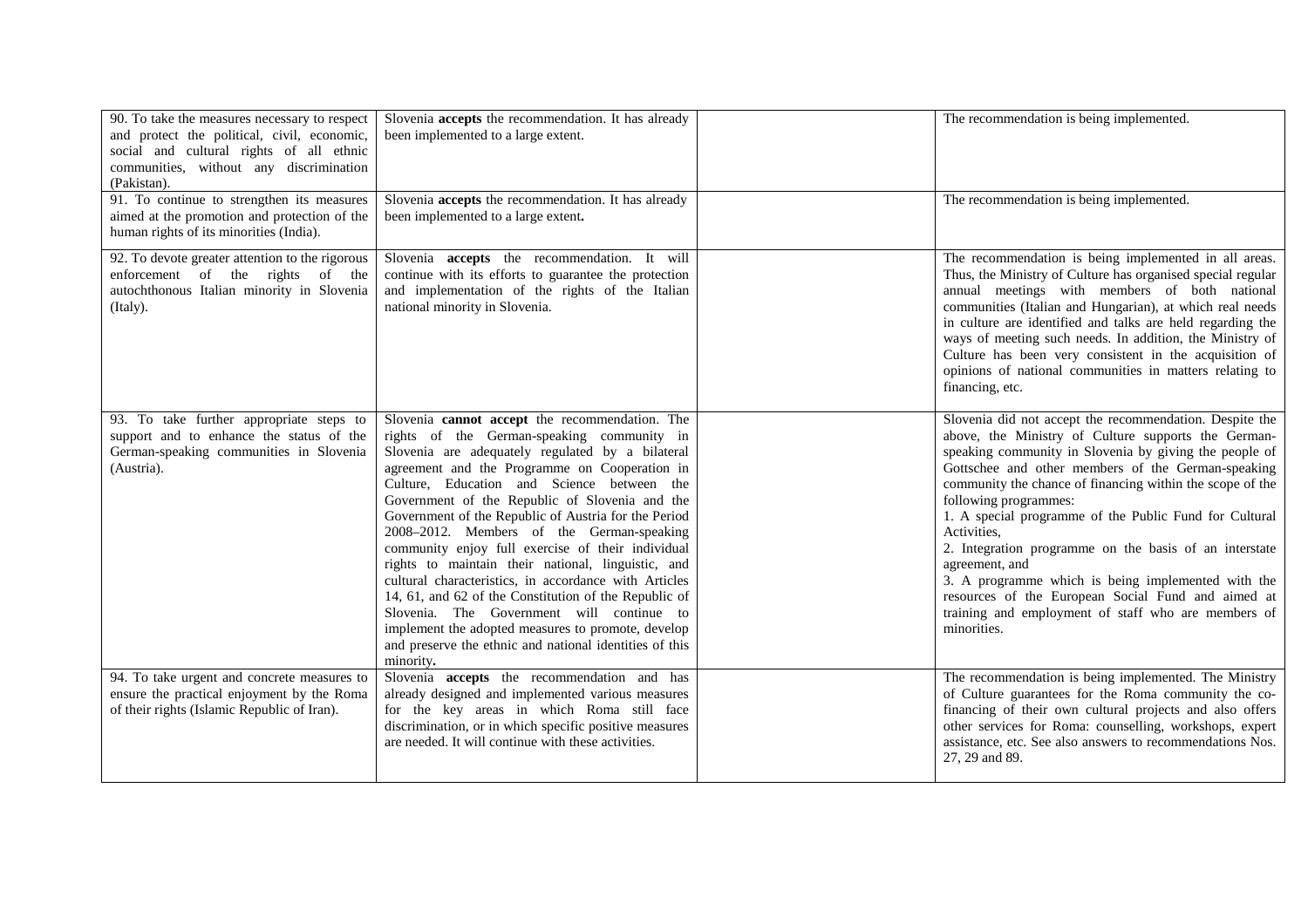| 95. To continue to improve the situation of<br>the Roma, and to consider implementing, as<br>appropriate, the recommendations of human<br>rights treaty bodies and special procedures in<br>that regard (Jordan). | Slovenia <b>accepts</b> the recommendation and has<br>already designed and implemented various measures<br>for the key areas in which Roma still face<br>discrimination, or in which specific positive measures<br>are needed. It will continue with these activities.                                                                                                                                                                                                                             | The recommendation is being implemented. The Ministry<br>of Culture guarantees for the Roma community the co-<br>financing of their own cultural projects. See also answers<br>to recommendations Nos. 27, 29 and 89.                                                                                                                                                                                                                                                                                                                                                                                                                                                                                                                                                                                                                                                                                                                                                                                                                                                                                                                                                                                                                                                                                                                                                                                                                                                                                                                                                                                                                                                                                                                                                                                                                                |
|-------------------------------------------------------------------------------------------------------------------------------------------------------------------------------------------------------------------|----------------------------------------------------------------------------------------------------------------------------------------------------------------------------------------------------------------------------------------------------------------------------------------------------------------------------------------------------------------------------------------------------------------------------------------------------------------------------------------------------|------------------------------------------------------------------------------------------------------------------------------------------------------------------------------------------------------------------------------------------------------------------------------------------------------------------------------------------------------------------------------------------------------------------------------------------------------------------------------------------------------------------------------------------------------------------------------------------------------------------------------------------------------------------------------------------------------------------------------------------------------------------------------------------------------------------------------------------------------------------------------------------------------------------------------------------------------------------------------------------------------------------------------------------------------------------------------------------------------------------------------------------------------------------------------------------------------------------------------------------------------------------------------------------------------------------------------------------------------------------------------------------------------------------------------------------------------------------------------------------------------------------------------------------------------------------------------------------------------------------------------------------------------------------------------------------------------------------------------------------------------------------------------------------------------------------------------------------------------|
| 96. To consider the observations of the<br>United Nations High Commissioner for<br>Refugees regarding<br>the International<br>Protection Act and the screening of asylum<br>seekers and refugees (Philippines).   | Slovenia accepts the recommendation and would like<br>to underline that the Slovenian Government has<br>already established an inter-departmental working<br>group to draw up an act amending the International<br>Protection Act. Slovenia works with UNHCR in all<br>areas of international protection. Recently, the<br>Asylum System Quality Assurance and Evaluation<br>Mechanism Project has been completed, which was<br>also conducted in other Central and Eastern European<br>countries. | The Act amending the International Protection Act<br>(Official Gazette of the Republic of Slovenia No. 99/10),<br>which raised the standards in international protection,<br>particularly in respect of applicants for international<br>protection who are minors (regulation of legal<br>representation of unaccompanied minors, raising the scope<br>of rights regarding health care, raising the scope of rights<br>in education, etc.). As regards the procedure for the<br>recognition of international protection, the Act extends<br>certain terms for legal action, introduces obligatory trial<br>before the Administrative Court of the Republic of<br>Slovenia, limits the omission of additional personal<br>interview and the use of fast-track procedure. In respect of<br>applicants for international protection, the Act introduces<br>the right to pocket money, facilitates access to labour<br>market already after 9 months since filing the application,<br>and provides the applicants for international protection<br>with the chance to access higher education and university<br>education. The Act also extends the definition of family<br>members of persons who are granted international<br>protection, introduces pecuniary compensation for persons<br>granted international protection, who are not<br>accommodated in the integration house, and extends the<br>period of eligibility for persons in the process of education<br>who were granted international protection; the Act also<br>introduces a one-time pecuniary assistance upon removal<br>from an asylum home. NGOs participated actively in the<br>drafting of the Act, with the Office of the UN High<br>Commissioner for Refugees stating their opinion. 8<br>implementing regulations were adopted in 2011 for the<br>implementation of the Act. |